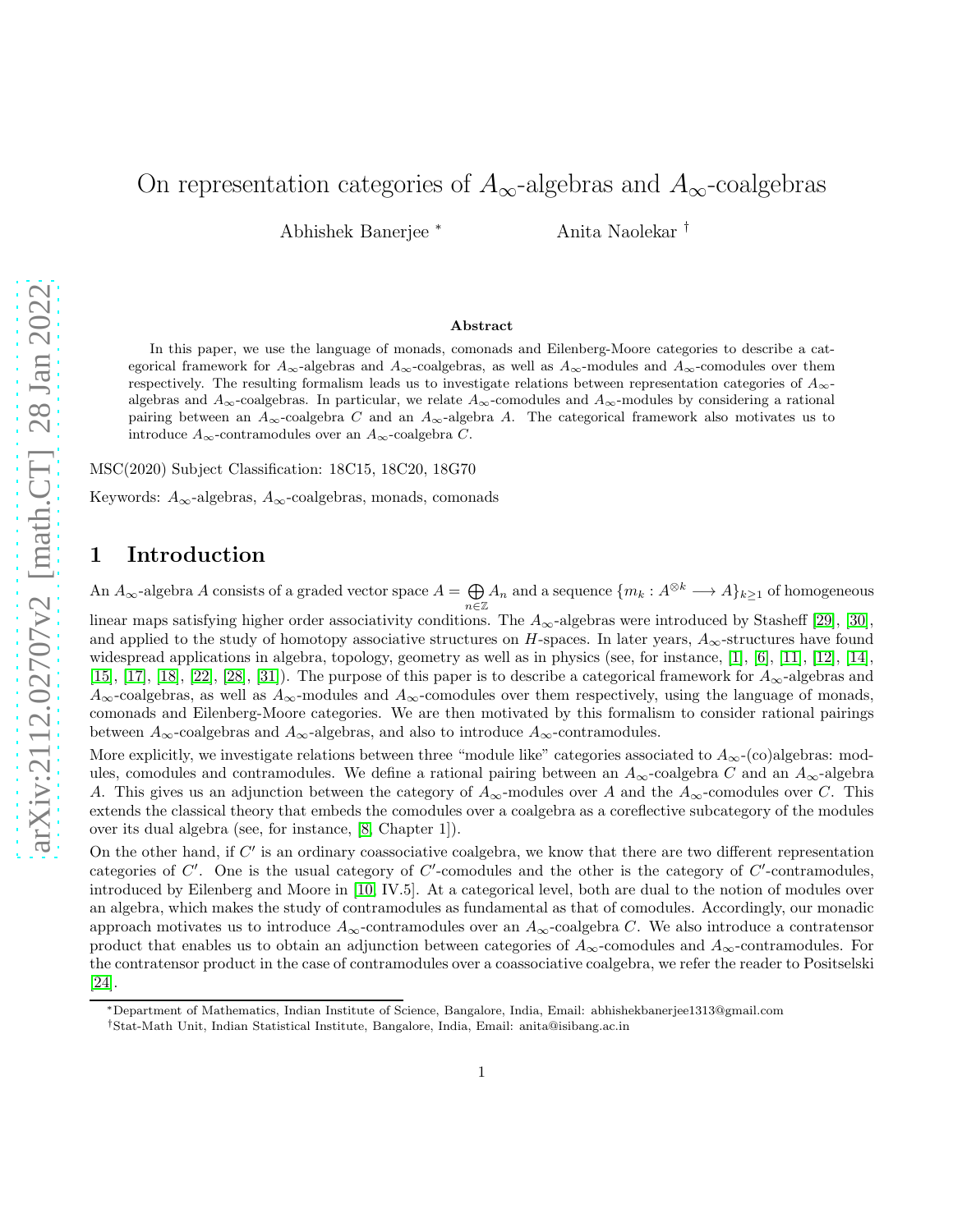We should mention that our approach to  $A_{\infty}$ -structures in this paper using monads and comonads is inspired by Böhm, Brzeziński and Wisbauer, who provided a unifying framework for studying modules, comodules and contramodules over ordinary algebras and coalgebras in [\[7\]](#page-28-2). As such, we hope that this is the first step towards studying notions such as mixed distributive laws, entwining structures and Galois properties over  $A_{\infty}$ -algebras and  $A_{\infty}$ -coalgebras.

We now describe the paper in more detail. We begin in Section 2 with an abelian category  $\mathcal C$  that is K-linear (for a field K) and satisfies (AB5). An  $A_{\infty}$ -monad (U,  $\Theta$ ) consists of a sequence  $\mathbb{U} = {\mathbb{U}_n}_{n \in \mathbb{Z}}$  of endofunctors on C along with a collection  $\Theta$  of natural transformations

$$
\Theta = \{ \theta_k(\bar{n}) : \mathbb{U}_{\bar{n}} := \mathbb{U}_{n_1} \circ \dots \circ \mathbb{U}_{n_k} \longrightarrow \mathbb{U}_{n_1 + \dots + n_k + (2-k)} = \mathbb{U}_{\Sigma \bar{n} + (2-k)} \mid k \ge 1, \, \bar{n} = (n_1, \dots, n_k) \in \mathbb{Z}^k \}
$$
(1.1)

satisfying certain relations. We say that  $(\mathbb{U}, \Theta)$  is even if  $\theta_k(\bar{n}) = 0$  whenever k is odd. Dually, an  $A_\infty$ -comonad  $(\mathbb{V}, \Delta)$  consists of a sequence  $\mathbb{V} = {\mathbb{V}_n}_{n \in \mathbb{Z}}$  of endofunctors and a collection  $\Delta$  of natural transformations

$$
\Delta = \{ \delta_k(\bar{n}) : \mathbb{V}_{\Sigma \bar{n} + (2-k)} := \mathbb{V}_{n_1 + \dots + n_k + (2-k)} \longrightarrow \mathbb{V}_{n_1} \circ \dots \circ \mathbb{V}_{n_k} = \mathbb{V}_{\bar{n}} \mid k \ge 1, \, \bar{n} = (n_1, \dots, n_k) \in \mathbb{Z}^k \}
$$
(1.2)

satisfying dual relations. Our first result is that if  $\{(U_n, V_n)\}_{n\in\mathbb{Z}}$  is a sequence of adjoint functors, then  $\mathbb{U} = \{U_n\}_{n\in\mathbb{Z}}$ can be equipped with the structure of an even  $A_{\infty}$ -monad (resp. an even  $A_{\infty}$ -comonad) if and only if  $\mathbb{V} = {\mathbb{V}_n}_{n \in \mathbb{Z}}$ can be equipped with the structure of an even  $A_{\infty}$ -comonad (resp. an even  $A_{\infty}$ -monad). Additionally, if  $\mathbb{U} = {\{\mathbb{U}_n\}}_{n \in \mathbb{Z}}$ is an even  $A_{\infty}$ -monad, we describe a process that gives a collection  $\mathbb{V}^{\oplus} = {\{\mathbb{V}_n\}}_{n \in \mathbb{Z}}$  of subfunctors of  $\mathbb{V} = {\{\mathbb{V}_n\}}_{n \in \mathbb{Z}}$ carrying the structure of an  $A_{\infty}$ -comonad  $(\mathbb{V}^{\oplus}, \Delta^{\oplus})$  that is locally finite. In other words, for each  $k \geq 1, T \in \mathbb{Z}$ , the induced morphism

$$
\mathbb{V}_{T+(2-k)}^{\oplus} = \mathbb{V}_{n_1+\ldots+n_k+(2-k)}^{\oplus} \longrightarrow \prod_{\bar{n}\in\mathbb{Z}^k, \Sigma\bar{n}=T} \mathbb{V}_{n_1}^{\oplus} \circ \ldots \circ \mathbb{V}_{n_k}^{\oplus} \tag{1.3}
$$

factors through the direct sum  $\bigoplus$  $\bar{n} \in \mathbb{Z}^k, \Sigma \bar{n} = T$  $\mathbb{V}_{n_1}^{\oplus} \circ ... \circ \mathbb{V}_{n_k}^{\oplus}.$ 

If  $(\mathbb{U}, \Theta)$  is an  $A_{\infty}$ -monad, an  $A_{\infty}$ -module  $(M, \pi)$  consists of a collection  $M = \{M_n\}_{n \in \mathbb{Z}}$  of objects of C along with morphisms

$$
\pi = \{ \pi_k(\bar{n}, l) : \mathbb{U}_{\bar{n}} M_l \longrightarrow M_{\Sigma \bar{n} + l + (2 - k)} \mid k \ge 1, \, \bar{n} = (n_1, ..., n_{k-1}) \in \mathbb{Z}^{k-1}, \, l \in \mathbb{Z} \}
$$
\n
$$
(1.4)
$$

satisfying certain conditions described in Definition [3.1.](#page-7-0) This gives the Eilenberg-Moore category  $EM_{(\mathbb{U},\Theta)}$  of  $A_{\infty}$ modules over  $(\mathbb{U}, \Theta)$ . We also describe a canonical functor  $\mathcal{C} \longrightarrow EM_{(\mathbb{U}, \Theta)}$ . Further, if the functors  $\{\mathbb{U}_n\}_{n\in\mathbb{Z}}$  preserve direct sums, this extends to a functor  $\hat{\mathbb{U}}: \mathcal{C}^{\mathbb{Z}} \longrightarrow EM_{(\mathbb{U}, \Theta)}$  from the category  $\mathcal{C}^{\mathbb{Z}}$  of Z-graded objects over  $\mathcal{C}$ . The  $A_{\infty}$ -comodules over an  $A_{\infty}$ -comonad (V,  $\Delta$ ) are defined in a dual manner. If  $\{(\mathbb{U}_n, \mathbb{V}_n)\}_{n\in\mathbb{Z}}$  is a sequence of adjoint functors, we show (see Proposition [3.5\)](#page-9-0) that the category of even  $A_{\infty}$ -modules over  $(\mathbb{U},\Theta)$  is isomorphic to the category of even  $A_{\infty}$ -comodules over  $(\mathbb{V}, \Delta)$ . We also define  $\infty$ -morphisms  $\alpha = \{\alpha_k(\bar{n}, l) : \mathbb{U}_{\bar{n}}M_l^1 \longrightarrow M_{\Sigma \bar{n}+l+(1-k)}^2\}$ between  $A_{\infty}$ -modules  $(M^1, \pi^1)$ ,  $(M^2, \pi^2)$  (see Definition [3.6\)](#page-11-0). Then, we show in Theorem [3.8](#page-12-0) that even  $A_{\infty}$ -modules over (U, Θ) with odd  $\infty$ -morphisms between them correspond to even  $A_{\infty}$ -comodules over (V, Δ) with odd  $\infty$ morphisms between them.

We study locally finite  $A_{\infty}$ -comodules over  $A_{\infty}$ -comonads in Section 4. Let  $(\mathbb{V}, \Delta)$  be an  $A_{\infty}$ -comonad such that each  $V_n$  is exact. If  $P = \{P_n\}_{n \in \mathbb{Z}}$  is an  $A_\infty$ -comodule, we describe a process of restricting the structure maps  $\rho_k(\bar{n}, l) : P_{\Sigma \bar{n}+l+(2-k)} \longrightarrow \bar{\mathbb{V}}_{\bar{n}} P_l$  of P to a subobject  $P^{\oplus}$  such that for each  $k \geq 1, l \in \mathbb{Z}, T \in \mathbb{Z}$ , the induced morphism

$$
\prod_{\bar{n}\in\mathbb{Z}^{k-1},\Sigma\bar{n}+l=T}\rho_k^{\oplus}(\bar{n},l):P_{T+(2-k)}^{\oplus}\longrightarrow\prod_{\bar{n}\in\mathbb{Z}^{k-1},\Sigma\bar{n}+l=T}\mathbb{V}_{\bar{n}}P_l^{\oplus}\tag{1.5}
$$

factors through the direct sum  $\bar{n} \in \mathbb{Z}^{k-1}, \Sigma \bar{n}+l=T$  $\mathbb{V}_{\bar{n}}P_t^{\oplus}$ . Further, we show (see Theorem [4.6\)](#page-16-0) that this construction gives a right adjoint to the inclusion of locally finite  $A_{\infty}$ -comodules into the Eilenberg-Moore category  $EM^{(\mathbb{V}, \Delta)}$  of  $A_{\infty}$ -comodules over  $(\mathbb{V}, \Delta)$ .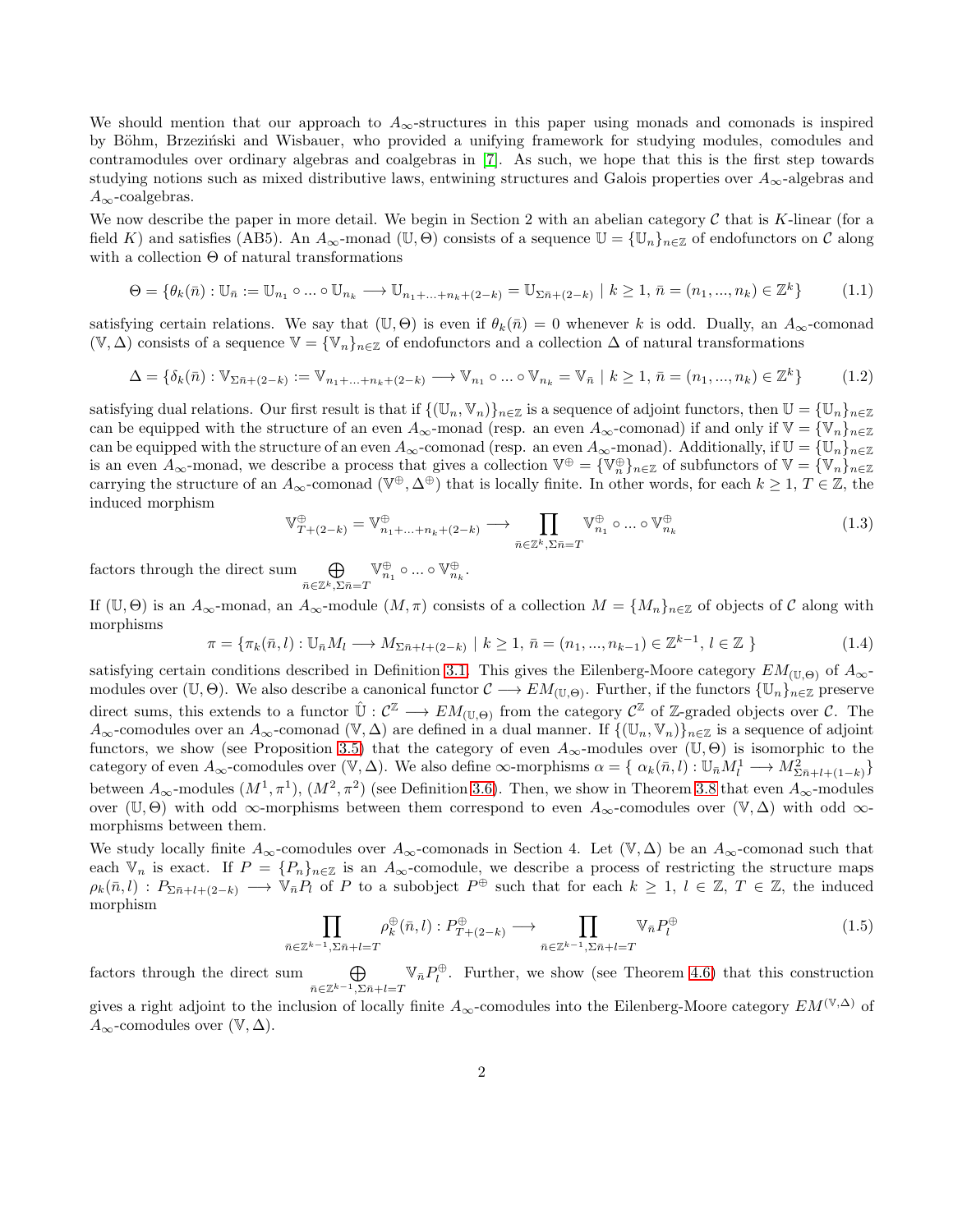In Section 5, we relate this formalism of monads and comonads to  $A_{\infty}$ -algebras and  $A_{\infty}$ -coalgebras. Motivated by a classical construction of Popescu [\[23\]](#page-29-14) (see also Artin and Zhang [\[2\]](#page-28-3)) of the noncommutative base change of an algebra, we construct examples of  $A_{\infty}$ -monads and  $A_{\infty}$ -comonads starting with a K-linear Grothendieck category C. If A is an  $A_{\infty}$ -algebra, the collection of functors  $\mathbb{U}_{\mathcal{C}}^A = \{\mathbb{U}_{\mathcal{C},n}^A := A_n \otimes \dots \in \mathcal{C} \longrightarrow \mathcal{C}\}_{n \in \mathbb{Z}}$  is an  $A_{\infty}$ -monad on  $\mathcal{C}$ . Additionally, if A is even (i.e., the operations  $m_k : A^{\otimes k} \longrightarrow A$  vanish whenever k is odd), the collection of functors  $\mathbb{V}_{\mathcal{C}}^A = \{ \mathbb{V}_{\mathcal{C},n}^A := \underline{Hom}(A_n,...): \mathcal{C} \longrightarrow \mathcal{C} \}_{n \in \mathbb{Z}}$  is an  $A_\infty$ -comonad on  $\mathcal{C}$  (see Proposition [5.2\)](#page-17-0). We also mention classes of  $A_{\infty}$ -algebras that satisfy this evenness condition and have been studied extensively in the literature (see [\[9\]](#page-29-15), [\[13\]](#page-29-16),  $[16]$ ,  $[21]$ ).

Henceforth, we fix  $\mathcal{C} = Vect.$  If A is a Z-graded vector space, we show that the collection of functors  $\mathbb{U}^A$  $\{\mathbb{U}_n^A:=A_n\otimes \_ :Vect\longrightarrow Vect\}_{n\in\mathbb{Z}}$  can be equipped with the structure of an  $A_\infty$ -monad if and only if A can be equipped with the structure of an  $A_{\infty}$ -algebra. In that case, the Eilenberg-Moore category  $EM_{\mathbb{U}_A}$  of  $A_{\infty}$ -modules over  $\mathbb{U}_A$  corresponds to  $A_\infty$ -modules over the  $A_\infty$ -algebra A. On the other hand, if C is an  $A_\infty$ -coalgebra that is even, it follows from our earlier result in Theorem [2.3](#page-4-0) that the right adjoints  $\{Hom(C_{-n}, \_): Vect \longrightarrow Vect\}_{n\in \mathbb{Z}}$ can be equipped with the structure of an  $A_{\infty}$ -monad. This is the key observation that motivates our definition of  $A_{\infty}$ -contramodules in Section 7.

By a pairing of an  $A_{\infty}$ -algebra A and an  $A_{\infty}$ -coalgebra C, we will mean an  $\infty$ -morphism of  $A_{\infty}$ -algebras  $f =$  ${f_k : A^{\otimes k} \longrightarrow C^*}_{k\geq 1}$  from A to the graded dual  $C^*$  of C. We show that such a pairing induces a functor  $\iota(C, A) : \mathbf{M}^C \longrightarrow {}_A\mathbf{M}$  from right C-comodules to left A-modules. Additionally, when the pairing is rational in the sense of Definition [6.3,](#page-20-0) the functor  $\iota(C, A)$  embeds  $\mathbf{M}^C$  as a full subcategory of  $_A\mathbf{M}$ . Our main result in Section 6 is that a rational pairing  $f = \{f_k : A^{\otimes k} \longrightarrow C^*\}_{k\geq 1}$  of an  $A_\infty$ -algebra with an  $A_\infty$ -coalgebra gives rise to an adjunction (see Theorem [6.6\)](#page-21-0)

$$
{}_A\mathbf{M}(\iota(C,A)(M'),M) \cong \mathbf{M}^C(M',R_f(M))
$$
\n(1.6)

for any  $M' \in \mathbf{M}^C$  and  $M \in {}_A\mathbf{M}$ .

We introduce  $A_\infty$ -contramodules in Section 7. If A' is an ordinary algebra, we note that the structure map  $A'\otimes M' \longrightarrow$ M' of a module M' may be expressed equivalently as a morphism  $M' \longrightarrow [A', M'] := Vect(A', M')$ . Accordingly, a contramodule over an ordinary coalgebra  $C'$ , as defined by Eilenberg and Moore in [\[10,](#page-29-12) IV.5], consists of a space  $M''$  along with a structure map  $Vect(C', M'') = [C', M''] \longrightarrow M''$  satisfying certain coassociativity conditions. In particular, if V is any vector space, then  $[C', V]$  is a  $C'$ -contramodule. In a categorical sense, it may be said therefore that both comodules and contramodules dualize the notion of module over an algebra. Even though the study of contramodules in the literature is not as developed as that of comodules, the topic has seen a lot of renewed interest in recent years (see, for instance, [\[3\]](#page-28-4), [\[4\]](#page-28-5), [\[5\]](#page-28-6), [\[7\]](#page-28-2), [\[24\]](#page-29-13), [\[25\]](#page-29-19), [\[26\]](#page-29-20), [\[27\]](#page-29-21), [\[32\]](#page-29-22)).

Accordingly, our notion of an  $A_{\infty}$ -contramodule over an  $A_{\infty}$ -coalgebra C consists of a graded vector space  $M \in Vect^{\mathbb{Z}}$ along with a collection of structure maps

$$
t_k^M : Vect^{\mathbb{Z}}(C^{\otimes k-1}, M) = [C^{\otimes k-1}, M] \longrightarrow M \qquad k \ge 1
$$
\n
$$
(1.7)
$$

satisfying certain conditions set out in Definition [7.1.](#page-22-0) We show that there is a canonical functor  $[C, \_] : Vect^{\mathbb{Z}} \longrightarrow$  $M_{[C,\_\]}$  from graded vector spaces to the category  $M_{[C,\_\]}$  of  $A_{\infty}$ -contramodules over C. Further, we describe a canonical functor that relates  $A_{\infty}$ -contramodules to the Eilenberg-Moore category of  $A_{\infty}$ -modules over the  $A_{\infty}$ monad  ${Hom(C_{-n}, \_\_\}) : Vect \longrightarrow Vect\}_{n \in \mathbb{Z}}$  described in Section 5. There is also a faithful functor  $\kappa^C$  that takes  $\mathbf{M}_{[C,\_\]}$  to  $A_\infty$ -modules over  $C^*$ .

The final result of Section 7 relates  $A_{\infty}$ -contramodules to  $A_{\infty}$ -comodules, using contratensor products. For contramodules over coassociative coalgebras, the contratensor product was defined in [\[24\]](#page-29-13), along with its right adjoint. We let C, D be  $A_{\infty}$ -coalgebras. Let N be a space equipped with an  $A_{\infty}$ -left C-coaction as well as an  $A_{\infty}$ -right Dcoaction (a  $(C, D)$ -bicomodule for instance) satisfying certain conditions. Using N, we define a contratensor product (see [\(7.22\)](#page-25-0))

$$
\_\_\boxtimes_C N: \mathbf{M}_{[C,\_\]} \longrightarrow \mathbf{M}^D \tag{1.8}
$$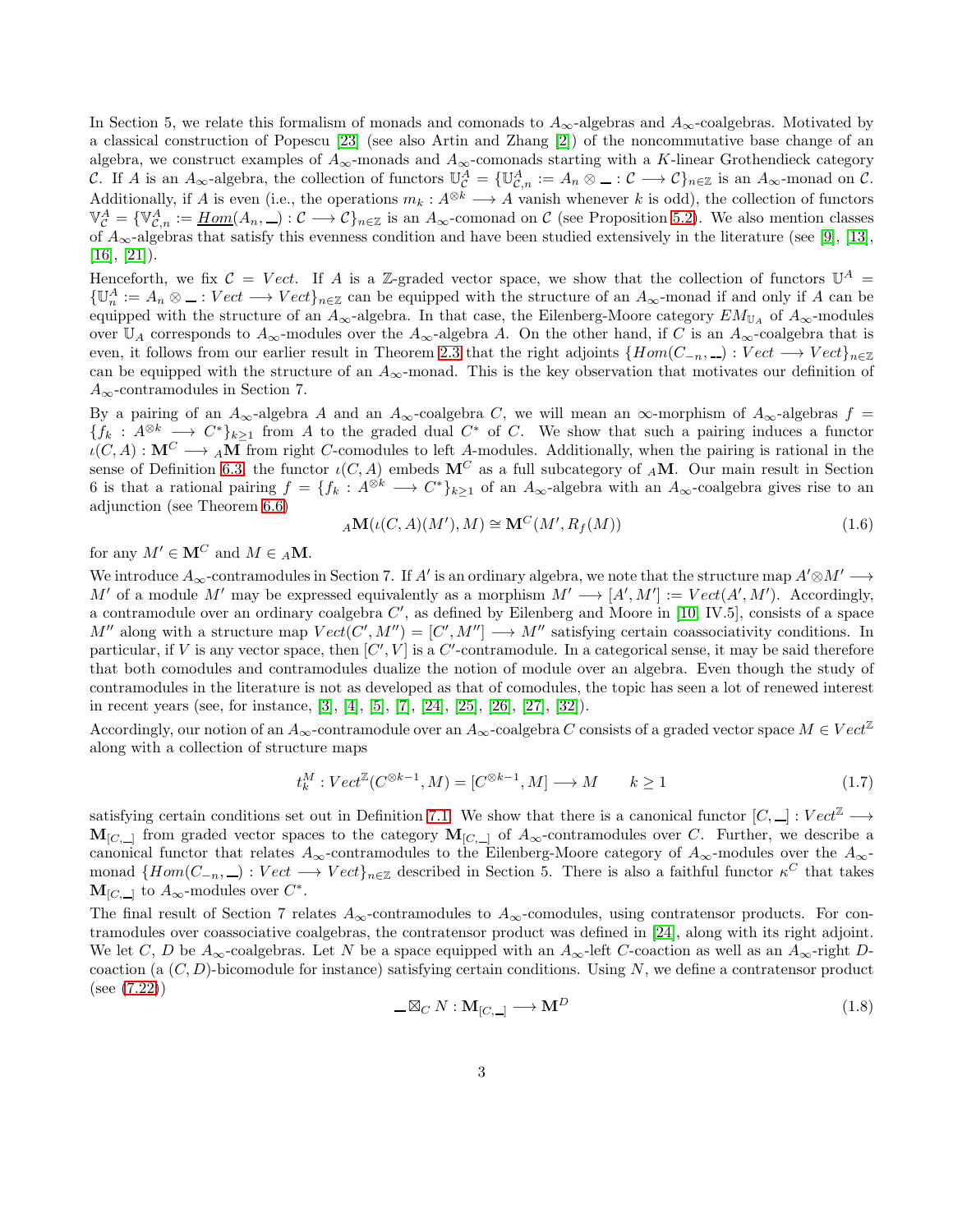We conclude with Theorem [7.8,](#page-26-0) which gives an adjunction of functors

$$
\mathbf{M}^{D}(M \boxtimes_{C} N,Q) \cong \mathbf{M}_{[C,\perp]}(M,[N,Q]^{D})
$$
\n(1.9)

for  $M \in \mathbf{M}_{[C,\perp]}$  and  $Q \in \mathbf{M}^D$ . We also mention that for the convenience of the reader and in order to fix notation, we have collected the basic definitions of  $A_{\infty}$ -algebras,  $A_{\infty}$ -coalgebras,  $A_{\infty}$ -modules and  $A_{\infty}$ -comodules in an appendix in Section 8 (see, for instance, [\[15\]](#page-29-5), [\[19\]](#page-29-23)).

**Acknowledgements:** We are grateful to Jim Stasheff for valuable discussions on  $A_{\infty}$ -algebras and  $A_{\infty}$ -coalgebras.

## 2  $A_{\infty}$ -monads,  $A_{\infty}$ -comonads and adjoints

Let K be a field. Throughout this section and the rest of this paper, we let C be a K-linear abelian category. We will suppose that C satisfies the (AB5) axiom. This means in particular that for any family  $\{M_i\}_{i\in I}$  of objects in C, we have an inclusion  $\bigoplus M_i \hookrightarrow \prod M_i$ . For any tuple  $\bar{n} = (n_1, ..., n_k) \in \mathbb{Z}^k$ , we set  $|\bar{n}| := k$  and  $\Sigma \bar{n} := n_1 + ... + n_k$ . i∈I i∈I

We also write  $\bar{n}^{op}$  for the opposite tuple  $(n_k, ..., n_1) \in \mathbb{Z}^k$ . On the other hand, for  $T \in \mathbb{Z}$  and  $k \geq 1$ , we denote by  $\mathbb{Z}(T, k)$  the set of all  $\bar{n} \in \mathbb{Z}^k$  satisfying  $\Sigma \bar{n} = T$ .

For any collection  $\mathbb{U} = {\{\mathbb{U}_n : C \longrightarrow C\}}_{n \in \mathbb{Z}}$  of endofunctors on C indexed by  $\mathbb{Z}$  and  $\bar{n} = (n_1, ..., n_k) \in \mathbb{Z}^k$ , we will denote by  $\mathbb{U}_{\bar{n}}$  the composition  $\mathbb{U}_{\bar{n}} := \mathbb{U}_{n_1} \circ ... \circ \mathbb{U}_{n_k}$ . We start by considering an  $A_{\infty}$ -monad on  $\mathcal{C}$ .

**Definition 2.1.** *An*  $A_{\infty}$ -monad (U,  $\Theta$ ) *on* C *consists of the following data:* 

- *(a) A collection*  $\mathbb{U} = {\mathbb{U}_n : C \longrightarrow C}_{n \in \mathbb{Z}}$  *of endofunctors on*  $C$ *.*
- *(b) A collection* Θ *of natural transformations*

<span id="page-3-2"></span>
$$
\Theta = \{ \theta_k(\bar{n}) : \mathbb{U}_{\bar{n}} = \mathbb{U}_{n_1} \circ \dots \circ \mathbb{U}_{n_k} \longrightarrow \mathbb{U}_{n_1 + \dots + n_k + (2-k)} = \mathbb{U}_{\Sigma \bar{n} + (2-k)} \mid k \ge 1, \, \bar{n} = (n_1, \dots, n_k) \in \mathbb{Z}^k \}
$$
(2.1)

*satisfying, for each*  $\bar{z} \in \mathbb{Z}^N$ ,  $N \geq 1$ *:* 

<span id="page-3-0"></span>
$$
0 = \sum (-1)^{p+qr+q\sum \bar{n}} \theta_{p+1+r}(\bar{n}, \Sigma \bar{n}' + (2-q), \bar{n}'') (\mathbb{U}_{\bar{n}} * \theta_q(\bar{n}') * \mathbb{U}_{\bar{n}''}) : \mathbb{U}_{\bar{n}} \circ \mathbb{U}_{\bar{n}''} \longrightarrow \mathbb{U}_{\Sigma \bar{n}+\Sigma \bar{n}'+\Sigma \bar{n}''+(3-N)} (2.2)
$$

where the sum runs over partitions  $\bar{z} = (\bar{n}, \bar{n}', \bar{n}'')$  with  $|\bar{n}| = p$ ,  $|\bar{n}'| = q$ ,  $|\bar{n}''| = r$ . We will say that  $(\mathbb{U}, \Theta)$  is even if *each*  $\theta_k(\bar{n}) = 0$  *whenever* k *is odd.* 

**Definition 2.2.** *An*  $A_{\infty}$ -comonad  $(\mathbb{V}, \Delta)$  on C consists of the following data:

- *(a) A collection*  $\mathbb{V} = {\mathbb{V}_n : C \longrightarrow C}_{n \in \mathbb{Z}}$  *of endofunctors on*  $C$ *.*
- *(b) A collection* ∆ *of natural transformations*

$$
\Delta = \{ \delta_k(\bar{n}) : \mathbb{V}_{\Sigma \bar{n} + (2-k)} = \mathbb{V}_{n_1 + \dots + n_k + (2-k)} \longrightarrow \mathbb{V}_{n_1} \circ \dots \circ \mathbb{V}_{n_k} = \mathbb{V}_{\bar{n}} \mid k \ge 1, \ \bar{n} = (n_1, \dots, n_k) \in \mathbb{Z}^k \}
$$
(2.3)

*such that, for each*  $\bar{z} \in \mathbb{Z}^N$ ,  $N \geq 1$ *, we have* 

<span id="page-3-1"></span>
$$
0 = \sum (-1)^{pq+r+q\sum \bar{n}} (\mathbb{V}_{\bar{n}} * \delta_q(\bar{n}') * \mathbb{V}_{\bar{n}''}) \delta_{p+1+r}(\bar{n}, \Sigma \bar{n}' + (2-q), \bar{n}'') : \mathbb{V}_{\Sigma \bar{n}+\Sigma \bar{n}'+\Sigma \bar{n}''+(3-N)} \longrightarrow \mathbb{V}_{\bar{n}} \circ \mathbb{V}_{\bar{n}''} \quad (2.4)
$$

where the sum runs over partitions  $\bar{z} = (\bar{n}, \bar{n}', \bar{n}'')$  with  $|\bar{n}| = p$ ,  $|\bar{n}'| = q$ ,  $|\bar{n}''| = r$ .

*We will say that an*  $A_{\infty}$ -comonad  $(\mathbb{V}, \Delta)$  *is locally finite if for each*  $k \geq 1, T \in \mathbb{Z}$ *, the induced morphism* 

$$
\prod_{\bar{n}\in\mathbb{Z}(T,k)} \delta_k(\bar{n}) : \mathbb{V}_{T+(2-k)} = \mathbb{V}_{n_1+\ldots+n_k+(2-k)} \longrightarrow \prod_{\bar{n}\in\mathbb{Z}(T,k)} \mathbb{V}_{n_1} \circ \ldots \circ \mathbb{V}_{n_k} = \prod_{\bar{n}\in\mathbb{Z}(T,k)} \mathbb{V}_{\bar{n}} \tag{2.5}
$$

 $factors$  *through the direct sum*  $\bigoplus$  $\bigoplus_{\bar{n}\in\mathbb{Z}(T,k)}\mathbb{V}_{\bar{n}}.$ 

*We will say that*  $(\mathbb{V}, \Delta)$  *is even if each*  $\delta_k(\bar{n}) = 0$  *whenever* k *is odd.*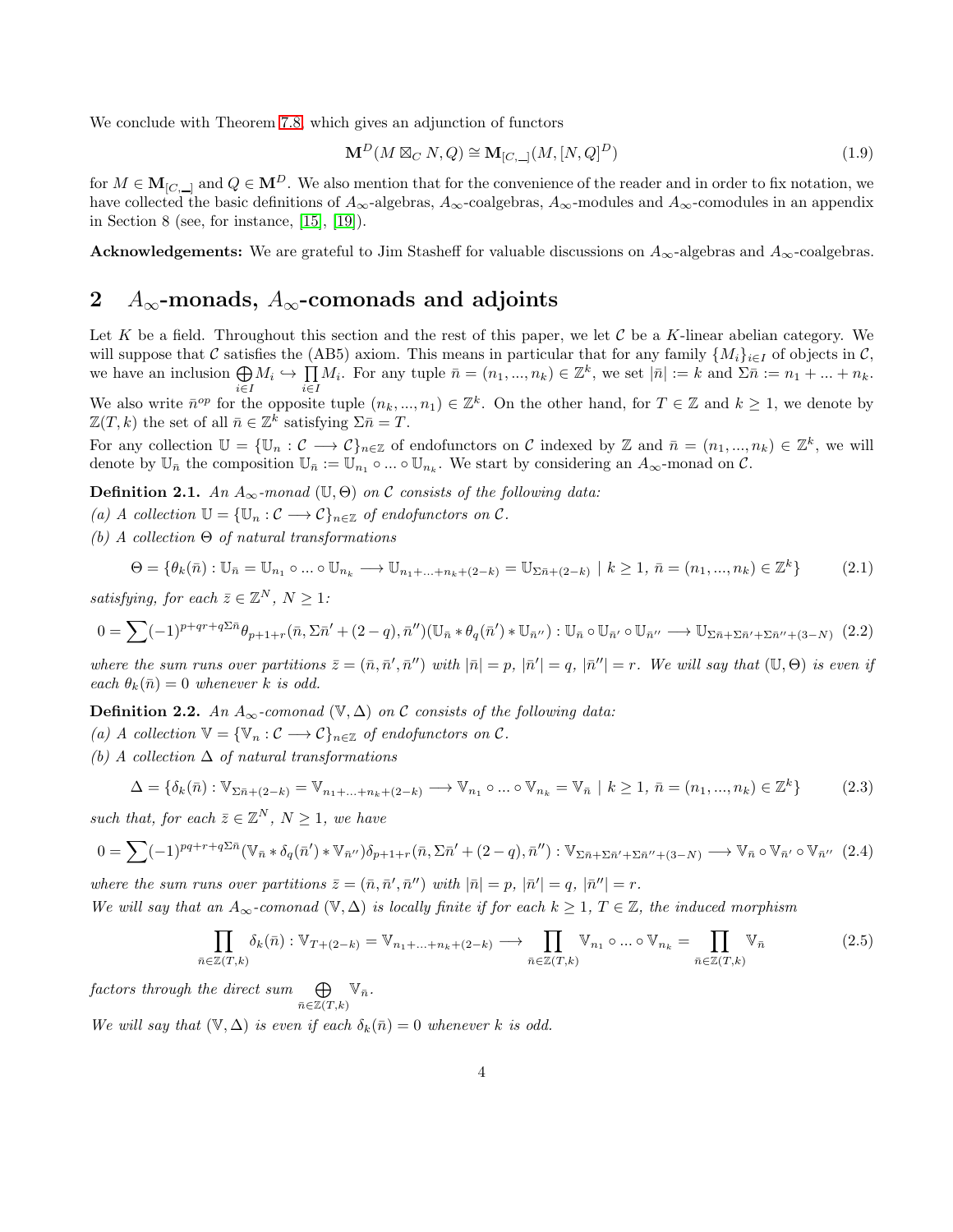In any category A containing products and direct sums, we will say that a collection  $\{\eta_i: X \longrightarrow X_i\}_{i \in I}$  of morphisms is locally finite if the induced morphism  $\prod_{i\in I} \eta_i : X \longrightarrow \prod_{i\in I} X_i$  factors through the direct sum  $\bigoplus_{i\in I} X_i$ . We now make i∈I two conventions that we will use for notation throughout the paper.

(1) Suppose  $(U, V)$  is a pair of adjoint functors between categories A and B, so that we have natural isomorphisms

$$
\mathcal{B}(UX, Y) \cong \mathcal{A}(X, VY) \tag{2.6}
$$

for objects  $X \in \mathcal{A}, Y \in \mathcal{B}$ . For any morphism  $f \in \mathcal{B}(UX, Y)$ , we denote by  $f^R$  the corresponding morphism in  $\mathcal{A}(X, VY)$ . Conversely, for any  $g \in \mathcal{A}(X, VY)$ , we denote by  $g^L$  the corresponding morphism in  $\mathcal{B}(UX, Y)$ .

(2) Suppose  $(U_1, V_1)$  and  $(U_2, V_2)$  are pairs of adjoint functors between categories A and B. Then, we know that there are isomorphisms

$$
Nat(U_1, U_2) \cong Nat(V_2, V_1)
$$
\n
$$
(2.7)
$$

For any natural transformation  $\eta \in Nat(U_1, U_2)$ , we denote by  $\eta^R$  the corresponding natural transformation in  $Nat(V_2, V_1)$ . Conversely, for any  $\zeta \in Nat(V_2, V_1)$ , we denote by  $\zeta^L$  the corresponding natural transformation in  $Nat(U_1, U_2)$ .

We will say that  $(U = \{U_n : A \longrightarrow B\}_{n \in \mathbb{Z}}, V = \{V_n : B \longrightarrow A\}_{n \in \mathbb{Z}})$  is a Z-system of adjoints between categories A and B if  $(U_n, V_n)$  is a pair of adjoint functors for each  $n \in \mathbb{Z}$ .

<span id="page-4-0"></span>**Theorem 2.3.** Let  $(\mathbb{U} = {\{\mathbb{U}_n : C \longrightarrow C\}}_{n \in \mathbb{Z}}, \mathbb{V} = {\{\mathbb{V}_n : C \longrightarrow C\}}_{n \in \mathbb{Z}}$  be a Z-system of adjoints on C. Then,

*(a)* U *can be equipped with the structure of an even* A∞*-monad if and only if* V *can be equipped with the structure of an even* A∞*-comonad.*

*(b)* U *can be equipped with the structure of an even* A∞*-comonad if and only if* V *can be equipped with the structure of an even* A∞*-monad.*

*Proof.* We only prove (a) because (b) is similar. Suppose that  $(\mathbb{U}, \Theta = {\theta_k(\bar{n})})$  is an even  $A_{\infty}$ -monad. Accordingly, we have transformations

$$
(\theta_k(\bar{n}):\mathbb{U}_{\bar{n}}\longrightarrow\mathbb{U}_{\Sigma\bar{n}+(2-k)})\mapsto(\theta_k^R(\bar{n}):\mathbb{V}_{\Sigma\bar{n}+(2-k)}\longrightarrow\mathbb{V}_{\bar{n}^{op}})
$$
\n(2.8)

Using the notation of [\(2.2\)](#page-3-0), we see that the  $\theta_k^R(\bar{n})$  satisfy, for any  $\bar{z} \in \mathbb{Z}^N$ ,  $N \ge 1$ ,

<span id="page-4-1"></span>
$$
\sum_{\bar{z}=(\bar{n},\bar{n}',\bar{n}'')} (-1)^p (\mathbb{V}_{\bar{n}''^{op}} * \theta_q^R(\bar{n}') * \mathbb{V}_{\bar{n}^{op}}) \theta_{p+1+r}^R(\bar{n}, \Sigma \bar{n}' + (2-q), \bar{n}'') = 0
$$
\n(2.9)

as a transformation  $\mathbb{V}_{\Sigma \bar{n}+\Sigma \bar{n}'+\Sigma \bar{n}''+(3-N)} \longrightarrow \mathbb{V}_{\bar{n}''^{op}} \circ \mathbb{V}_{\bar{n}^{op}}$  (note that q must be even). We now set  $\delta_k(\bar{n}) :=$  $\theta_k^R(\bar{n}^{op})$ . Accordingly, the condition in [\(2.9\)](#page-4-1) now becomes

$$
\sum_{\bar{z}=(\bar{n},\bar{n}',\bar{n}'')} (-1)^p (\mathbb{V}_{\bar{n}''^{op}} * \delta_q(\bar{n}'^{op}) * \mathbb{V}_{\bar{n}^{op}}) \delta_{p+1+r}(\bar{n}''^{op}, \Sigma \bar{n}'^{op} + (2-q), \bar{n}^{op}) = 0
$$
\n(2.10)

Comparing with [\(2.4\)](#page-3-1), we see that  $(\mathbb{V}, \Delta = {\delta_k(\bar{n})})$  satisfies the conditions for being an even  $A_{\infty}$ -comonad. Further, these arguments can be reversed, showing that if V carries the structure of an even  $A_{\infty}$ -comonad, then U carries structure of an even  $A_{\infty}$ -monad. This proves the result. 口

We will now describe the connection between  $A_{\infty}$ -monads and locally finite  $A_{\infty}$ -comonads. For this, we will first prove some simple lemmas on the collection  $End(\mathcal{C})$  of endofunctors in  $\mathcal{C}$ . If  $F \in End(\mathcal{C})$ , a subfunctor  $F' \hookrightarrow F$  is a natural transformation such that  $F'(M) \longrightarrow F(M)$  is a monomorphism in C for each  $M \in \mathcal{C}$ . In order to avoid set theoretic complications, we will assume wherever necessary that the category  $End(\mathcal{C})$  is well-powered, i.e., the collection of subfunctors of any  $F \in End(\mathcal{C})$  forms a set.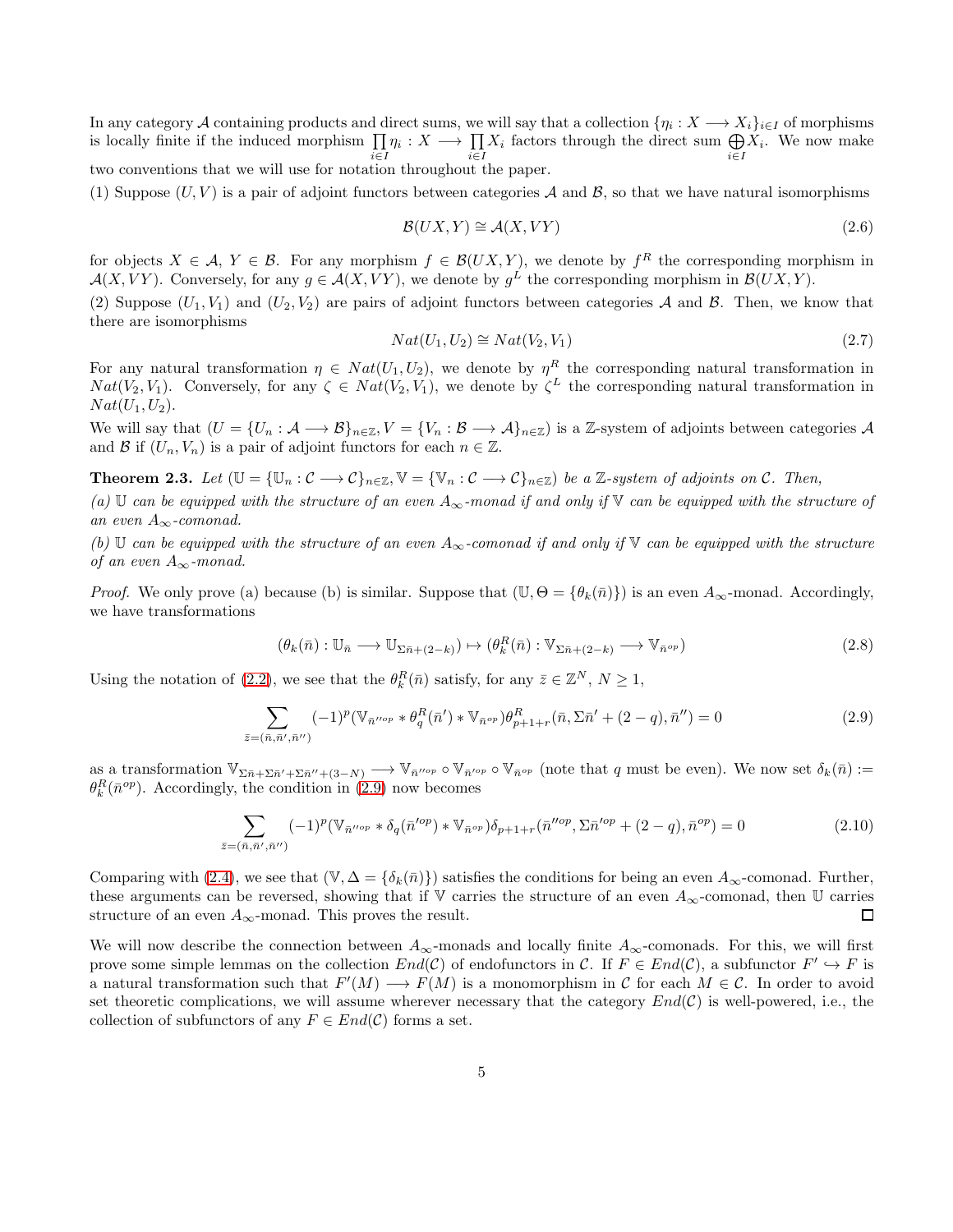<span id="page-5-2"></span>**Lemma 2.4.** Let F,  $G \in End(C)$ . Suppose that G preserves monomorphisms. Then, if  $F'' \hookrightarrow F' \hookrightarrow F$  and  $G'' \hookrightarrow G' \hookrightarrow G$  are subfunctors, the composition  $G'' \circ F''$  is a subfunctor of  $G' \circ F'$ .

*Proof.* We take some  $M \in \mathcal{C}$  and consider the following commutative diagram

<span id="page-5-0"></span>
$$
G \circ F''(M) \xrightarrow{mono} G \circ F'(M) \xrightarrow{mono} G \circ F(M)
$$
  
\n
$$
mono \uparrow \qquad mono \uparrow
$$
  
\n
$$
G'' \circ F''(M) \xrightarrow{mono} G' \circ F''(M) \xrightarrow{mono} G' \circ F'(M)
$$
\n(2.11)

Since G preserves monomorphisms, the morphisms in the top row of  $(2.11)$  are all monomorphisms. Further, the commutativity of the square in [\(2.11\)](#page-5-0) shows that  $G' \circ F''(M) \to G' \circ F'(M)$  is a monomorphism. The composition in the bottom row now gives the desired result.

<span id="page-5-5"></span>**Lemma 2.5.** Let  $\{\eta_i: F \longrightarrow F_i\}_{i\in I}$  be a family of morphisms in  $End(\mathcal{C})$ . Fix an indexing set A. For each  $i \in I$ , let  ${F_i^{\alpha}}_{\alpha \in A}$  *be a family of subfunctors of*  $F_i$  *and let*  ${F^{\alpha}}_{\alpha \in A}$  *be a family of subfunctors of*  $F$  *such that*  $\eta_i : F \longrightarrow F_i$ *restricts to*  $\eta_i^{\alpha}: F^{\alpha} \longrightarrow F_i^{\alpha}$ . For each  $\alpha \in A$ , suppose that  $\{\eta_i^{\alpha}: F^{\alpha} \longrightarrow F_i^{\alpha}\}_{i \in I}$  is locally finite in End(C). Then, *the family*

$$
\left\{\eta_i^A = \sum_{\alpha \in A} \eta_i^{\alpha} : F^A = \sum_{\alpha \in A} F^{\alpha} \longrightarrow \sum_{\alpha \in A} F_i^{\alpha} = F_i^A \right\}_{i \in I}
$$
\n(2.12)

 $\Box$ 

 $\Box$ 

*is locally finite.*

*Proof.* Since  $\{\eta_i^{\alpha}: F^{\alpha} \longrightarrow F_i^{\alpha}\}_{i \in I}$  is locally finite for each  $\alpha \in A$ , we have morphisms  $F^{\alpha} \longrightarrow \bigoplus$ i∈I  $F_i^{\alpha} \longrightarrow \prod_{i \in I}$  $F_i^{\alpha}$ . Summing over all  $\alpha \in A$ , we can consider for each  $i_0 \in I$  the following composition

<span id="page-5-1"></span>
$$
\sum_{\alpha \in A} F^{\alpha} \longrightarrow \sum_{\alpha \in A} \bigoplus_{i \in I} F_i^{\alpha} = \bigoplus_{i \in I} \sum_{\alpha \in A} F_i^{\alpha} \longrightarrow \sum_{\alpha \in A} F_{i_0}^{\alpha} \tag{2.13}
$$

The second morphism in [\(2.13\)](#page-5-1) is given by the canonical projection corresponding to  $i_0 \in I$ . The interchange in the middle term in [\(2.13\)](#page-5-1) is justified by the fact that C satisfies (AB5). As we vary over all  $i_0 \in I$ , the compositions in [\(2.13\)](#page-5-1) give us a factorization

$$
\sum_{\alpha \in A} F^{\alpha} \longrightarrow \bigoplus_{i \in I} \sum_{\alpha \in A} F_i^{\alpha} \longrightarrow \prod_{i \in I} \sum_{\alpha \in A} F_i^{\alpha} \tag{2.14}
$$

This proves the result.

<span id="page-5-4"></span>**Lemma 2.6.** *Let*  $F, G \in End(C)$ *. Suppose that* G *preserves monomorphisms. Let*  $\{F^{\alpha}\}_{\alpha \in A}$  (resp.  $\{G^{\alpha}\}_{\alpha \in A}$ ) be a *family of subfunctors of* F *(resp.* G). Then,  $\sum_{\alpha \in A} G^{\alpha} F^{\alpha}$  *is a subfunctor of*  $(\sum_{\alpha \in A} G^{\alpha})(\sum_{\alpha \in A} F^{\alpha})$ .

*Proof.* For each fixed  $\alpha_0 \in A$ , we have subfunctors  $F^{\alpha_0} \hookrightarrow (\sum_{\alpha \in A} F^{\alpha}) \hookrightarrow F$  and  $G^{\alpha_0} \hookrightarrow (\sum_{\alpha \in A} G^{\alpha}) \hookrightarrow G$ . Applying Lemma [2.4,](#page-5-2) it follows that each  $G^{\alpha_0}F^{\alpha_0}$  is a subfunctor of  $(\sum_{\alpha\in A}G^{\alpha})(\sum_{\alpha\in A}F^{\alpha})$ . The result is now clear by summing over all  $\alpha_0 \in A$ . □

We now consider a Z-system  $(\mathbb{U} = {\{\mathbb{U}_n : C \longrightarrow C\}}_{n \in \mathbb{Z}}, \mathbb{V} = {\{\mathbb{V}_n : C \longrightarrow C\}}_{n \in \mathbb{Z}})$  of adjoints on C. Suppose that  $(\mathbb{U}, \Theta)$ is an  $A_{\infty}$ -monad, given by a collection of natural transformations

$$
\Theta = \{ \theta_k(\bar{n}) : \mathbb{U}_{\bar{n}} = \mathbb{U}_{n_1} \circ \dots \circ \mathbb{U}_{n_k} \longrightarrow \mathbb{U}_{n_1 + \dots + n_k + (2-k)} = \mathbb{U}_{\Sigma \bar{n} + (2-k)} \mid k \ge 1, \, \bar{n} = (n_1, \dots, n_k) \in \mathbb{Z}^k \}
$$
(2.15)

satisfying the condition in [\(2.2\)](#page-3-0). If  $(\mathbb{U}, \Theta)$  is even, setting  $\delta_k(\bar{n}) = \theta_k^R(\bar{n}^{op})$  as in the proof of Theorem [2.3,](#page-4-0) we know that  $(\mathbb{V}, \Delta)$  is an  $A_{\infty}$ -comonad, where

<span id="page-5-3"></span>
$$
\Delta = \{\delta_k(\bar{n}) : \mathbb{V}_{\Sigma \bar{n} + (2-k)} = \mathbb{V}_{n_1 + \dots + n_k + (2-k)} \longrightarrow \mathbb{V}_{n_1} \circ \dots \circ \mathbb{V}_{n_k} = \mathbb{V}_{\bar{n}} \mid k \ge 1, \, \bar{n} = (n_1, \dots, n_k) \in \mathbb{Z}^k\}
$$
(2.16)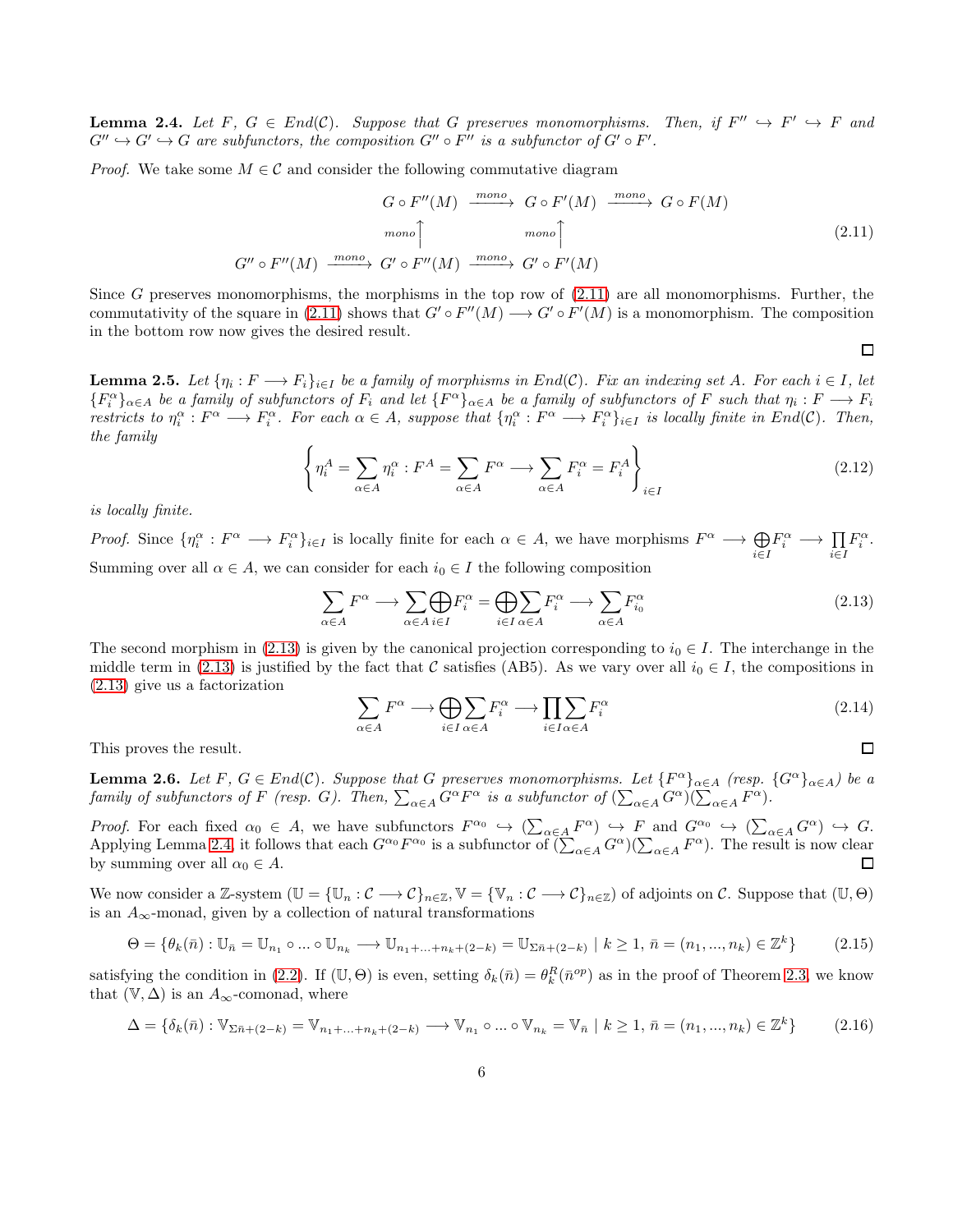We now consider a family  $\mathbb{V}^{\alpha} = {\mathbb{V}_{n}^{\alpha} \hookrightarrow \mathbb{V}_{n}}_{n \in \mathbb{Z}}$  of subfunctors satisfying the following conditions

(a) For any  $k \ge 1$  and  $\bar{n} = (n_1, ..., n_k) \in \mathbb{Z}^k$ , each of the transformations  $\delta_k(\bar{n})$  in  $(2.16)$  restricts to the corresponding subfunctors

$$
\Delta^{\alpha} = \{\delta_k^{\alpha}(\bar{n}) : \mathbb{V}_{\Sigma \bar{n} + (2-k)}^{\alpha} = \mathbb{V}_{n_1 + \dots + n_k + (2-k)}^{\alpha} \longrightarrow \mathbb{V}_{n_1}^{\alpha} \circ \dots \circ \mathbb{V}_{n_k}^{\alpha} = \mathbb{V}_{\bar{n}}^{\alpha} \mid k \ge 1, \, \bar{n} = (n_1, \dots, n_k) \in \mathbb{Z}^k \}
$$
(2.17)

We note here that since each  $\mathbb{V}_n$  is a right adjoint, it preserves monomorphisms. As such, it follows from Lemma [2.4](#page-5-2) that each  $\mathbb{V}_{\bar{n}}^{\alpha} = \mathbb{V}_{n_1}^{\alpha} \circ ... \circ \mathbb{V}_{n_k}^{\alpha}$  is a subfunctor of  $\mathbb{V}_{\bar{n}} = \mathbb{V}_{n_1} \circ ... \circ \mathbb{V}_{n_k}$ .

(b) For each  $k \geq 1$  and  $T \in \mathbb{Z}$ , the collection

<span id="page-6-0"></span>
$$
\left\{ \delta_k^{\alpha}(\bar{n}) : \mathbb{V}_{T+(2-k)}^{\alpha} = \mathbb{V}_{n_1+\dots+n_k+(2-k)}^{\alpha} \longrightarrow \mathbb{V}_{n_1}^{\alpha} \circ \dots \circ \mathbb{V}_{n_k}^{\alpha} = \mathbb{V}_{\bar{n}}^{\alpha} \right\}_{\bar{n} \in \mathbb{Z}(T,k)} \tag{2.18}
$$

is locally finite.

**Lemma 2.7.**  $(\mathbb{V}^{\alpha}, \Delta^{\alpha})$  *is a locally finite*  $A_{\infty}$ -comonad.

*Proof.* By assumption, the natural transformations  $\delta_k(\bar{n})$  restrict to transformations  $\delta_k^{\alpha}(\bar{n})$ . Since each  $\mathbb{V}_n$  preserves monomorphisms, we see that all the terms appearing in [\(2.4\)](#page-3-1) restrict to corresponding subfunctors. As such, these transformations  $\delta_k^{\alpha}(\bar{n})$  satisfy the condition in [\(2.4\)](#page-3-1). Hence,  $(\mathbb{V}^{\alpha}, \Delta^{\alpha})$  is an  $A_{\infty}$ -comonad. The fact that  $(\mathbb{V}^{\alpha}, \Delta^{\alpha})$  is locally finite follows directly from the assumption in [\(2.18\)](#page-6-0).  $\Box$ 

We now let  $\{(\mathbb{V}^{\alpha}, \Delta^{\alpha})\}_{\alpha \in A}$  denote the collection of such families of subfunctors. We note that this collection is non-empty since it contains the family of zero subfunctors. We now define

<span id="page-6-3"></span>
$$
\mathbb{V}^{\oplus} = \left\{ \mathbb{V}_n^{\oplus} := \sum_{\alpha \in A} \mathbb{V}_n^{\alpha} \right\}_{n \in \mathbb{Z}} \tag{2.19}
$$

**Proposition 2.8.** The collection  $\mathbb{V}^{\oplus} = {\mathbb{V}_{n}^{\oplus}}_{n \in \mathbb{Z}}$  is equipped with the structure of a locally finite  $A_{\infty}$ -comonad. *Proof.* For any  $k \geq 1$  and  $\bar{n} = (n_1, ..., n_k) \in \mathbb{Z}^k$ , we consider

<span id="page-6-1"></span>
$$
\delta_k^{\oplus}(\bar{n}) = \sum_{\alpha \in A} \delta_k^{\alpha}(\bar{n}) : \sum_{\alpha \in A} \mathbb{V}^{\alpha}_{\Sigma \bar{n} + (2-k)} \longrightarrow \sum_{\alpha \in A} \mathbb{V}^{\alpha}_{n_1} \circ \dots \circ \mathbb{V}^{\alpha}_{n_k} \hookrightarrow \left(\sum_{\alpha \in A} \mathbb{V}^{\alpha}_{n_1}\right) \circ \dots \circ \left(\sum_{\alpha \in A} \mathbb{V}^{\alpha}_{n_k}\right) \tag{2.20}
$$

where the inclusion in [\(2.20\)](#page-6-1) follows from Lemma [2.6.](#page-5-4) Again since each  $V_n$  preserves monomorphisms, we see that all the transformations appearing in [\(2.4\)](#page-3-1) restrict to corresponding subfunctors. It follows that the transformations  $\delta_k^{\oplus}(\bar{n}) : \mathbb{V}_{\Sigma \bar{n}+(2-k)}^{\oplus} \longrightarrow \mathbb{V}_{n_1}^{\oplus} \circ ... \circ \mathbb{V}_{n_k}^{\oplus}$  satisfy the condition in  $(2.4)$ , making  $(\mathbb{V}^{\oplus}, \Delta^{\oplus} = {\delta_k^{\oplus}}(\bar{n}) \mid k \geq 1, \bar{n} \in \mathbb{Z}^k)$  and  $A_{\infty}$ -comonad.

Additionally, using Lemma [2.5,](#page-5-5) we see that for each  $k \geq 1$  and  $T \in \mathbb{Z}$ , we have a factorization

<span id="page-6-2"></span>
$$
\sum_{\alpha \in A} \mathbb{V}_{T+(2-k)}^{\alpha} \longrightarrow \prod_{\bar{n} \in \mathbb{Z}(T,k)} \sum_{\alpha \in A} \mathbb{V}_{n_1}^{\alpha} \circ \dots \circ \mathbb{V}_{n_k}^{\alpha} \longrightarrow \prod_{\bar{n} \in \mathbb{Z}(T,k)} \left( \sum_{\alpha \in A} \mathbb{V}_{n_1}^{\alpha} \right) \circ \dots \circ \left( \sum_{\alpha \in A} \mathbb{V}_{n_k}^{\alpha} \right)
$$
\n
$$
\downarrow \qquad \qquad \downarrow \qquad \qquad \downarrow \qquad \qquad \downarrow \qquad \qquad \downarrow \qquad \qquad \downarrow \qquad \qquad \downarrow \qquad \qquad \downarrow \qquad \qquad \downarrow \qquad \qquad \downarrow \qquad \qquad \downarrow \qquad \qquad \downarrow \qquad \qquad \downarrow \qquad \qquad \downarrow \qquad \qquad \downarrow \qquad \qquad \downarrow \qquad \qquad \downarrow \qquad \qquad \downarrow \qquad \qquad \downarrow \qquad \qquad \downarrow \qquad \qquad \downarrow \qquad \qquad \downarrow \qquad \qquad \downarrow \qquad \qquad \downarrow \qquad \qquad \downarrow \qquad \qquad \downarrow \qquad \qquad \downarrow \qquad \qquad \downarrow \qquad \qquad \downarrow \qquad \qquad \downarrow \qquad \qquad \downarrow \qquad \qquad \downarrow \qquad \qquad \downarrow \qquad \qquad \downarrow \qquad \qquad \downarrow \qquad \qquad \downarrow \qquad \qquad \downarrow \qquad \qquad \downarrow \qquad \qquad \downarrow \qquad \qquad \downarrow \qquad \qquad \downarrow \qquad \qquad \downarrow \qquad \qquad \downarrow \qquad \qquad \downarrow \qquad \qquad \downarrow \qquad \qquad \downarrow \qquad \qquad \downarrow \qquad \qquad \downarrow \qquad \qquad \downarrow \qquad \qquad \downarrow \qquad \qquad \downarrow \qquad \qquad \downarrow \qquad \qquad \downarrow \qquad \qquad \downarrow \qquad \qquad \downarrow \qquad \qquad \downarrow \qquad \qquad \downarrow \qquad \qquad \downarrow \qquad \qquad \downarrow \qquad \qquad \downarrow \qquad \qquad \downarrow \qquad \qquad \downarrow \qquad \qquad \downarrow \qquad \qquad \downarrow \qquad \qquad \downarrow \qquad \
$$

From [\(2.21\)](#page-6-2), it is clear that  $(\mathbb{V}^{\oplus}, \Delta^{\oplus})$  is locally finite.

 $\Box$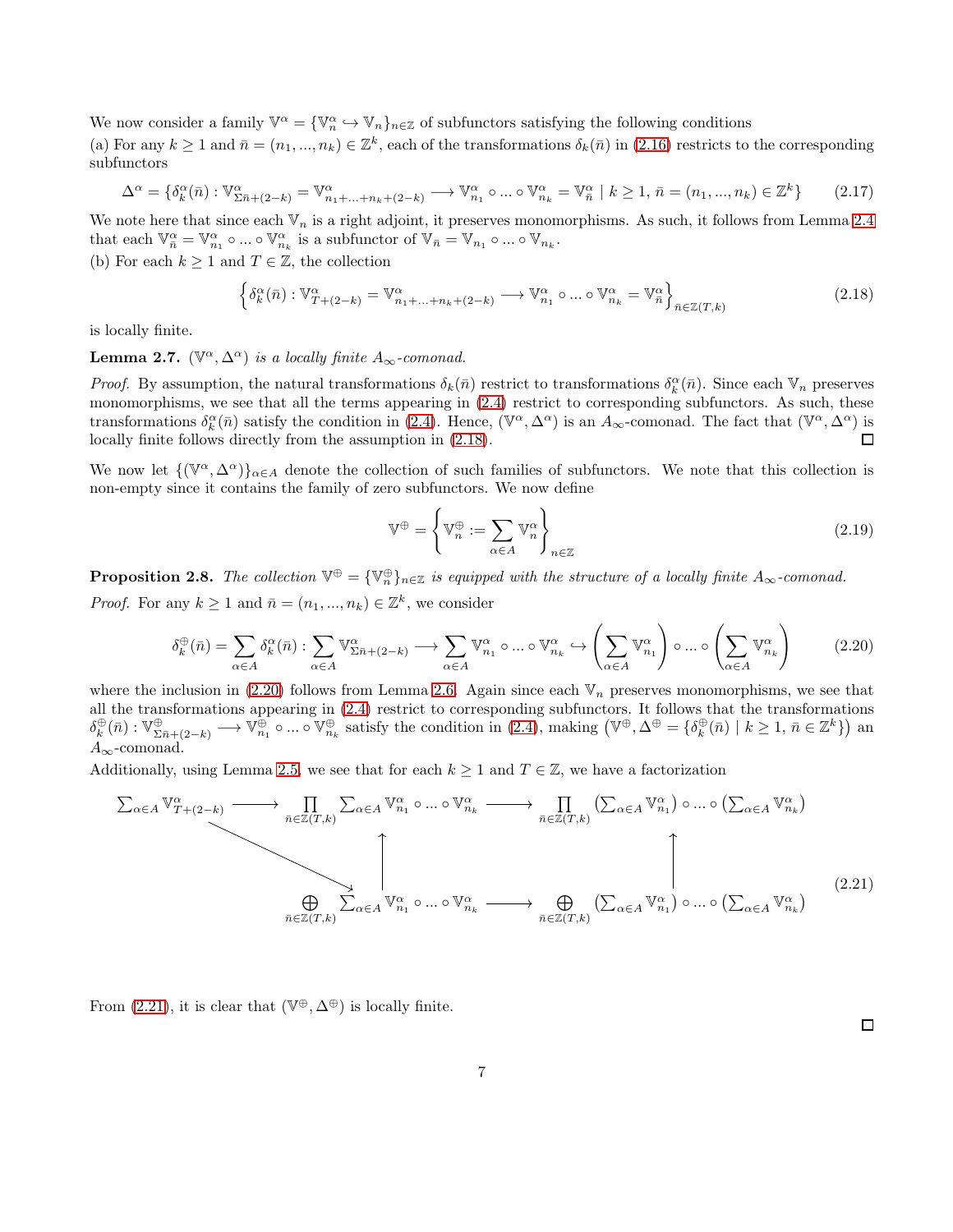**Remark 2.9.** On the other hand, suppose that  $(\mathbb{U} = {\{\mathbb{U}_n : C \longrightarrow C\}_{n \in \mathbb{Z}}, \mathbb{V} = {\{\mathbb{V}_n : C \longrightarrow C\}_{n \in \mathbb{Z}} \text{ is a } \mathbb{Z}$ system of adjoints such that V carries the structure of an even  $A_{\infty}$ -monad. By Theorem [2.3,](#page-4-0) we know that  $\mathbb{U} =$  ${\{\mathbb U}_n\}_{n\in\mathbb Z}$  is canonically equipped with an  $A_\infty$ -comonad structure. Additionally, if we suppose that each  $\mathbb U_n$  preserves monomorphisms, we can construct by a process similar to [\(2.19\)](#page-6-3) a family  $\mathbb{U}^{\oplus} = {\{\mathbb{U}_n^{\oplus} \hookrightarrow \mathbb{U}_n\}}_{n \in \mathbb{Z}}$  of subfunctors equipped with a locally finite  $A_{\infty}$ -comonad structure.

# 3 Eilenberg-Moore categories for  $A_{\infty}$ -monads and  $A_{\infty}$ -comonads

We now consider modules over  $A_{\infty}$ -monads and comodules over  $A_{\infty}$ -comonads.

<span id="page-7-0"></span>**Definition 3.1.** Let  $(\mathbb{U}, \Theta)$  be an  $A_{\infty}$ -monad over C. A  $(\mathbb{U}, \Theta)$ -module  $(M, \pi)$  consists of the following data:

- *(a) A collection*  $M = \{M_n\}_{n \in \mathbb{Z}}$  *of objects of*  $C$ *.*
- *(b) A collection of morphisms*

$$
\pi = \{ \pi_k(\bar{n}, l) : \mathbb{U}_{\bar{n}} M_l \longrightarrow M_{\Sigma \bar{n} + l + (2 - k)} \mid k \ge 1, \, \bar{n} = (n_1, ..., n_{k-1}) \in \mathbb{Z}^{k-1}, \, l \in \mathbb{Z} \}
$$
\n
$$
(3.1)
$$

*satisfying, for each*  $\bar{z} \in \mathbb{Z}^N$ ,  $N \geq 0$  *and*  $l \in \mathbb{Z}$ ,

<span id="page-7-1"></span>
$$
\sum_{\bar{z}=(\bar{n},\bar{n}',\bar{n}'')} (-1)^{p+qr+q\Sigma\bar{n}} \pi_{p+1+r}(\bar{n},\Sigma\bar{n}' + (2-q),\bar{n}'',l) \circ (\mathbb{U}_{\bar{n}} * \theta_q(\bar{n}'))(\mathbb{U}_{\bar{n}''} M_l)
$$
\n
$$
= - \sum_{\bar{z}=(\bar{m},\bar{m}')} (-1)^{a+b\Sigma\bar{m}} \pi_{a+1}(\bar{m},\Sigma\bar{m}' + l + (2-b)) \circ \mathbb{U}_{\bar{m}}(\pi_b(\bar{m}',l))
$$
\n(3.2)

*On the left hand side of* [\(3.2\)](#page-7-1), we have  $|\bar{n}| = p$ ,  $|\bar{n}'| = q$  and  $|\bar{n}''| = r - 1$ , while on the right hand side, we have  $|\bar{m}| = a$  and  $|\bar{m}'| = b - 1$ . Accordingly, both sides of [\(3.2\)](#page-7-1) represent morphisms

$$
\mathbb{U}_{\bar{n}}\mathbb{U}_{\bar{n}'}\mathbb{U}_{\bar{n}''}M_l = \mathbb{U}_{\bar{m}}\mathbb{U}_{\bar{m}'}M_l \longrightarrow M_{\Sigma\bar{m}+\Sigma\bar{m}'+l+(2-N)} = M_{\Sigma\bar{n}+\Sigma\bar{n}'+l+(2-N)}\tag{3.3}
$$

*A* morphism  $f : (M, \pi) \longrightarrow (M', \pi')$  of U-modules consists of a collection  $f = \{f_l : M_l \longrightarrow M'_l\}_{l \in \mathbb{Z}}$  such that  $\pi'_k(\bar{n},l) \circ \mathbb{U}_{\bar{n}}(f_l) = f_{\Sigma \bar{n}+l+(2-k)} \circ \pi_k(\bar{n},l)$  for every  $k \geq 1$ ,  $\bar{n} = (n_1,...,n_{k-1}) \in \mathbb{Z}^{k-1}$ ,  $l \in \mathbb{Z}$  . We denote the category *of*  $(\mathbb{U}, \Theta)$ *-modules by*  $EM_{(\mathbb{U}, \Theta)}$ *.* 

*We will say that a* U-module  $(M, \pi)$  *is even if*  $\pi_k(\bar{n}, l) = 0$  *whenever* k *is odd. The full subcategory of even* U-modules *will be denoted by*  $EM_{(\mathbb{U},\Theta)}^e$ .

<span id="page-7-3"></span>**Definition 3.2.** *Let*  $(\mathbb{V}, \Delta)$  *be an*  $A_{\infty}$ *-comonad over* C*.* A  $(\mathbb{V}, \Delta)$ *-comodule*  $(P, \rho)$  *consists of the following data: (a) A collection*  $P = \{P_n\}_{n \in \mathbb{Z}}$  *of objects of*  $C$ *. (b) A collection of morphisms*

<span id="page-7-4"></span>
$$
\rho = \{ \rho_k(\bar{n}, l) : P_{\Sigma \bar{n} + l + (2 - k)} \longrightarrow \mathbb{V}_{\bar{n}} P_l \mid k \ge 1, \, \bar{n} = (n_1, ..., n_{k-1}) \in \mathbb{Z}^{k-1}, \, l \in \mathbb{Z} \}
$$
\n
$$
(3.4)
$$

*satisfying, for each*  $\bar{z} \in \mathbb{Z}^N$ ,  $N \geq 0$  *and*  $l \in \mathbb{Z}$ ,

<span id="page-7-2"></span>
$$
\sum_{\bar{z}=(\bar{n},\bar{n}',\bar{n}'')} (-1)^{pq+r+q\sum\bar{n}} (\mathbb{V}_{\bar{n}} * \delta_q(\bar{n}'))(\mathbb{V}_{\bar{n}''} P_l) \circ \rho_{p+1+r}(\bar{n}, \Sigma \bar{n}' + (2-q), \bar{n}'', l) \n= - \sum_{\bar{z}=(\bar{m},\bar{m}')} (-1)^{ab+b\sum\bar{m}} \mathbb{V}_{\bar{m}}(\rho_b(\bar{m}',l)) \circ \rho_{a+1}(\bar{m}, \Sigma \bar{m}' + l + (2-b))
$$
\n(3.5)

*On the left hand side of* [\(3.5\)](#page-7-2), we have  $|\bar{n}| = p$ ,  $|\bar{n}'| = q$  and  $|\bar{n}''| = r - 1$ , while on the right hand side, we have  $|\bar{m}| = a$  and  $|\bar{m}'| = b - 1$ . Accordingly, both sides of [\(3.5\)](#page-7-2) represent morphisms

$$
P_{\Sigma \bar{n} + \Sigma \bar{n}' + \Sigma \bar{n}'' + l + (2 - N)} = P_{\Sigma \bar{m} + \Sigma \bar{m}' + l + (2 - N)} \longrightarrow \mathbb{V}_{\bar{m}} \mathbb{V}_{\bar{m}'} P_l = \mathbb{V}_{\bar{n}} \mathbb{V}_{\bar{n}'} \mathbb{V}_{\bar{n}''} P_l
$$
\n(3.6)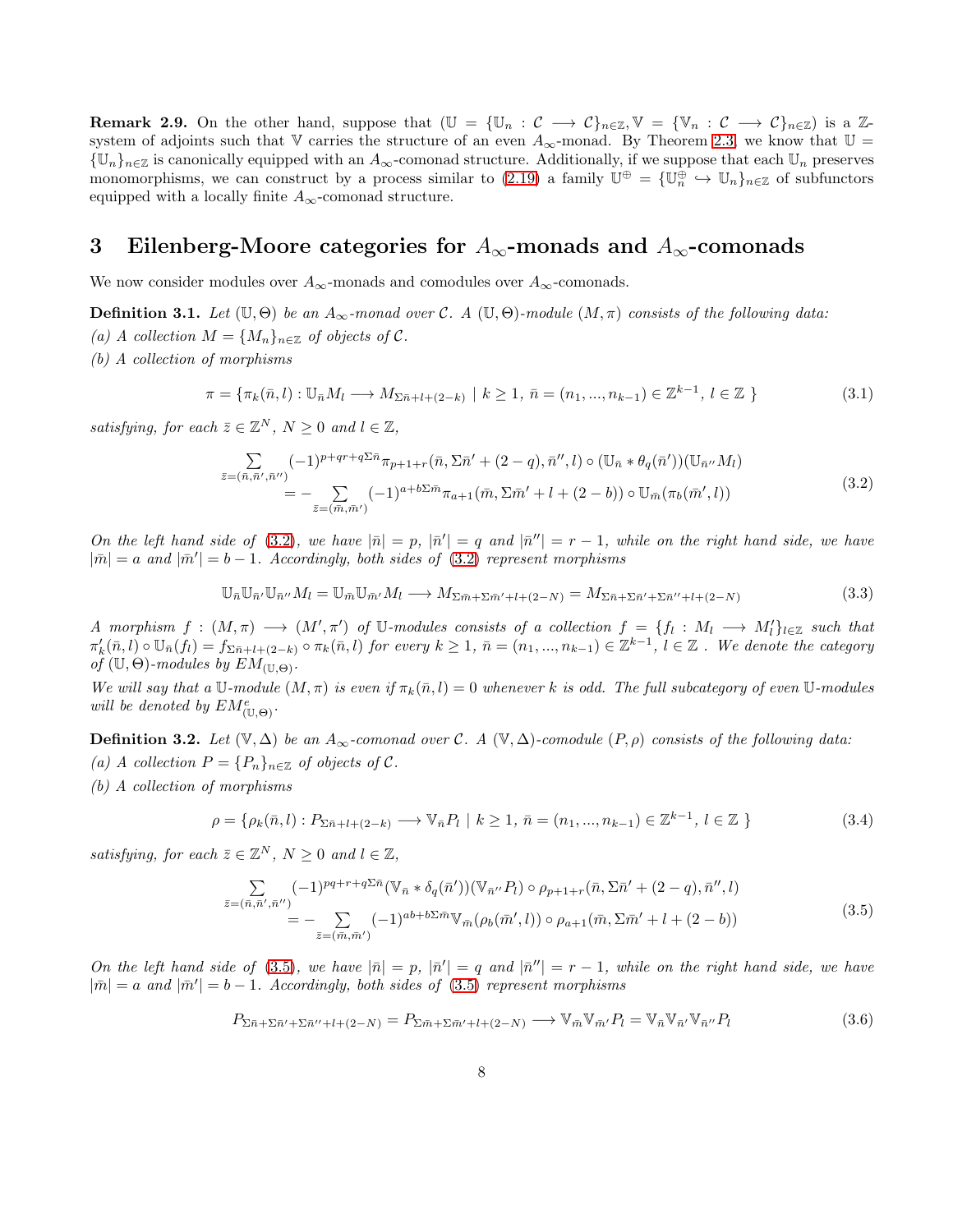*A* morphism  $g: (P, \rho) \longrightarrow (P', \rho')$  of V-comodules consists of a collection  $g = \{g_l: P_l \longrightarrow P'_l\}_{l \in \mathbb{Z}}$  such that  $\rho'_k(\bar{n},l) \circ g_{\Sigma \bar{n}+l+(2-k)} = \mathbb{V}_{\bar{n}}(g_l) \circ \rho_k(\bar{n},l)$  *for every*  $k \geq 1$ ,  $\bar{n} = (n_1,...,n_{k-1}) \in \mathbb{Z}^{k-1}$ ,  $l \in \mathbb{Z}$ . We denote the category *of*  $(\mathbb{V}, \Delta)$ -comodules by  $EM^{(\mathbb{V}, \Delta)}$ .

*We will say that a* V-comodule  $(P, \rho)$  *is even if*  $\rho_k(\bar{n}, l) = 0$  whenever k is odd. The full subcategory of even V*comodules will be denoted by*  $EM_e^{(\mathbb{V}, \Delta)}$ .

<span id="page-8-1"></span>**Proposition 3.3.** *(a) Let*  $(\mathbb{U}, \Theta)$  *be an*  $A_{\infty}$ *-monad over* C*. Then, for any object*  $M \in \mathcal{C}$ *, the collection*  $\{\mathbb{U}_n M\}_{n\in \mathbb{Z}}$ *can be equipped with a canonical* (U, Θ)*-module structure.*

*(b)* Let  $(\mathbb{V}, \Delta)$  be an  $A_{\infty}$ -comonad over C. Then, for any object  $M \in \mathcal{C}$ , the collection  $\{\mathbb{V}_n M\}_{n\in \mathbb{Z}}$  can be equipped *with a canonical* (V, ∆)*-comodule structure.*

*Proof.* We prove only (a) because (b) is similar. For the sake of convenience, we set  $Q_n := \mathbb{U}_n M$  for each  $n \in \mathbb{Z}$ . For  $\bar{n} = (n_1, ..., n_{k-1}) \in \mathbb{Z}^{k-1}, k \geq 1, l \in \mathbb{Z}$ , we set

$$
\pi_k(\bar{n}, l) : \mathbb{U}_{\bar{n}}Q_l = \mathbb{U}_{\bar{n}}\mathbb{U}_l M \xrightarrow{\theta_k(\bar{n}, l)(M)} \mathbb{U}_{\Sigma \bar{n}+l+(2-k)}M = Q_{\Sigma \bar{n}+l+(2-k)}\tag{3.7}
$$

We note that the condition in [\(2.2\)](#page-3-0) for  $(\mathbb{U}, \Theta)$  to be an  $A_{\infty}$ -monad implies in particular that for each  $\bar{z} \in \mathbb{Z}^N$ ,  $N \ge 0$ and  $l \in \mathbb{Z}$ , we must have

<span id="page-8-0"></span>
$$
\sum_{\bar{z}=(\bar{n},\bar{n}',\bar{n}'')} (-1)^{p+qr+q\sum\bar{n}} \theta_{p+1+r}(\bar{n},\Sigma\bar{n}' + (2-q),\bar{n}'',l)(M) \circ (\mathbb{U}_{\bar{n}} * \theta_q(\bar{n}'))(\mathbb{U}_{\bar{n}''}\mathbb{U}_l M) \n= - \sum_{\bar{z}=(\bar{m},\bar{m}')} (-1)^{a+b\sum\bar{m}} \theta_{a+1}(\bar{m},\Sigma\bar{m}' + l + (2-b))(M) \circ \mathbb{U}_{\bar{m}}(\theta_b(\bar{m}',l)(M))
$$
\n(3.8)

On the left hand side of [\(3.8\)](#page-8-0), we have  $|\bar{n}| = p$ ,  $|\bar{n}'| = q$  and  $|\bar{n}''| = r - 1$ , while on the right hand side, we have  $|\bar{m}| = a$  and  $|\bar{m}'| = b - 1$ . Putting  $\pi_k(\bar{n}, l) = \theta_k(\bar{n}, l)(M)$  and  $Q_n = \mathbb{U}_nM$ , it follows from [\(3.8\)](#page-8-0) that

$$
\sum_{\bar{z}=(\bar{n},\bar{n}',\bar{n}'')} (-1)^{p+qr+q\Sigma\bar{n}} \pi_{p+1+r}(\bar{n},\Sigma\bar{n}' + (2-q),\bar{n}'',l) \circ (\mathbb{U}_{\bar{n}} * \theta_q(\bar{n}'))(\mathbb{U}_{\bar{n}''} Q_l) \n= - \sum_{\bar{z}=(\bar{m},\bar{m}')} (-1)^{a+b\Sigma\bar{m}} \pi_{a+1}(\bar{m},\Sigma\bar{m}' + l + (2-b)) \circ \mathbb{U}_{\bar{m}}(\pi_b(\bar{m}',l))
$$
\n(3.9)

This proves the result.

Let  $(\mathbb{U}, \Theta)$  be an  $A_{\infty}$ -monad over C. We now let  $\mathcal{C}^{\mathbb{Z}}$  denote the category of  $\mathbb{Z}$ -graded objects over C. Then, for any  $M = \{M_l\}_{l \in \mathbb{Z}}$  in  $\mathcal{C}^{\mathbb{Z}}$ , we set

$$
\hat{\mathbb{U}}M = \left\{ (\hat{\mathbb{U}}M)_l := \bigoplus_{x+y=l} \mathbb{U}_x M_y \right\}_{l \in \mathbb{Z}} \tag{3.10}
$$

In particular, for  $M \in \mathcal{C}$ , we denote by  $\hat{\mathbb{U}}M$  the object  $\{\mathbb{U}_nM\}_{n\in\mathbb{Z}} \in EM_{(\mathbb{U},\Theta)}$  determined by Proposition [3.3.](#page-8-1)

**Proposition 3.4.** *Let*  $(\mathbb{U}, \Theta)$  *be an*  $A_{\infty}$ *-monad over* C *such that each of the functors*  $\{\mathbb{U}_n\}_{n\in\mathbb{Z}}$  *preserves direct sums. Then,* Uˆ *determines a functor*

$$
\hat{\mathbb{U}} : \mathcal{C}^{\mathbb{Z}} \longrightarrow EM_{(\mathbb{U}, \Theta)} \tag{3.11}
$$

 $\Box$ 

*Proof.* For the sake of convenience, we set  $Q_l := (\hat{\mathbb{U}}M)_l$  for each  $l \in \mathbb{Z}$ . For  $\bar{n} = (n_1, ..., n_{k-1}) \in \mathbb{Z}^{k-1}$ ,  $k \geq 1$ ,  $l \in \mathbb{Z}$ , we define  $\pi_k(\bar{n}, l) : \mathbb{U}_{\bar{n}}Q_l \longrightarrow Q_{\Sigma \bar{n}+l+(2-k)}$  by setting

<span id="page-8-2"></span>
$$
\mathbb{U}_{\bar{n}}Q_{l} = \mathbb{U}_{\bar{n}}\left(\bigoplus_{x+y=l} \mathbb{U}_{x}M_{y}\right) = \left(\bigoplus_{x+y=l} \mathbb{U}_{\bar{n}}\mathbb{U}_{x}M_{y}\right) \xrightarrow{\Phi \theta_{k}(\bar{n},x)(M_{y})} \left(\bigoplus_{x+y=l} \mathbb{U}_{\Sigma\bar{n}+x+(2-k)}M_{y}\right) = Q_{\Sigma\bar{n}+l+(2-k)} \quad (3.12)
$$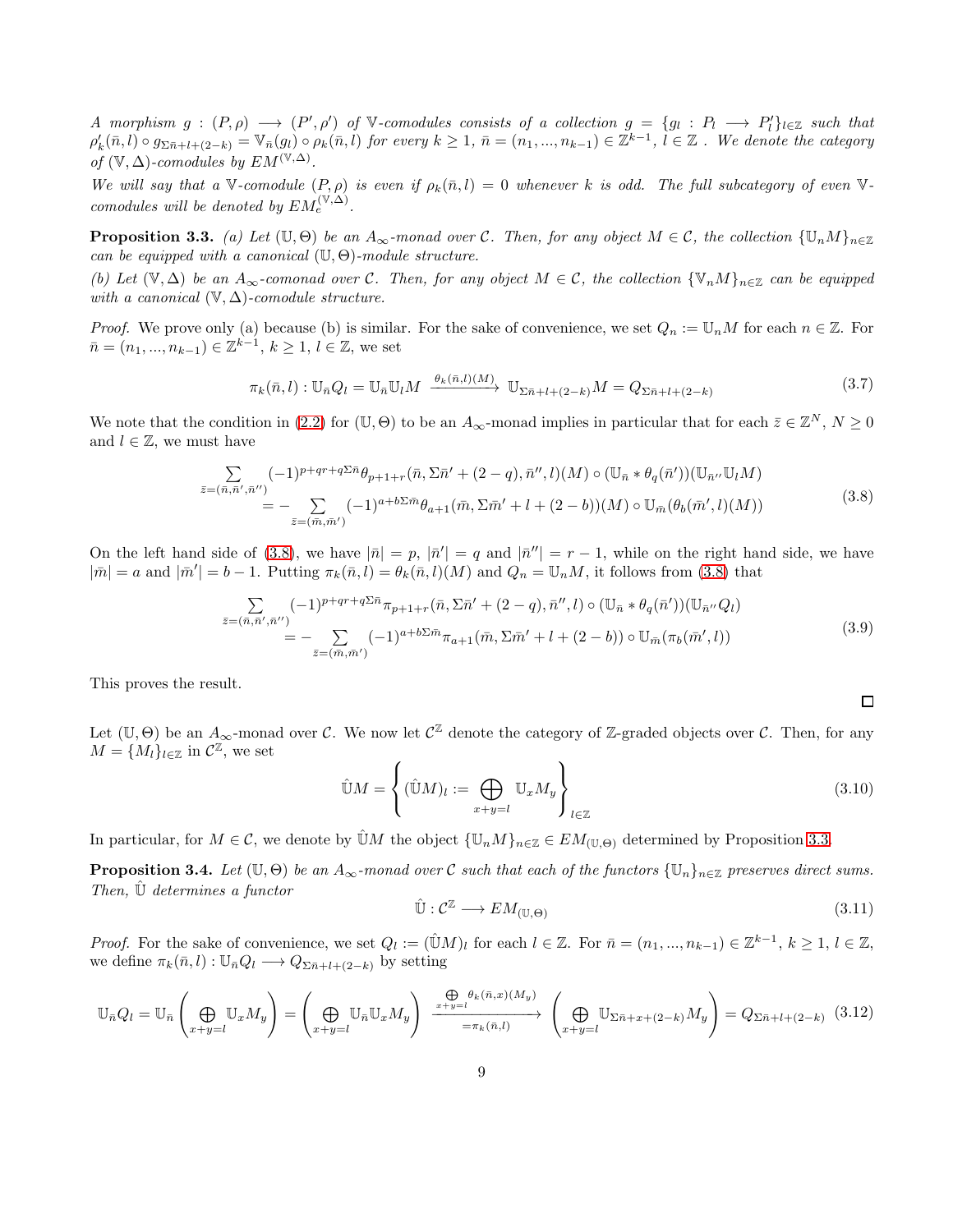In [\(3.12\)](#page-8-2) we have used the fact that each  $\mathbb{U}_n$ , and hence any  $\mathbb{U}_{\bar{n}}$ , preserves direct sums. As in [\(3.8\)](#page-8-0), we note that the condition in [\(2.2\)](#page-3-0) for (U,  $\Theta$ ) to be an  $A_{\infty}$ -monad implies in particular that for each  $\bar{z} \in \mathbb{Z}^{N}$ ,  $N \geq 0$  and  $x, y \in \mathbb{Z}$ , we must have

<span id="page-9-1"></span>
$$
\sum_{\bar{z}=(\bar{n},\bar{n}',\bar{n}'')} (-1)^{p+qr+q\sum\bar{n}} \theta_{p+1+r}(\bar{n},\Sigma\bar{n}' + (2-q),\bar{n}'',x)(M_y) \circ (\mathbb{U}_{\bar{n}} * \theta_q(\bar{n}'))(\mathbb{U}_{\bar{n}''}\mathbb{U}_x M_y) \n= - \sum_{\bar{z}=(\bar{m},\bar{m}')} (-1)^{a+b\sum\bar{m}} \theta_{a+1}(\bar{m},\Sigma\bar{m}' + x + (2-b))(M_y) \circ \mathbb{U}_{\bar{m}}(\theta_b(\bar{m}',x)(M_y))
$$
\n(3.13)

Applying the definition of  $\pi_k(\bar{n}, l)$  in [\(3.12\)](#page-8-2) and taking the direct sum of the equalities in [\(3.13\)](#page-9-1) over all  $x, y \in \mathbb{Z}$ such that  $l = x + y$ , we obtain

$$
\sum_{\bar{z}=(\bar{n},\bar{n}',\bar{n}'')} (-1)^{p+qr+q\Sigma\bar{n}} \pi_{p+1+r}(\bar{n},\Sigma\bar{n}' + (2-q),\bar{n}'',l) \circ (\mathbb{U}_{\bar{n}} * \theta_q(\bar{n}'))(\mathbb{U}_{\bar{n}''} Q_l) \n= - \sum_{\bar{z}=(\bar{m},\bar{m}')} (-1)^{a+b\Sigma\bar{m}} \pi_{a+1}(\bar{m},\Sigma\bar{m}' + l + (2-b)) \circ \mathbb{U}_{\bar{m}}(\pi_b(\bar{m}',l))
$$
\n(3.14)

 $\Box$ 

It is now clear that we have a functor  $\hat{\mathbb{U}} : \mathcal{C}^{\mathbb{Z}} \longrightarrow EM_{(\mathbb{U}, \Theta)}$ .

We mention here the following two simple facts on the formalism of adjoint functors, which we will use in the proof of the next result.

(1) Let  $(U_1, V_1)$  and  $(U_2, V_2)$  be pairs of adjoint endofunctors on a category A. We consider a transformation  $\theta: U_1 \longrightarrow U_2$  and the corresponding transformation  $\theta^R: V_2 \longrightarrow V_1$  between right adjoints. Let X,  $Y \in \mathcal{A}$  and let  $f: U_2X \longrightarrow Y$  be a morphism. Then, we have commutative diagrams

<span id="page-9-2"></span>

(2) Let  $(U_1, V_1)$  and  $(U_2, V_2)$  be pairs of adjoint endofunctors on a category A. We consider objects X, Y, Z  $\in \mathcal{A}$  as well as morphisms  $f: U_1X \longrightarrow Y$  and  $g: U_2Y \longrightarrow Z$ . Then, we have commutative diagrams

<span id="page-9-4"></span>

<span id="page-9-0"></span>**Proposition 3.5.** Let  $(\mathbb{U} = {\mathbb{U}_n : \mathcal{C} \longrightarrow \mathcal{C}}_{n \geq 0}, \mathbb{V} = {\mathbb{V}_n : \mathcal{C} \longrightarrow \mathcal{C}}_{n \geq 0}$  be a Z-system of adjoints on  $\mathcal{C}$ . Let  $(\mathbb{U}, \Theta)$ *be an even*  $A_{\infty}$ -monad and  $(\mathbb{V}, \Delta)$  *be the corresponding*  $A_{\infty}$ -comonad. Then, the categories  $EM_{(\mathbb{U}, \Theta)}^e$  and  $EM_e^{(\mathbb{V}, \Delta)}$ *are isomorphic.*

*Proof.* Let  $(M, \pi)$  be an even  $(\mathbb{U}, \Theta)$ -module as in Definition [3.1.](#page-7-0) Accordingly, for  $\bar{n} \in \mathbb{Z}^{k-1}$ ,  $k \geq 1$ ,  $l \in \mathbb{Z}$ , we have morphisms

$$
(\pi_k(\bar{n},l): \mathbb{U}_{\bar{n}}M_l \longrightarrow M_{\Sigma \bar{n}+l+(2-k)}) \Rightarrow (\pi_k^R(\bar{n},l): M_l \longrightarrow \mathbb{V}_{\bar{n}^{op}}M_{\Sigma \bar{n}+l+(2-k)})
$$
\n(3.17)

We now define  $P = \{P_l\}_{l \in \mathbb{Z}}$  by setting  $P_l = M_{-l}$  for each  $l \in \mathbb{Z}$  as well as

<span id="page-9-3"></span>
$$
\rho_k(\bar{n}, l) : P_{\Sigma \bar{n} + l + (2 - k)} = M_{-\Sigma \bar{n} - l - (2 - k)} \xrightarrow{\pi_k^R(\bar{n}^{op}, -\Sigma \bar{n} - l - (2 - k))} \mathbb{V}_{\bar{n}} M_{-l} = \mathbb{V}_{\bar{n}} P_l \tag{3.18}
$$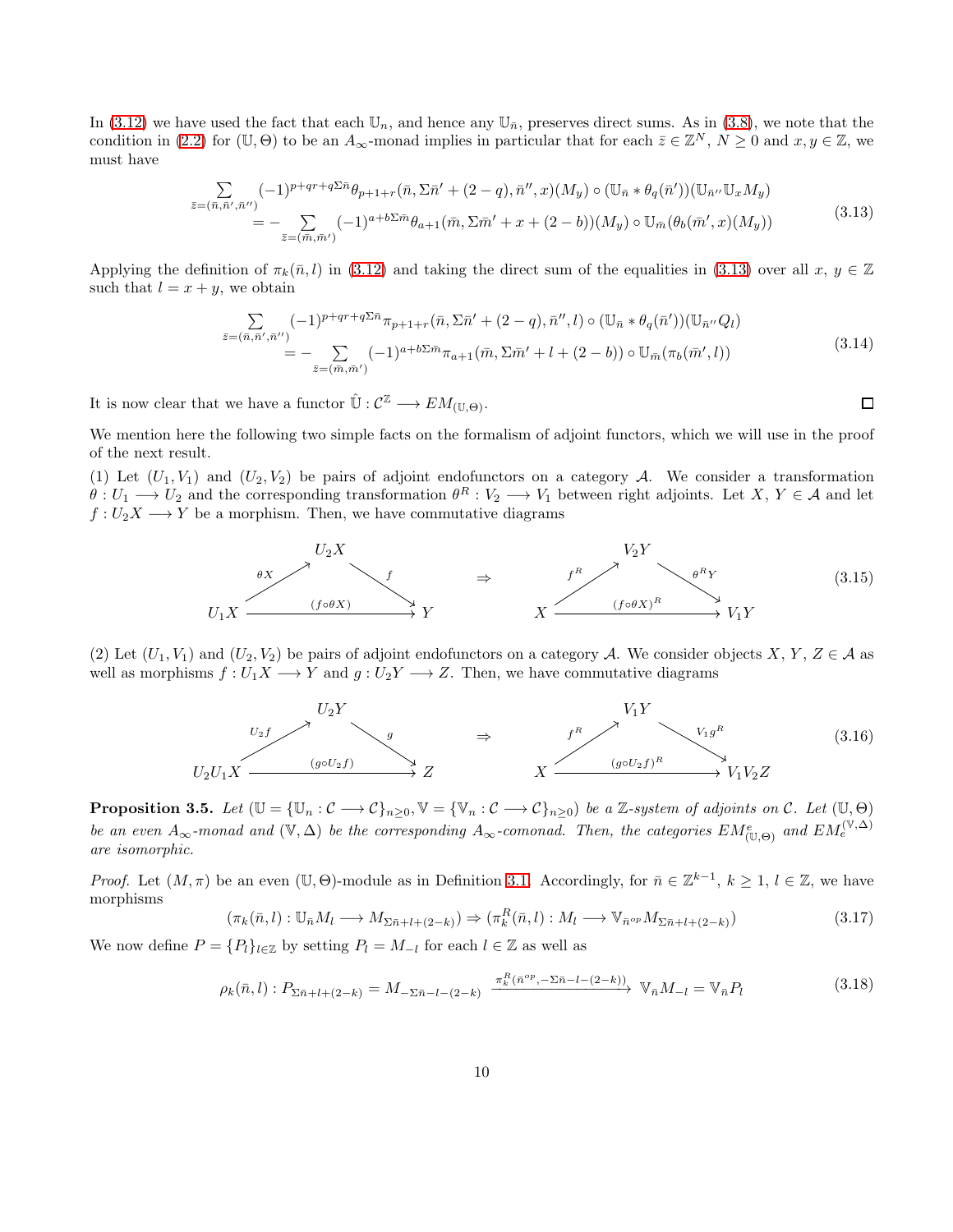for  $l \in \mathbb{Z}$  and  $\bar{n} \in \mathbb{Z}^{k-1}$ . From the proof of Theorem [2.3,](#page-4-0) we know that the collection  $\Delta = {\delta_k(\bar{n})}$  is given by setting  $\delta_k(\bar{n}) = \theta_k^R(\bar{n}^{op})$ . In the notation of [\(3.2\)](#page-7-1), we now see that for each  $\bar{z} \in \mathbb{Z}^N$ ,  $N \geq 0$ ,  $l \in \mathbb{Z}$ , we have

<span id="page-10-0"></span>
$$
\sum_{\bar{z}=(\bar{n},\bar{n}',\bar{n}'')} (-1)^{p+qr+q\Sigma\bar{n}} \pi_{p+1+r}(\bar{n},\Sigma\bar{n}' + (2-q),\bar{n}'',l) \circ (\mathbb{U}_{\bar{n}} * \theta_q(\bar{n}'))(\mathbb{U}_{\bar{n}''}M_l)
$$
\n
$$
= - \sum_{\bar{z}=(\bar{m},\bar{m}')} (-1)^{a+b\Sigma\bar{m}} \pi_{a+1}(\bar{m},\Sigma\bar{m}' + l + (2-b)) \circ \mathbb{U}_{\bar{m}}(\pi_b(\bar{m}',l))
$$
\n(3.19)

Taking adjoints on both sides of [\(3.19\)](#page-10-0), we obtain

<span id="page-10-1"></span>
$$
\sum_{\bar{z}=(\bar{n},\bar{n}',\bar{n}'')} (-1)^{p+qr+q\Sigma\bar{n}} (\pi_{p+1+r}(\bar{n},\Sigma\bar{n}'+(2-q),\bar{n}'',l) \circ (\mathbb{U}_{\bar{n}} * \theta_q(\bar{n}'))(\mathbb{U}_{\bar{n}''} M_l))^R
$$
\n
$$
= - \sum_{\bar{z}=(\bar{m},\bar{m}')} (-1)^{a+b\Sigma\bar{m}} (\pi_{a+1}(\bar{m},\Sigma\bar{m}'+l+(2-b)) \circ \mathbb{U}_{\bar{m}}(\pi_b(\bar{m}',l)))^R
$$
\n(3.20)

We now consider one by one the terms in  $(3.20)$ . For any term on the left hand side of  $(3.20)$ , we apply  $(3.15)$  with

$$
X = M_l \t Y = M_{\Sigma \bar{n} + \Sigma \bar{n}'' + \Sigma \bar{n}'' + l + (2 - N)} \n\theta = \mathbb{U}_{\bar{n}} * \theta_q(\bar{n}') * \mathbb{U}_{\bar{n}''} : U_1 = \mathbb{U}_{\bar{n}} \mathbb{U}_{\bar{n}'} \mathbb{U}_{\bar{n}''} \longrightarrow \mathbb{U}_{\bar{n}} \mathbb{U}_{\Sigma \bar{n}' + (2 - q)} \mathbb{U}_{\bar{n}''} = U_2 \nf = \pi_{p+1+r}(\bar{n}, \Sigma \bar{n}' + (2 - q), \bar{n}'', l) : U_2 X = \mathbb{U}_{\bar{n}} \mathbb{U}_{\Sigma \bar{n}' + (2 - q)} \mathbb{U}_{\bar{n}''} M_l \longrightarrow M_{\Sigma \bar{n} + \Sigma \bar{n}' + \Sigma \bar{n}'' + l + (2 - N)} = Y
$$
\n(3.21)

It follows therefore from [\(3.15\)](#page-9-2) that the left hand side of [\(3.20\)](#page-10-1) gives

<span id="page-10-2"></span>
$$
\sum_{\substack{\bar{z}=(\bar{n},\bar{n}',\bar{n}'')\\ \bar{z}=(\bar{n},\bar{n}',\bar{n}'')}} (-1)^{p+qr+q\Sigma\bar{n}} (\pi_{p+1+r}(\bar{n},\Sigma\bar{n}'+(2-q),\bar{n}'',l) \circ (\mathbb{U}_{\bar{n}} * \theta_q(\bar{n}'))(\mathbb{U}_{\bar{n}''}M_l))^R \n= \sum_{\bar{z}=(\bar{n},\bar{n}',\bar{n}'')} (-1)^{p+qr+q\Sigma\bar{n}} (\mathbb{V}_{\bar{n}''^{op}} * \theta_q^R(\bar{n}'))(\mathbb{V}_{\bar{n}^{op}}(M_{\bar{z}+l+(2-N)})) \circ \pi_{p+1+r}^R(\bar{n},\Sigma\bar{n}'+(2-q),\bar{n}'',l)
$$
\n(3.22)

If we shift degrees by setting  $l' = -\Sigma \bar{z} - l - (2 - N)$  and use [\(3.18\)](#page-9-3), then [\(3.22\)](#page-10-2) becomes

<span id="page-10-4"></span>
$$
-\sum_{\bar{z}=(\bar{n},\bar{n}',\bar{n}'')} (-1)^{p+1} (\mathbb{V}_{\bar{n}''^{op}} * \delta_q(\bar{n}'^{op})) (\mathbb{V}_{\bar{n}^{op}}(P_{l'})) \circ \rho_{p+1+r}(\bar{n}''^{op}, \Sigma \bar{n}' + (2-q), \bar{n}^{op}, l') \tag{3.23}
$$

where the sign is obtained from the fact that q and  $p + 1 + r$  are both even. For any term on the right hand side of  $(3.20)$ , we now apply  $(3.16)$  with

$$
X = M_l \t Y = M_{\Sigma \bar{m}'+l+(2-b)} \t Z = M_{\Sigma \bar{m}+ \Sigma \bar{m}'+l+(2-N)} \t U_1 = \mathbb{U}_{\bar{m}'} \t U_2 = \mathbb{U}_{\bar{m}} \nf = \pi_b(\bar{m}', l) : U_1 X = \mathbb{U}_{\bar{m}'} M_l \longrightarrow M_{\Sigma \bar{m}'+l+(2-b)} = Y \ng = \pi_{a+1}(\bar{m}, \Sigma \bar{m}' + l + (2-b)) : U_2 Y = \mathbb{U}_{\bar{m}} M_{\Sigma \bar{m}'+l+(2-b)} \longrightarrow M_{\Sigma \bar{m}+ \Sigma \bar{m}'+l+(2-N)} = Z
$$
\n(3.24)

It follows therefore from [\(3.16\)](#page-9-4) that the right hand side of [\(3.20\)](#page-10-1) gives

<span id="page-10-3"></span>
$$
- \sum_{\bar{z}=(\bar{m},\bar{m}')} (-1)^{a+b\sum\bar{m}} (\pi_{a+1}(\bar{m}, \Sigma \bar{m}' + l + (2-b)) \circ \mathbb{U}_{\bar{m}}(\pi_b(\bar{m}', l)))^R = - \sum_{\bar{z}=(\bar{m},\bar{m}')} (-1)^{a+b\sum\bar{m}} \mathbb{V}_{\bar{m}'^{op}} \pi_{a+1}^R(\bar{m}, \Sigma \bar{m}' + l + (2-b)) \circ \pi_b^R(\bar{m}', l) = - \sum_{\bar{z}=(\bar{m},\bar{m}')} (-1)^{a+b\sum\bar{m}} \mathbb{V}_{\bar{m}'^{op}} \rho_{a+1}(\bar{m}^{op}, -\Sigma \bar{z} - l - (2-N)) \circ \rho_b(\bar{m}'^{op}, -\Sigma \bar{m}' - l - (2-b))
$$
(3.25)

Again, if we shift degrees by setting  $l' = -\Sigma \overline{z} - l - (2 - N)$ , then [\(3.25\)](#page-10-3) becomes

<span id="page-10-5"></span>
$$
-\sum_{\bar{z}=(\bar{m},\bar{m}')} (-1)^{a+b\sum \bar{m}} \mathbb{V}_{\bar{m}^{top}} \rho_{a+1}(\bar{m}^{op},l') \circ \rho_b(\bar{m}^{top},\Sigma \bar{m}+l'+(1-a))
$$
  
=\sum\_{\bar{z}=(\bar{m},\bar{m}')} \mathbb{V}\_{\bar{m}^{top}} \rho\_{a+1}(\bar{m}^{op},l') \circ \rho\_b(\bar{m}^{top},\Sigma \bar{m}+l'+(1-a)) (3.26)

where the last equality in [\(3.25\)](#page-10-3) follows from the fact that  $a + 1$  and b must both be even. By inspecting [\(3.23\)](#page-10-4) and [\(3.26\)](#page-10-5), we see that the morphisms  $\rho_k(\bar{n}, l)$  together make  $P = \{P_n = M_{-n}\}_{n \in \mathbb{Z}}$  into a  $(\mathbb{V}, \Delta)$ -comodule. These arguments can be reversed, showing that even  $(\mathbb{U}, \Theta)$ -modules correspond to even  $(\mathbb{V}, \Delta)$ -comodules and vice-versa.  $\Box$ 

11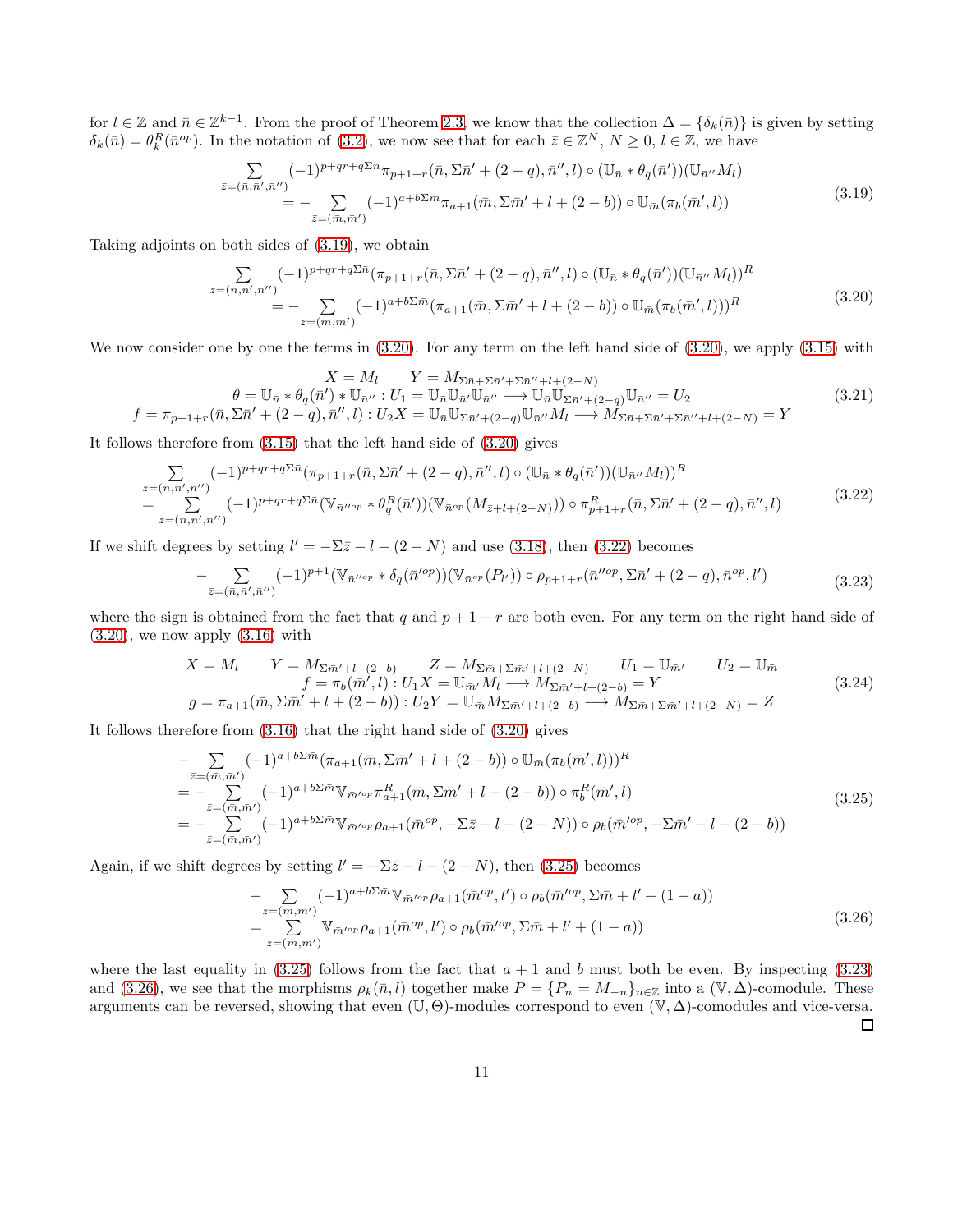<span id="page-11-0"></span>**Definition 3.6.** Let  $(\mathbb{U}, \Theta)$  be an  $A_{\infty}$ -monad over C and let  $(M^1, \pi^1)$ ,  $(M^2, \pi^2)$  be  $(\mathbb{U}, \Theta)$ -modules. An  $\infty$ -morphism  $\alpha:(M^1,\pi^1)\longrightarrow (M^2,\pi^2)$  consists of a collection

$$
\alpha = \{ \alpha_k(\bar{n}, l) : \mathbb{U}_{\bar{n}} M_l^1 \longrightarrow M_{\Sigma \bar{n} + l + (1 - k)}^2 \mid k \ge 1, \, \bar{n} = (n_1, ..., n_{k-1}) \in \mathbb{Z}^{k-1}, \, l \in \mathbb{Z} \}
$$
(3.27)

<span id="page-11-1"></span>*satisfying for each*  $\bar{z} \in \mathbb{Z}^N$ ,  $N \geq 0$ ,  $l \in \mathbb{Z}$ ,

$$
\sum_{\bar{z}=(\bar{m},\bar{m}')} (-1)^{a+b\sum\bar{m}} \alpha_{a+1}(\bar{m}, \Sigma \bar{m}' + l + (2-b)) \circ \mathbb{U}_{\bar{m}}(\pi_b^1(\bar{m}', l)) \n+ \sum_{\bar{z}=(\bar{n},\bar{n}',\bar{n}')} (-1)^{a+bc+b\sum\bar{n}} \alpha_{a+1+c}(\bar{n}, \Sigma \bar{n}' + (2-b), \bar{n}'', l) \circ (\mathbb{U}_{\bar{n}} * \theta_b(\bar{n}') * \mathbb{U}_{\bar{n}''})(M_l^1) \n= \sum_{\bar{z}=(\bar{p},\bar{p}')} \pi_{a+1}^2(\bar{p}, \Sigma \bar{p}' + l + (1-b)) \circ \mathbb{U}_{\bar{p}}(\alpha_b(\bar{p}', l))
$$
\n(3.28)

*where:*

(1) In the first term on left hand side of [\(3.28\)](#page-11-1), we have  $|\bar{m}| = a$  and  $|\bar{m}'| = b - 1$ .

- (2) In the second term on left hand side of [\(3.28\)](#page-11-1), we have  $|\bar{n}| = a$ ,  $|\bar{n}'| = b$  and  $|\bar{n}''| = c 1$ .
- *(3) On the right hand side of* [\(3.28\)](#page-11-1)*, we have*  $|\bar{p}| = a$  *and*  $|\bar{p}'| = b 1$ *.*

We observe that both sides of [\(3.28\)](#page-11-1) represent morphisms  $\mathbb{U}_{\bar{z}}M_l^1 \longrightarrow M_{\Sigma \bar{z}+l+(1-N)}^2$ . We will denote by  $\widetilde{EM}_{(\mathbb{U},\Theta)}$  the category of  $(\mathbb{U}, \Theta)$ -modules equipped with  $\infty$ -morphisms. For any  $(M, \pi)$  in  $EM_{(\mathbb{U}, \Theta)}$ , the identity  $\iota : (M, \pi) \longrightarrow$  $(M, \pi)$  is given by taking  $\iota_1(l) = id : M_l \longrightarrow M_l$  for each  $l \in \mathbb{Z}$  and  $\iota_k(\bar{z}, l) = 0$  otherwise. Given morphisms  $\alpha:(M^1,\pi^1)\longrightarrow (M^2,\pi^2)$  and  $\beta:(M^2,\pi^2)\longrightarrow (M^3,\pi^3)$ , we define their composition  $\gamma=\beta\alpha$  as follows

<span id="page-11-2"></span>
$$
\gamma = \{ \gamma_k(\bar{z}, l) : \mathbb{U}_{\bar{z}} M_l^1 \longrightarrow M_{\Sigma \bar{z} + l + (1 - k)}^3 \mid k \ge 1, \, \bar{z} = (z_1, ..., z_{k-1}) \in \mathbb{Z}^{k-1}, \, l \in \mathbb{Z} \}
$$
  

$$
\gamma_k(\bar{z}, l) := \sum_{\bar{z} = (\bar{n}, \bar{n}')} \beta_{a+1}(\bar{n}, \Sigma \bar{n}' + l + (1 - b)) \circ \mathbb{U}_{\bar{n}}(\alpha_b(\bar{n}', l))
$$
(3.29)

where  $|\bar{n}| = a$  and  $|\bar{n}'| = b - 1$  in [\(3.29\)](#page-11-2). We will say that a morphism  $\alpha : (M^1, \pi^1) \longrightarrow (M^2, \pi^2)$  is odd if  $\alpha_k(\bar{n}, l) = 0$ for any even  $k$ . In particular, any identity morphism is odd. From  $(3.29)$ , we also notice that the composition of odd morphisms in  $EM_{(\mathbb{U},\Theta)}$  must be odd.

**Definition 3.7.** Let  $(\mathbb{V}, \Delta)$  be an  $A_{\infty}$ -comonad over C and let  $(P^1, \rho^1)$ ,  $(P^2, \rho^2)$  be  $(\mathbb{V}, \Delta)$ -comodules. An  $\infty$  $morphism \alpha : (P^1, \rho^1) \longrightarrow (P^2, \rho^2)$  *consists of a collection* 

$$
\alpha = \{ \alpha_k(\bar{n}, l) : P^1_{\Sigma \bar{n} + l + (1 - k)} \longrightarrow \mathbb{V}_{\bar{n}} P_l^2 \mid k \ge 1, \, \bar{n} = (n_1, ..., n_{k-1}) \in \mathbb{Z}^{k-1}, \, l \in \mathbb{Z} \}
$$
(3.30)

*satisfying for each*  $\bar{z} \in \mathbb{Z}^N$ ,  $N \geq 0$ ,  $l \in \mathbb{Z}$ ,

$$
\sum_{\bar{z}=(\bar{m},\bar{m}')} (-1)^{ab+b\sum \bar{m}} \mathbb{V}_{\bar{m}}(\rho_b^2(\bar{m}',l)) \circ \alpha_{a+1}(\bar{m}, \Sigma \bar{m}' + l + (2-b)) \n+ \sum_{\bar{z}=(\bar{n},\bar{n}',\bar{n}'')} (-1)^{c+ab+b\sum \bar{n}} (\mathbb{V}_{\bar{n}} * \delta_b(\bar{n}') * \mathbb{V}_{\bar{n}''})(P_l^2) \circ \alpha_{a+1+c}(\bar{n}, \Sigma \bar{n}' + (2-b), \bar{n}'', l) \n= \sum_{\bar{z}=(\bar{p},\bar{p}')} \mathbb{V}_{\bar{p}}(\alpha_b(\bar{p}',l)) \circ \rho_{a+1}^1(\bar{p}, \Sigma \bar{p}' + l + (1-b))
$$
\n(3.31)

<span id="page-11-3"></span>*where:*

- (1) In the first term on left hand side of [\(3.31\)](#page-11-3), we have  $|\bar{m}| = a$  and  $|\bar{m}'| = b 1$ .
- (2) In the second term on left hand side of [\(3.31\)](#page-11-3), we have  $|\bar{n}| = a$ ,  $|\bar{n}'| = b$  and  $|\bar{n}''| = c 1$ .
- (3) On the right hand side of [\(3.31\)](#page-11-3), we have  $|\bar{p}| = a$  and  $|\bar{p}'| = b 1$ .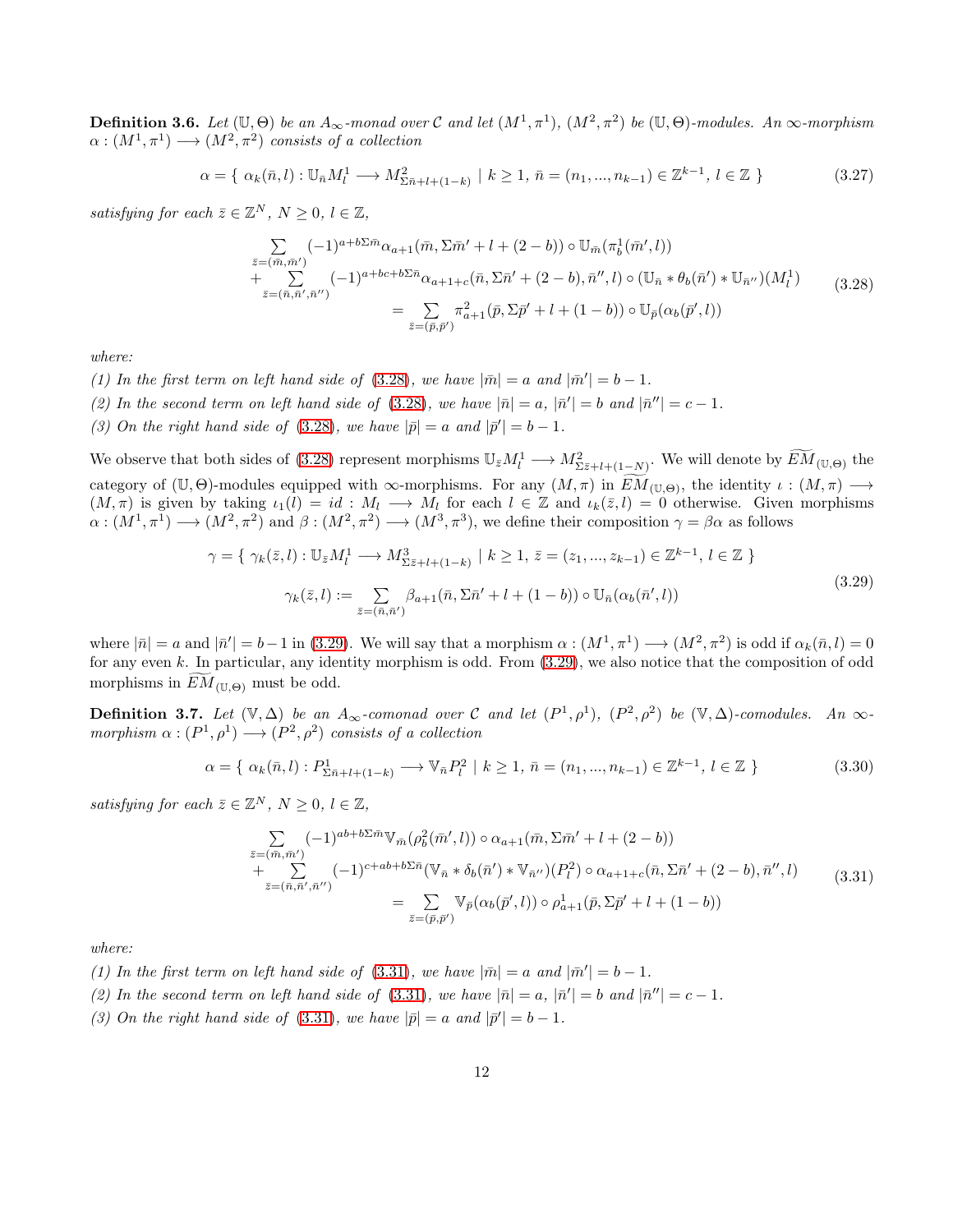We observe that both sides of [\(3.31\)](#page-11-3) represent morphisms  $P^1_{\Sigma \bar{z}+l+(1-N)} \longrightarrow \mathbb{V}_{\bar{z}} P_l^2$ . We will denote by  $\widetilde{EM}^{(\mathbb{V}, \Delta)}$  the category of  $(\mathbb{V}, \Delta)$ -comodules equipped with  $\infty$ -morphisms. The composition of morphisms in  $\widetilde{EM}^{(\mathbb{V}, \Delta)}$  is defined in a manner dual to [\(3.29\)](#page-11-2). We will say that a morphism  $\alpha$  in  $EM^{(\mathbb{V}, \Delta)}$  is odd if  $\alpha_k(\bar{n}, l) = 0$  whenever k is even. We may also verify that the collection of odd morphisms in  $\widetilde{EM}^{(\mathbb{V}, \Delta)}$  is closed under composition.

For an  $A_\infty$ -monad (U, Θ) we denote by  $\widetilde{EM}^{eo}_{(\mathbb{U},\Theta)}$  the subcategory of  $\widetilde{EM}_{(\mathbb{U},\Theta)}$  whose objects are even (U, Θ)-modules with odd ∞-morphisms between them. Similarly, for an  $A_{\infty}$ -comonad  $(\mathbb{V}, \Delta)$ , we denote by  $\widetilde{EM}^{(\mathbb{V}, \Delta)}_{eo}$  the subcategory of  $\widetilde{EM}^{(\mathbb{V},\Delta)}$  whose objects are even  $(\mathbb{V},\Delta)$ -comodules with odd ∞-morphisms between them. We now have the final result of this section.

<span id="page-12-0"></span>**Theorem 3.8.** Let  $(\mathbb{U} = {\{\mathbb{U}_n : C \longrightarrow C\}_{n \geq 0}}, \mathbb{V} = {\{\mathbb{V}_n : C \longrightarrow C\}_{n \geq 0}}$  be a Z-system of adjoints on C. Let  $(\mathbb{U}, \Theta)$  be *an even*  $A_{\infty}$ -monad and  $(\mathbb{V}, \Delta)$  be the corresponding  $A_{\infty}$ -comonad. Then, the categories  $\widetilde{EM}^{eo}_{(\mathbb{U}, \Theta)}$  and  $\widetilde{EM}^{(\mathbb{V}, \Delta)}_{eo}$  are *isomorphic.*

*Proof.* From Proposition [3.5,](#page-9-0) we already know that there is a one-one correspondence between the objects of  $EM_{(\mathbb{U},\Theta)}^{eo}$ and  $EM_{eo}^{(\mathbb{V}, \Delta)}$ . We consider therefore a morphism  $\alpha : (M^1, \pi^1) \longrightarrow (M^2, \pi^2)$  in  $EM_{(\mathbb{U}, \Theta)}^{eo}$ . Accordingly for any  $k \geq 1$ ,  $\bar{n} \in \mathbb{Z}^{k-1}, l \in \mathbb{Z}$  we have morphisms

$$
(\alpha_k(\bar{n},l): \mathbb{U}_{\bar{n}}M_l^1 \longrightarrow M_{\Sigma \bar{n}+l+(1-k)}^2) \Rightarrow (\alpha_k^R(\bar{n},l): M_l^1 \longrightarrow \mathbb{V}_{\bar{n}^{op}}M_{\Sigma \bar{n}+l+(1-k)}^2)
$$
\n(3.32)

From the proof of Proposition [3.5,](#page-9-0) we know that the object  $(P^1, \rho^1)$  (resp.  $(P^2, \rho^2)$ ) in  $EM_{eo}^{(\mathbb{V}, \Delta)}$  corresponding to  $(M^1, \pi^1)$  (resp.  $(M^2, \pi^2)$ ) is given by setting

<span id="page-12-3"></span>
$$
P_l^1 := M_{-l}^1 \qquad \rho_k^1(\bar{n}, l) : P_{\Sigma \bar{n} + l + (2 - k)}^1 = M_{-\Sigma \bar{n} - l - (2 - k)}^1 \xrightarrow{\pi_k^1(\bar{n}^{op}, -\Sigma \bar{n} - l - (2 - k))} \mathbb{V}_{\bar{n}} M_{-l}^1 = \mathbb{V}_{\bar{n}} P_l^1
$$
\n
$$
P_l^2 := M_{-l}^2 \qquad \rho_k^2(\bar{n}, l) : P_{\Sigma \bar{n} + l + (2 - k)}^2 = M_{-\Sigma \bar{n} - l - (2 - k)}^2 \xrightarrow{\pi_k^2(\bar{n}^{op}, -\Sigma \bar{n} - l - (2 - k))} \mathbb{V}_{\bar{n}} M_{-l}^2 = \mathbb{V}_{\bar{n}} P_l^2
$$
\n
$$
(3.33)
$$

For  $k \geq 1$ ,  $\bar{n} \in \mathbb{Z}^{k-1}$ ,  $l \in \mathbb{Z}$ , we now define

<span id="page-12-1"></span>
$$
\beta_k(\bar{n}, l) : P^1_{\Sigma \bar{n}+l+(1-k)} = M^1_{-\Sigma \bar{n}-l-(1-k)} \xrightarrow{\alpha_k^R(\bar{n}^{op}, -\Sigma \bar{n}-l-(1-k))} \mathbb{V}_{\bar{n}} M^2_{-l} = \mathbb{V}_{\bar{n}} P^2_l \tag{3.34}
$$

We claim that [\(3.34\)](#page-12-1) determines a morphism  $(P^1, \rho^1) \longrightarrow (P^2, \rho^2)$  in  $\widetilde{EM}_{eo}^{(\mathbb{V}, \Delta)}$ . From the proof of Theorem [2.3,](#page-4-0) we know that the collection  $\Delta = {\delta_k(\bar{n})}$  is given by setting  $\delta_k(\bar{n}) = \theta_k^R(\bar{n}^{op})$ . In the notation of [\(3.28\)](#page-11-1), we now see that for each  $\bar{z} \in \mathbb{Z}^N$ ,  $N \geq 0$ ,  $l \in \mathbb{Z}$ , we have

$$
\sum_{\bar{z}=(\bar{m},\bar{m}')} (-1)^{a+b\sum \bar{m}} \alpha_{a+1}(\bar{m}, \Sigma \bar{m}' + l + (2-b)) \circ \mathbb{U}_{\bar{m}}(\pi_b^1(\bar{m}', l)) \n+ \sum_{\bar{z}=(\bar{n},\bar{n}',\bar{n}''} (-1)^{a+bc+b\sum \bar{n}} \alpha_{a+1+c}(\bar{n}, \Sigma \bar{n}' + (2-b), \bar{n}'', l) \circ (\mathbb{U}_{\bar{n}} * \theta_b(\bar{n}') * \mathbb{U}_{\bar{n}''})(M_l^1) \n= \sum_{\bar{z}=(\bar{p},\bar{p}')} \pi_{a+1}^2(\bar{p}, \Sigma \bar{p}' + l + (1-b)) \circ \mathbb{U}_{\bar{p}}(\alpha_b(\bar{p}', l))
$$
\n(3.35)

<span id="page-12-2"></span>We now consider one by one the terms in  $(3.35)$ . For those in the first term on the left hand side of  $(3.35)$ , we apply [\(3.16\)](#page-9-4) with

$$
X = M_l^1 \t Y = M_{\Sigma \bar{m}'+l+(2-b)}^1 \t Z = M_{\Sigma \bar{z}+l+(1-N)}^2 \t U_1 = \mathbb{U}_{\bar{m}'} \t U_2 = \mathbb{U}_{\bar{m}}
$$
  
\n
$$
f = \pi_b^1(\bar{m}', l) : U_1 X = \mathbb{U}_{\bar{m}'} M_l^1 \longrightarrow M_{\Sigma \bar{m}'+l+(2-b)}^1 = Y
$$
  
\n
$$
g = \alpha_{a+1}(\bar{m}, \Sigma \bar{m}'+l+(2-b)) : U_2 Y = \mathbb{U}_{\bar{m}} M_{\Sigma \bar{m}'+l+(2-b)}^1 \longrightarrow M_{\Sigma \bar{z}+l+(1-N)}^2 = Z
$$
\n(3.36)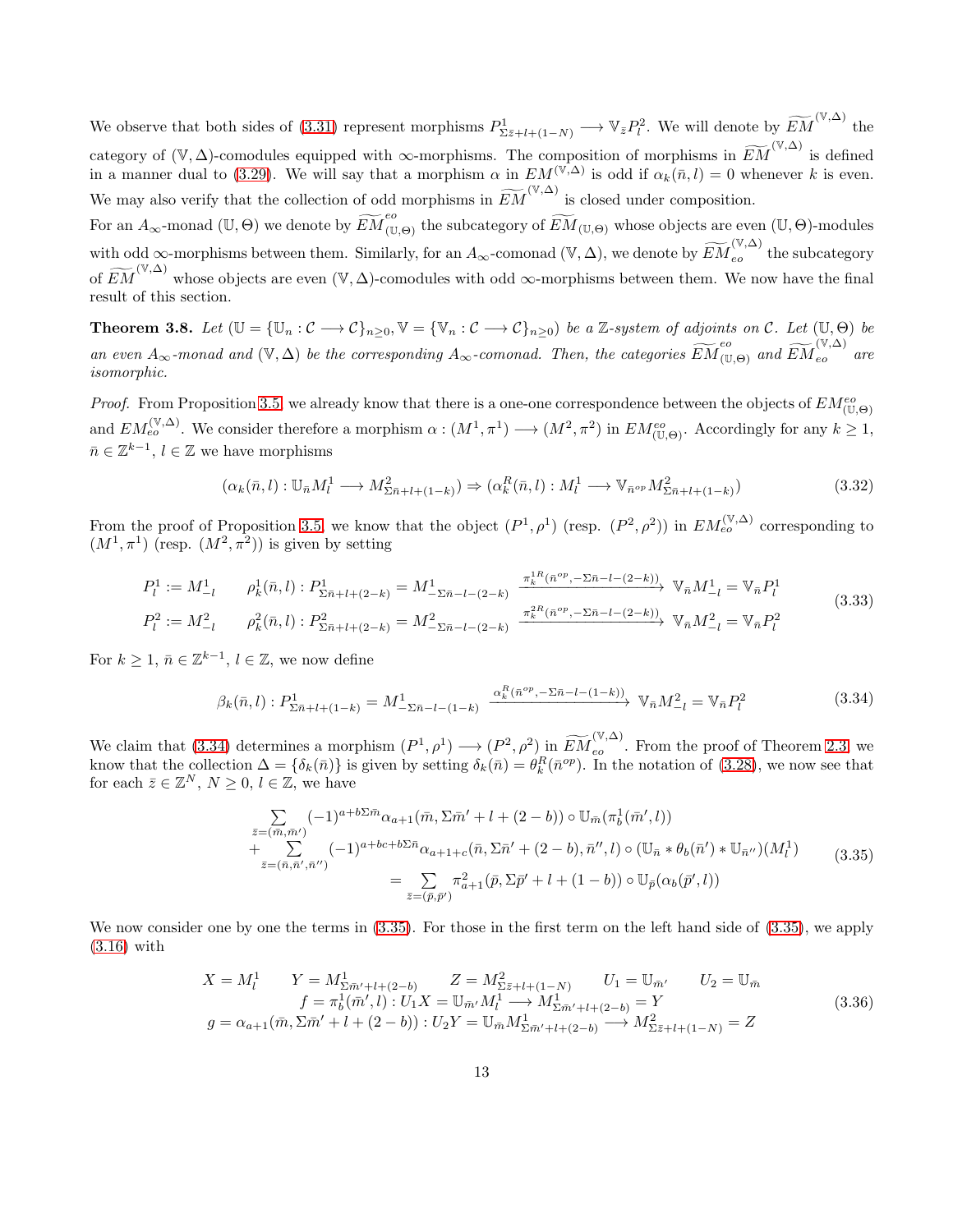It follows from [\(3.16\)](#page-9-4) that the first term on the left hand side of [\(3.35\)](#page-12-2) gives

<span id="page-13-0"></span>
$$
\sum_{\bar{z}=(\bar{m},\bar{m}')} (-1)^{a+b\sum \bar{m}} (\alpha_{a+1}(\bar{m},\Sigma \bar{m}' + l + (2-b)) \circ \mathbb{U}_{\bar{m}}(\pi_b^1(\bar{m}',l)))^R \n= \sum_{\bar{z}=(\bar{m},\bar{m}')} (-1)^{a+b\sum \bar{m}} \mathbb{V}_{\bar{m}'^{op}} (\alpha_{a+1}^R(\bar{m},\Sigma \bar{m}' + l + (2-b))) \circ \pi_b^{1R}(\bar{m}',l) \n= \sum_{\bar{z}=(\bar{m},\bar{m}')} (-1)^{a+b\sum \bar{m}} \mathbb{V}_{\bar{m}'^{op}} (\beta_{a+1}(\bar{m}^{op},-\Sigma \bar{z}-l - (1-N))) \circ \rho_b^1(\bar{m}'^{op},-\Sigma \bar{m}'-l - (2-b)) \n= \sum_{\bar{z}=(\bar{m},\bar{m}')} \mathbb{V}_{\bar{m}'^{op}} (\beta_{a+1}(\bar{m}^{op},l')) \circ \rho_b^1(\bar{m}'^{op},\Sigma \bar{m}+l'-a)
$$
\n(3.37)

where we have set  $l' = -\Sigma \bar{z} - l - (1 - N)$ , used the replacements in [\(3.33\)](#page-12-3), [\(3.34\)](#page-12-1) as well as the fact that a, b are both even. For those in the second term on the left hand side of [\(3.35\)](#page-12-2), we apply [\(3.15\)](#page-9-2) with

$$
X = M_l^1 \t Y = M_{\bar{z}+l+(1-N)}^2
$$
  
\n
$$
\theta = \mathbb{U}_{\bar{n}} * \theta_b(\bar{n}') * \mathbb{U}_{\bar{n}''} : U_1 = \mathbb{U}_{\bar{n}} \mathbb{U}_{\bar{n}'} \mathbb{U}_{\bar{n}''} \longrightarrow \mathbb{U}_{\bar{n}} \mathbb{U}_{\Sigma \bar{n}'+(2-b)} \mathbb{U}_{\bar{n}''} = U_2
$$
  
\n
$$
f = \alpha_{a+1+c}(\bar{n}, \Sigma \bar{n}' + (2-b), \bar{n}'', l) : U_2 X = \mathbb{U}_{\bar{n}} \mathbb{U}_{\Sigma \bar{n}'+(2-b)} \mathbb{U}_{\bar{n}''}(M_l^1) \longrightarrow M_{\bar{z}+l+(1-N)}^2 = Y
$$
\n(3.38)

It follows from [\(3.15\)](#page-9-2) that the second term on the left hand side of [\(3.35\)](#page-12-2) gives

<span id="page-13-1"></span>
$$
\sum_{\substack{\bar{z}=(\bar{n},\bar{n}',\bar{n}'')} } (-1)^{a+bc+b\sum\bar{n}} (\alpha_{a+1+c}(\bar{n},\Sigma\bar{n}' + (2-b),\bar{n}'',l) \circ (\mathbb{U}_{\bar{n}} * \theta_b(\bar{n}') * \mathbb{U}_{\bar{n}''})(M_l^1))^R \n= \sum_{\bar{z}=(\bar{n},\bar{n}',\bar{n}'')} (-1)^{a+bc+b\sum\bar{n}} (\mathbb{V}_{\bar{n}''^{op}} * \theta_b^R(\bar{n}') * \mathbb{V}_{\bar{n}^{op}}) (M_{\bar{z}+l+(1-N)}^2) \circ \alpha_{a+1+c}^R(\bar{n},\Sigma\bar{n}' + (2-b),\bar{n}'',l) \n= \sum_{\bar{z}=(\bar{n},\bar{n}',\bar{n}'')} (-1)^a (\mathbb{V}_{\bar{n}''^{op}} * \delta_b(\bar{n}'^{op}) * \mathbb{V}_{\bar{n}^{op}}) (P_{l'}^2) \circ \beta_{a+1+c}(\bar{n}''^{op},\Sigma\bar{n}' + (2-b),\bar{n}^{op},l') \n\tag{3.39}
$$

where we have set  $l' = -\Sigma \bar{z} - l - (1 - N)$ , used the replacements in [\(3.33\)](#page-12-3), [\(3.34\)](#page-12-1) as well as the fact that b,  $a + c$  are both even. For those on the right hand side of [\(3.35\)](#page-12-2), we apply [\(3.16\)](#page-9-4) with

$$
X = M_l^1 \t Y = M_{\Sigma \bar{p}^{\prime} + l + (1 - b)}^2 \t Z = M_{\Sigma \bar{z} + l + (1 - N)}^2 \t U_1 = \mathbb{U}_{\bar{p}^{\prime}} \t U_2 = \mathbb{U}_{\bar{p}} \nf = \alpha_b(\bar{p}^{\prime}, l) : U_1 X = \mathbb{U}_{\bar{p}^{\prime}} M_l^1 \longrightarrow M_{\Sigma \bar{p}^{\prime} + l + (1 - b)}^2 = Y \ng = \pi_{a+1}^2(\bar{p}, \Sigma \bar{p}^{\prime} + l + (1 - b)) : U_2 Y = \mathbb{U}_{\bar{p}} M_{\Sigma \bar{p}^{\prime} + l + (1 - b)}^2 \longrightarrow M_{\Sigma \bar{z} + l + (1 - N)}^2 = Z
$$
\n(3.40)

It follows from [\(3.16\)](#page-9-4) that the the right hand side of [\(3.35\)](#page-12-2) gives

<span id="page-13-2"></span>
$$
\sum_{\bar{z}=(\bar{p},\bar{p}')} (\pi_{a+1}^2(\bar{p}, \Sigma \bar{p}' + l + (1-b)) \circ \mathbb{U}_{\bar{p}}(\alpha_b(\bar{p}', l)))^R \n= \sum_{\bar{z}=(\bar{p},\bar{p}')} \mathbb{V}_{\bar{p}'^{op}}(\pi_{a+1}^{2R}(\bar{p}, \Sigma \bar{p}' + l + (1-b))) \circ \alpha_b^R(\bar{p}', l) \n= \sum_{\bar{z}=(\bar{p},\bar{p}')} \mathbb{V}_{\bar{p}'^{op}}(\rho_{a+1}^2(\bar{p}^{op}, l')) \circ \beta_b(\bar{p}'^{op}, \Sigma \bar{p} + l' + (1-a))
$$
\n(3.41)

where we have set  $l' = -\Sigma \bar{z} - l - (1 - N)$  and used the replacements in [\(3.33\)](#page-12-3), [\(3.34\)](#page-12-1). By inspecting [\(3.37\)](#page-13-0), [\(3.39\)](#page-13-1) and [\(3.41\)](#page-13-2) and comparing with [\(3.31\)](#page-11-3), we conclude that  $\{\beta_k(\bar{n},l)\}\$  together determine a morphism  $(P^1,\rho^1) \longrightarrow (P^2,\rho^2)$ in  $\widetilde{EM}^{(\mathbb{V},\Delta)}_{eo}$ . Finally, these arguments can be reversed, which shows that there is an isomorphism between categories  $\widetilde{EM}^{eo}_{(\mathbb{U}, \Theta)}$  and  $\widetilde{EM}^{(\mathbb{V}, \Delta)}_{eo}$ .  $\Box$ 

### 4 Locally finite comodules over  $A_{\infty}$ -comonads

We suppose throughout that  $(\mathbb{V}, \Delta)$  is an  $A_{\infty}$ -comonad. We now define what it means for a  $(\mathbb{V}, \Delta)$ -comodule to be locally finite.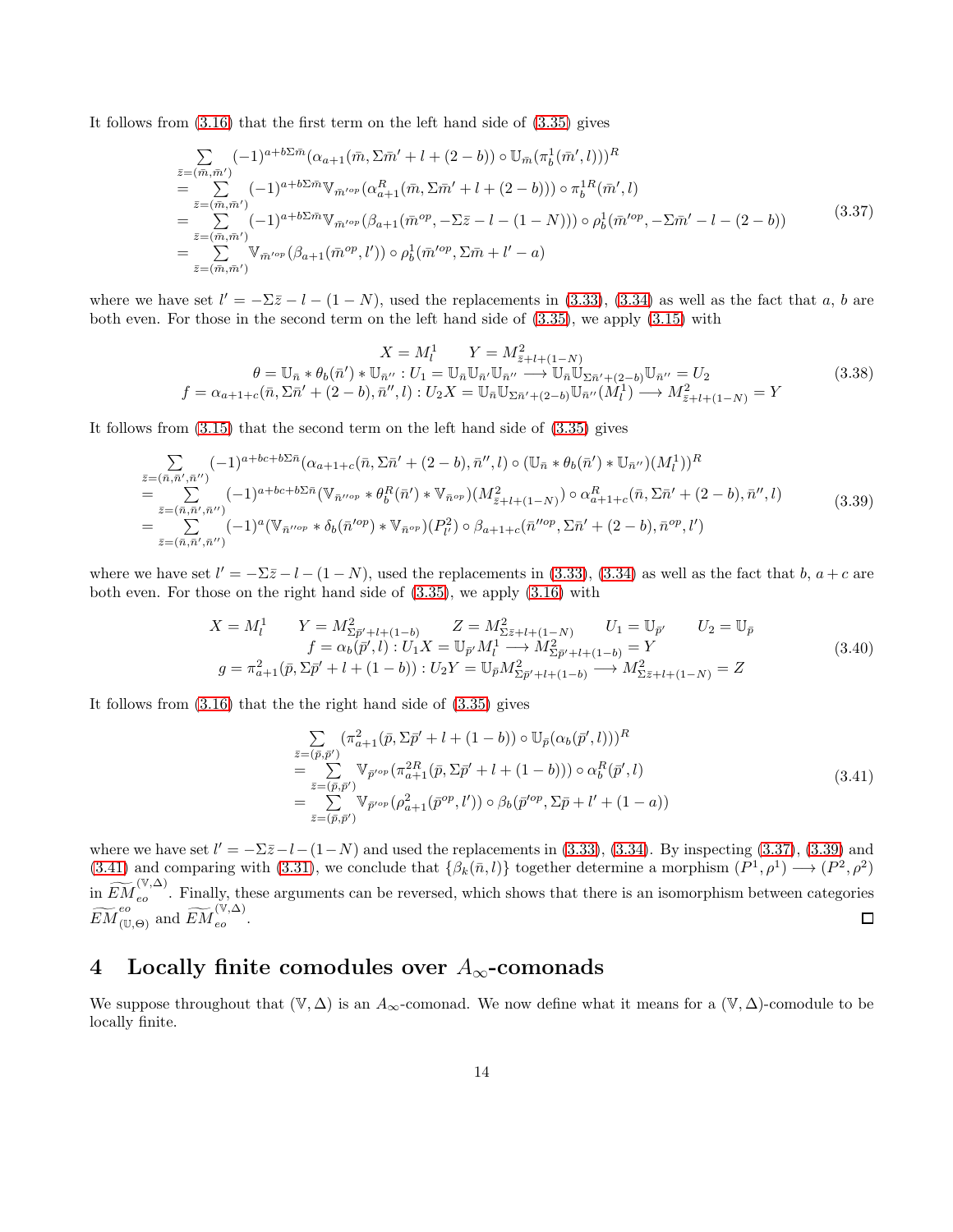**Definition 4.1.** Let  $(P, \rho)$  be a  $(\mathbb{V}, \Delta)$ -comodule. In the notation of Definition [3.2,](#page-7-3) we will say that  $(P, \rho)$  is locally *finite if for any*  $T \in \mathbb{Z}$  *and*  $k \geq 1$ *, the family of morphisms* 

$$
\left\{\rho_k(\bar{n},l): P_{T+(2-k)} \longrightarrow \mathbb{V}_{\bar{n}} P_l\right\}_{(\bar{n},l) \in \mathbb{Z}(T,k)}\tag{4.1}
$$

*in* C *is locally finite.*

In the rest of this section, we suppose that each  $\{V_n\}_{n\in\mathbb{Z}}$  preserves monomorphisms. Given a  $(V, \Delta)$ -comodule  $(P, \rho)$ , we now consider, in the notation of Definition [3.2,](#page-7-3) a family of subobjects  $\{P_n^{\alpha} \hookrightarrow P_n\}_{n\in\mathbb{Z}}$  satisfying the following conditions

(a) For any  $\bar{n} \in \mathbb{Z}^{k-1}$ ,  $l \in \mathbb{Z}$ , the morphisms in [\(3.4\)](#page-7-4) restrict to the corresponding subobjects

$$
\rho^{\alpha} = \{ \rho_k^{\alpha}(\bar{n}, l) : P_{\Sigma \bar{n} + l + (2 - k)}^{\alpha} \longrightarrow \mathbb{V}_{\bar{n}} P_l^{\alpha} \mid k \ge 1, \, \bar{n} = (n_1, \dots, n_{k-1}) \in \mathbb{Z}^{k-1}, \, l \in \mathbb{Z} \}
$$
\n
$$
(4.2)
$$

(b) For any  $T \in \mathbb{Z}$  and  $k \geq 1$ , the family of morphisms

<span id="page-14-0"></span>
$$
\left\{ \rho_k^{\alpha}(\bar{n},l) : P_{T+(2-k)}^{\alpha} \longrightarrow \mathbb{V}_{\bar{n}} P_l^{\alpha} \right\}_{(\bar{n},l) \in \mathbb{Z}(T,k)} \tag{4.3}
$$

is locally finite in  $\mathcal{C}$ .

**Lemma 4.2.**  $(P^{\alpha}, \rho^{\alpha})$  *is a locally finite*  $(\mathbb{V}, \Delta)$ *-comodule.* 

*Proof.* Because the morphisms  $\rho = {\rho_k(\bar{n},l) | k \geq 1, \bar{n} = (n_1,...,n_{k-1}) \in \mathbb{Z}^{k-1}, l \in \mathbb{Z}}$  in [\(3.4\)](#page-7-4) restrict to  $\rho^{\alpha} =$  $\{\rho_k^{\alpha}(\bar{n},l) \mid k \geq 1, \bar{n} = (n_1, ..., n_{k-1}) \in \mathbb{Z}^{k-1}, l \in \mathbb{Z}\}\$ , the morphisms  $\rho^{\alpha}(\bar{n},l)$  also satisfy the relations in [\(3.5\)](#page-7-2). The local finiteness condition is clear from the assumption in [\(4.3\)](#page-14-0).  $\Box$ 

We now let  $\{(P^{\alpha}, \rho^{\alpha})\}_{\alpha \in A}$  denote the collection of such families of subobjects. We note that this collection is non-empty since it contains the zero family. We now define

<span id="page-14-3"></span>
$$
P^{\oplus} = \left\{ P_n^{\oplus} := \sum_{\alpha \in A} P_n^{\alpha} \right\}_{n \in \mathbb{Z}} \tag{4.4}
$$

**Proposition 4.3.** *The collection*  $P^{\oplus} = {P^{\oplus}_n}_{n \in \mathbb{Z}}$  *is a locally finite*  $A_{\infty}$ -comodule over  $(\mathbb{V}, \Delta)$ *.* 

*Proof.* Since each  $\mathbb{V}_n$  preserves monomorphisms, for  $\bar{n} = (n_1, ..., n_{k-1}) \in \mathbb{Z}^{k-1}$  and  $l \in \mathbb{Z}$ , we have induced maps

<span id="page-14-1"></span>
$$
\rho_k^{\oplus}(\bar{n},l): P_{\Sigma \bar{n}+l+(2-k)}^{\oplus} = \sum_{\alpha \in A} P_{\Sigma \bar{n}+l+(2-k)}^{\alpha} \xrightarrow{\sum_{\alpha \in A} \rho_k^{\alpha}(\bar{n},l)} \sum_{\alpha \in A} \mathbb{V}_{\bar{n}} P_l^{\alpha} \hookrightarrow \mathbb{V}_{\bar{n}} \left( \sum_{\alpha \in A} P_l^{\alpha} \right) = \mathbb{V}_{\bar{n}}(P_l^{\oplus})
$$
(4.5)

Again since the morphisms in [\(4.5\)](#page-14-1) are restrictions of  $\rho_k(\bar{n}, l)$  to subobjects, it follows that they also satisfy the relations in [\(3.5\)](#page-7-2). This makes  $(P^{\oplus}, \rho^{\oplus})$  a  $(\mathbb{V}, \Delta)$ -comodule. Since each  $(P^{\alpha}, \rho^{\alpha})$  is locally finite, we have for each  $\alpha \in A, T \in \mathbb{Z}$  and  $k \geq 1$ , the following factorisation

<span id="page-14-2"></span>
$$
P_{T+(2-k)}^{\alpha} \longrightarrow \left(\prod_{(\bar{n},l) \in \mathbb{Z}(T,k)} \mathbb{V}_{\bar{n}} P_l^{\alpha}\right) \longrightarrow \left(\prod_{(\bar{n},l) \in \mathbb{Z}(T,k)} \mathbb{V}_{\bar{n}} P_l^{\oplus}\right)
$$
\n
$$
\uparrow \qquad \qquad \uparrow
$$
\n
$$
\left(\bigoplus_{(\bar{n},l) \in \mathbb{Z}(T,k)} \mathbb{V}_{\bar{n}} P_l^{\alpha}\right) \longrightarrow \left(\bigoplus_{(\bar{n},l) \in \mathbb{Z}(T,k)} \mathbb{V}_{\bar{n}} P_l^{\oplus}\right)
$$
\n
$$
(4.6)
$$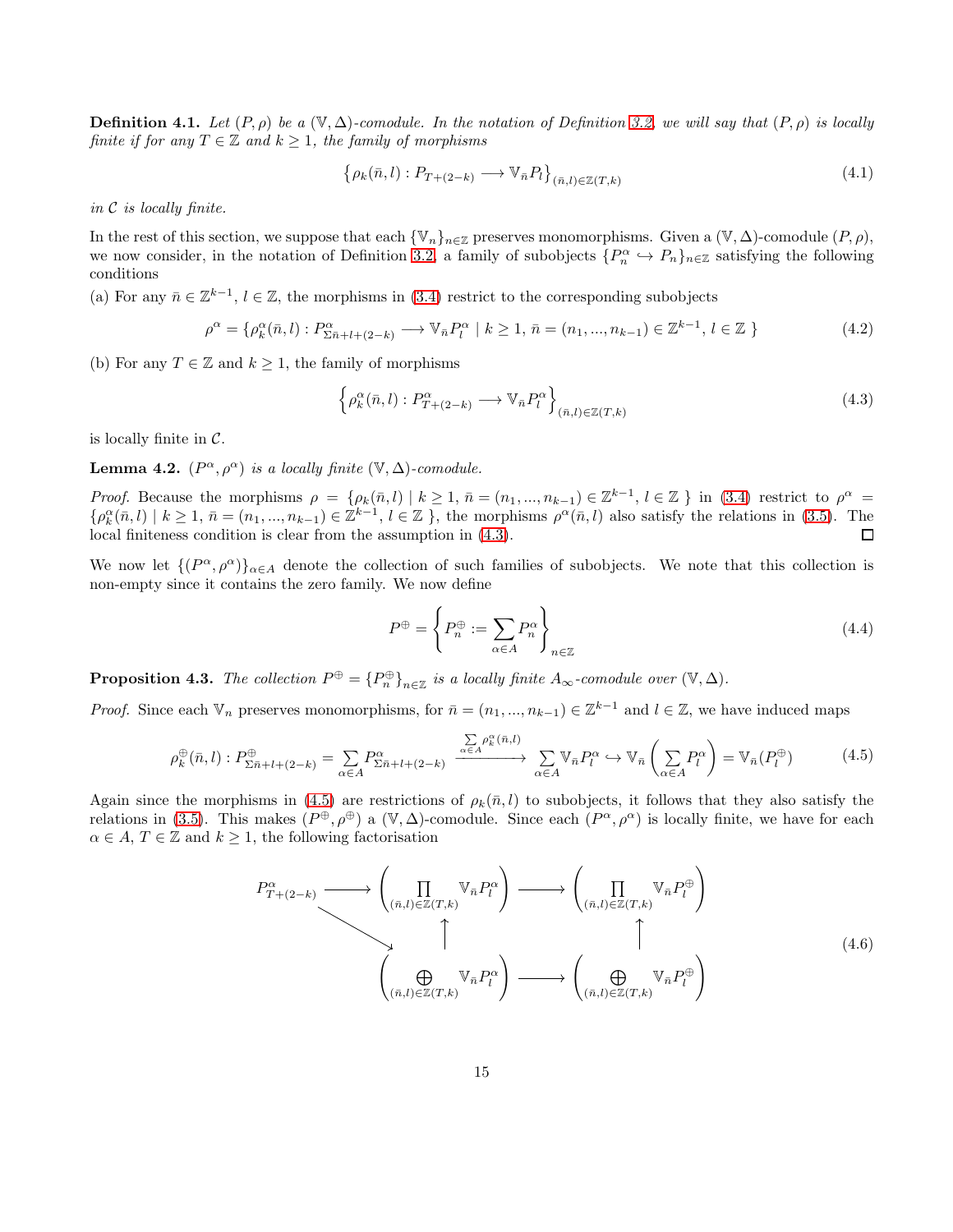From [\(4.6\)](#page-14-2), it follows that each of the compositions  $\{P_{T+(2-k)}^{\alpha} \longrightarrow P_{T+(2-k)}^{\oplus} \longrightarrow \prod_{(\bar{n},l) \in \mathbb{Z}(T,k)} \mathbb{V}_{\bar{n}} P_l^{\oplus} \}_{\alpha \in A}$  factors through the subobject  $\bigoplus$  $\bigoplus_{(\bar{n},l)\in\mathbb{Z}(T,k)} \mathbb{V}_{\bar{n}} P_l^{\oplus}$ . Since C is abelian and  $P_{T+(2-k)}^{\oplus} = \sum_{\alpha\in A} P_{T+(2-k)}^{\alpha}$ , the result follows.

Let  $(P, \rho^P)$  and  $(Q, \rho^Q)$  be  $(\mathbb{V}, \Delta)$ -comodules. By Definition [3.2,](#page-7-3) a morphism  $g : (P, \rho^P) \longrightarrow (Q, \rho^Q)$  in  $EM^{(\mathbb{V}, \Delta)}$ consists of a collection of morphisms  $g = \{g_l : P_l \longrightarrow Q_l\}_{l \in \mathbb{Z}}$  such that

<span id="page-15-0"></span>
$$
P_{\Sigma \bar{n}+l+(2-k)} \xrightarrow{g_{\Sigma \bar{n}+l+(2-k)}} Q_{\Sigma \bar{n}+l+(2-k)} \n\rho_k^P(\bar{n},l) \qquad \qquad \downarrow \rho_k^Q(\bar{n},l) \n\qquad \qquad \mathbb{V}_{\bar{n}} P_l \qquad \qquad \frac{\mathbb{V}_{\bar{n}}(g_l)}{\mathbb{V}_{\bar{n}} Q_l} \qquad \qquad \mathbb{V}_{\bar{n}} Q_l
$$
\n
$$
(4.7)
$$

 $\Box$ 

is commutative for any  $\bar{n} \in \mathbb{Z}^{k-1}$ ,  $k \geq 1$ ,  $l \in \mathbb{Z}$ .

<span id="page-15-4"></span>**Lemma 4.4.** Let  $(\mathbb{V}, \Delta)$  be an  $A_{\infty}$ -comonad such that each  $\{\mathbb{V}_n\}_{n\in\mathbb{Z}}$  is exact. Suppose that  $g: (P, \rho^P) \longrightarrow (Q, \rho^Q)$ *is a morphism in*  $EM^{(\mathbb{V}, \Delta)}$ . Then,

$$
R = \{ R_l := Ker(g_l : P_l \longrightarrow Q_l) \}_{l \in \mathbb{Z}} \qquad S = \{ S_l := Cok(g_l : P_l \longrightarrow Q_l) \}_{l \in \mathbb{Z}} \tag{4.8}
$$

*are canonically equipped with the structure of*  $(\mathbb{V}, \Delta)$ *-comodules.* 

*Proof.* Since the functors  $V_{\bar{n}}$  are all exact, it is clear from [\(4.7\)](#page-15-0) that we have induced morphisms

<span id="page-15-1"></span>
$$
\rho_k^R(\bar{n},l): R_{\Sigma \bar{n}+l+(2-k)} \longrightarrow \mathbb{V}_{\bar{n}} R_l \qquad \rho_k^S(\bar{n},l): S_{\Sigma \bar{n}+l+(2-k)} \longrightarrow \mathbb{V}_{\bar{n}} S_l \tag{4.9}
$$

Again since the functors  $\mathbb{V}_n$  are all exact, it follows that the morphisms in [\(4.9\)](#page-15-1) satisfy the conditions in [\(3.5\)](#page-7-2) for R and S to be  $(\mathbb{V}, \Delta)$ -comodules.

<span id="page-15-5"></span>**Lemma 4.5.** *Let*  $(\mathbb{V}, \Delta)$  *be an*  $A_{\infty}$ -comonad such that each  ${\mathbb{V}_n}_{n \in \mathbb{Z}}$  *is exact. Suppose that*  $g: (P, \rho^P) \longrightarrow (Q, \rho^Q)$ is a morphism in  $EM^{(\mathbb{V}, \Delta)}$  such that each  $g_l : P_l \longrightarrow Q_l$  is an epimorphism. Then if P is locally finite, so is Q.

*Proof.* For any  $T \in \mathbb{Z}$  and  $k \geq 1$ , we consider the families

$$
\{\rho_k^P(\bar{n},l): P_{T+(2-k)} \longrightarrow \mathbb{V}_{\bar{n}}P_l\}_{(\bar{n},l)\in\mathbb{Z}(T,k)} \qquad \{\rho_k^Q(\bar{n},l): Q_{T+(2-k)} \longrightarrow \mathbb{V}_{\bar{n}}Q_l\}_{(\bar{n},l)\in\mathbb{Z}(T,k)} \tag{4.10}
$$

It is immediate that 
$$
\left(\prod_{(\bar{n},l)\in\mathbb{Z}(T,k)}\rho_k^Q(\bar{n},l)\right)\circ g_{T+(2-k)}=\left(\prod_{(\bar{n},l)\in\mathbb{Z}(T,k)}\mathbb{V}_{\bar{n}}(g_l)\right)\circ\left(\prod_{(\bar{n},l)\in\mathbb{Z}(T,k)}\rho_k^P(\bar{n},l)\right).
$$

We now consider the commutative diagram

<span id="page-15-2"></span>
$$
R_{T+(2-k)} \xrightarrow{v_{T+(2-k)}} P_{T+(2-k)} \xrightarrow{\bigoplus_{\rho_k^P(\bar{n},l)}} \bigoplus_{(\bar{n},l) \in \mathbb{Z}(T,k)} \mathbb{V}_{\bar{n}} P_l \xrightarrow{L^P_{T,k}} \prod_{(\bar{n},l) \in \mathbb{Z}(T,k)} \mathbb{V}_{\bar{n}} P_l
$$
\n
$$
g_{T+(2-k)} \xrightarrow{g_{T+(2-k)}} \bigcup_{(\bar{n},l) \in \mathbb{Z}(T,k)} \mathbb{V}_{\bar{n}} Q_l \xrightarrow{L^Q_{T,k}} \prod_{(\bar{n},l) \in \mathbb{Z}(T,k)} \mathbb{V}_{\bar{n}} Q_l \xrightarrow{(2,2)} (4.11)
$$
\n
$$
(4.11)
$$

where  $R_{T+(2-k)}$  is the kernel of  $g_{T+(2-k)}$ :  $P_{T+(2-k)} \longrightarrow Q_{T+(2-k)}$  and the factorization  $\iota_{T,k}^P \circ (\bigoplus \rho_k^P(\bar{n},l)) =$  $\prod_{k} \rho_k^P(\bar{n}, l)$  is due to the fact that  $(P, \rho^P)$  is locally finite. From [\(4.11\)](#page-15-2) we see that

<span id="page-15-3"></span>
$$
\iota_{T,k}^Q \circ (\bigoplus \mathbb{V}_{\bar{n}}(g_l)) \circ (\bigoplus \rho_k^P(\bar{n},l)) \circ v_{T+(2-k)} = (\prod \mathbb{V}_{\bar{n}}(g_l)) \circ \iota_{T,k}^P \circ (\bigoplus \rho_k^P(\bar{n},l)) \circ v_{T+(2-k)} \n= (\prod \mathbb{V}_{\bar{n}}(g_l)) \circ (\prod \rho_k^P(\bar{n},l)) \circ v_{T+(2-k)} \n= (\prod \rho_k^Q(\bar{n},l)) \circ g_{T+(2-k)} \circ v_{T+(2-k)} = 0
$$
\n(4.12)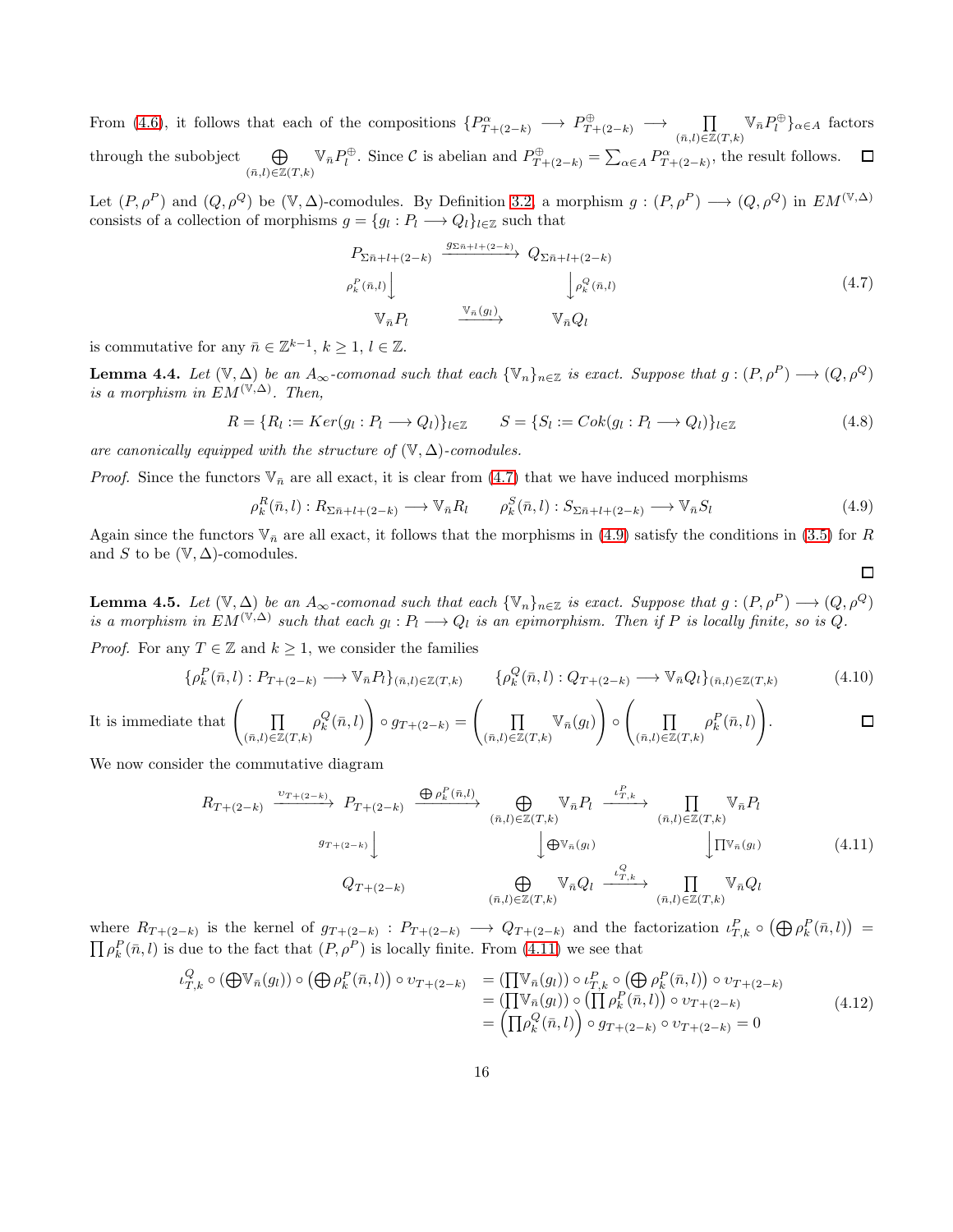Since  $\iota_{T,k}^Q$  is a monomorphism, it follows from [\(4.12\)](#page-15-3) that  $(\bigoplus \mathbb{V}_{\bar{n}}(g_l)) \circ (\bigoplus \rho_k^P(\bar{n}, l)) \circ \upsilon_{T+(2-k)} = 0$ . Since  $R_{T+(2-k)}$ is the kernel of the epimorphism  $g_{T+(2-k)}$ :  $P_{T+(2-k)} \longrightarrow Q_{T+(2-k)}$ , we have an induced map  $Q_{T+(2-k)} \longrightarrow$ 

 $\oplus$  $(\bar{n},l) \in \mathbb{Z}(T,k)$  $\mathbb{V}_{\bar{n}}Q_l$  which fits into the commutative diagram [\(4.11\)](#page-15-2). Again since  $g_{T+(2-k)}$  is an epimorphism, it is

easily seen that this gives a factorization of  $\prod \rho_k^Q(\bar{n}, l)$ .

<span id="page-16-0"></span>Theorem 4.6. Let  $(\mathbb{V}, \Delta)$  be an  $A_{\infty}$ -comonad such that each  ${\{\mathbb{V}_n\}}_{n\in\mathbb{Z}}$  is exact. Then, the association  $Q \mapsto Q^{\oplus}$  $determines$  a functor from  $EM^{(\mathbb{V},\Delta)}$  to the full subcategory  $EM_{< \infty}^{(\mathbb{V},\Delta)}$  of comodules in  $EM^{(\mathbb{V},\Delta)}$  that are locally finite. *Further, this functor is right adjoint to the inclusion*  $EM_{< \infty}^{(\mathbb{V}, \Delta)} \to EM^{(\mathbb{V}, \Delta)}$ *, i.e., there are natural isomorphisms* 

$$
EM^{(\mathbb{V}, \Delta)}(P, Q) \cong EM_{<\infty}^{(\mathbb{V}, \Delta)}(P, Q^{\oplus})
$$
\n(4.13)

*for*  $P \in EM_{< \infty}^{(\mathbb{V}, \Delta)}$  and  $Q \in EM^{(\mathbb{V}, \Delta)}$ .

*Proof.* We consider some  $P \in EM_{< \infty}^{(\mathbb{V}, \Delta)}$ ,  $Q \in EM^{(\mathbb{V}, \Delta)}$  and a morphism  $g : P \longrightarrow Q$  in  $EM^{(\mathbb{V}, \Delta)}$ . Applying Lemma [4.4,](#page-15-4) we can consider the  $(\mathbb{V}, \Delta)$ -comodule R determined by setting

$$
P_n \to R_n := Im(g_n : P_n \to Q_n) \hookrightarrow Q_n \qquad n \in \mathbb{Z}
$$
\n
$$
(4.14)
$$

Since each  $P_n \rightarrow R_n$  is an epimorphism and P is locally finite, it follows from Lemma [4.5](#page-15-5) that R is also locally finite. As such, the family  $\{R_n \hookrightarrow Q_n\}_{n\in \mathbb{Z}}$  of subobjects determines a locally finite  $(\mathbb{V}, \Delta)$ -comodule. From the definition in [\(4.4\)](#page-14-3), it is now clear that each  $R_n \subseteq Q_n^{\oplus}$ .

It remains to show that the association  $Q \mapsto Q^{\oplus}$  is a functor. For this, we consider a morphism  $Q' \longrightarrow Q$  in  $EM^{(\mathbb{V}, \Delta)}$ . Then  $Q'^{\oplus} \in EM_{< \infty}^{(\mathbb{V}, \Delta)}$  and if we apply the above reasoning to the composition  $Q'^{\oplus} \longrightarrow Q' \longrightarrow Q$  in  $EM^{(\mathbb{V}, \Delta)}$ , we see that there is an induced morphism  $Q'^{\oplus} \longrightarrow Q^{\oplus}$ . This proves the result.

# 5  $A_{\infty}$ -(co)algebras and  $A_{\infty}$ -(co)monads

In this section, we will show how to give examples of  $A_{\infty}$ -monads and  $A_{\infty}$ -comonads on any K-linear Grothendieck category. For basic definitions such as  $A_{\infty}$ -algebras,  $A_{\infty}$ -coalgebras,  $A_{\infty}$ -modules over  $A_{\infty}$ -algebras and  $A_{\infty}$ comodules over  $A_{\infty}$ -coalgebras, we refer the reader to the appendix in Section [8.](#page-27-0)

Let C be a K-linear Grothendieck category. If R is a K-algebra, an R-object in C consists of  $M \in \mathcal{C}$  along with a morphism  $\xi_M : R \longrightarrow \mathcal{C}(M, M)$  of K-algebras. The category  $\mathcal{C}_R$  of R-objects in C is a classical construction of Popescu [\[23,](#page-29-14) p 108]. This abstract module theory has also been developed extensively by Artin and Zhang [\[2\]](#page-28-3), who studied Hilbert Basis Theorem, completions, localizations and Grothendieck's theory of flat descent in this context. In particular, if  $\mathcal{C} = Mod-S$ , the category of right modules over a K-algebra S, then  $\mathcal{C}_R = Mod(S \otimes_K R)$ . Accordingly, the abstract module category  $\mathcal{C}_R$  is often understood as a noncommutative base change of R by means of the category C (see Lowen and Van den Bergh [\[20\]](#page-29-24)). If V is a right R-module, then there is a pair of adjoint functors (see  $[2, \S$  B3, B4])

<span id="page-16-1"></span>
$$
\mathcal{L} \otimes V : \mathcal{C} \longrightarrow \mathcal{C}_R \qquad \underline{Hom}_R(V, \underline{\hspace{1cm}}) : \mathcal{C}_R \longrightarrow \mathcal{C} \tag{5.1}
$$

Therefore, for  $C = C_K$ , an R-module object in C is determined by  $M \in C$  and a structure map  $M \otimes R \longrightarrow M$  in C satisfying the usual associativity and unit conditions. We observe that  $\Box \otimes R : C \longrightarrow C$  is an ordinary monad on C. Similarly, if C' is a K-coalgebra, a C'-comodule object in C is determined by  $P \in \mathcal{C}$  and a structure map  $P \longrightarrow P \otimes C'$  satisfying coassociativity and counit conditions (see Brzeziński and Wisbauer [\[8,](#page-29-11) § 39.1]). Again,  $\otimes$  C' is an ordinary comonad on C. This suggests how we can create  $A_{\infty}$ -monads and  $A_{\infty}$ -comonads on C.

We let  $Vect^{\mathbb{Z}}$  be the category of  $\mathbb{Z}$ -graded vector spaces. We know that  $Vect^{\mathbb{Z}}$  is a closed symmetric monoidal category, with internal hom  $[W', W]$  of two objects given by

<span id="page-16-2"></span>
$$
[W', W]_p := \prod_{k \in \mathbb{Z}} Vect(W'_k, W_{k+p}) \qquad p \in \mathbb{Z}
$$
\n
$$
(5.2)
$$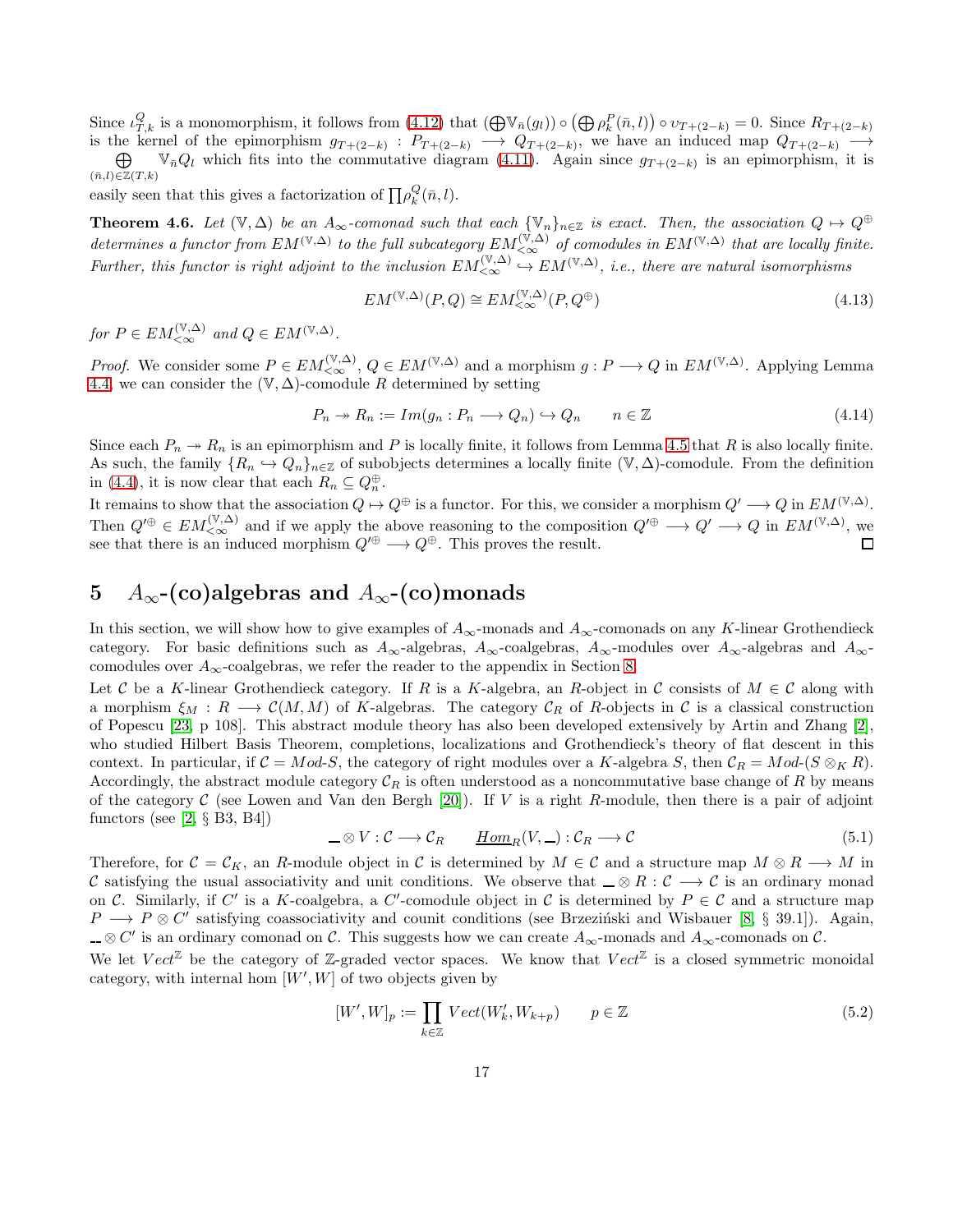Additionally, we consider the endofunctor  $T:Vect^{\mathbb{Z}} \longrightarrow Vect^{\mathbb{Z}}$  that inverts the grading, i.e.,  $(TW)_k := W_{-k}$  for any  $k \in \mathbb{Z}$  and  $W \in Vect^{\mathbb{Z}}$ .

<span id="page-17-1"></span>Proposition 5.1. Let  $A = \bigoplus$  $\bigoplus_{n \in \mathbb{Z}} A_n$  *be an*  $A_{\infty}$ -algebra. Then, the collection of functors

$$
\mathbb{U}_{\mathcal{C}}^A = \{ \mathbb{U}_{\mathcal{C},n}^A := A_n \otimes \ldots : \mathcal{C} \longrightarrow \mathcal{C} \}_{n \in \mathbb{Z}} \tag{5.3}
$$

 $\Box$ 

*is an*  $A_{\infty}$ *-monad on*  $\mathcal{C}$ *.* 

*Proof.* Let  $m_k : A^{\otimes k} \longrightarrow A$  of degree  $(2-k)$  for  $k \ge 1$  be the structure maps for A as an  $A_{\infty}$ -algebra as in Definition [8.1.](#page-27-1) For  $k \ge 1$  and  $\bar{n} = (n_1, ..., n_k) \in \mathbb{Z}^k$ , we can define natural transformations as in [\(2.1\)](#page-3-2)

$$
\Theta_{\mathcal{C}}^A = \{ \theta_{\mathcal{C},k}^A(\bar{n}) : \mathbb{U}_{\mathcal{C},\bar{n}}^A = \mathbb{U}_{\mathcal{C},n_1}^A \circ \dots \circ \mathbb{U}_{\mathcal{C},n_k}^A \longrightarrow \mathbb{U}_{\mathcal{C},n_1+\dots+n_k+(2-k)}^A = \mathbb{U}_{\mathcal{C},\Sigma\bar{n}+(2-k)}^A \}
$$
(5.4)

induced by the structure maps  $A_{n_1} \otimes ... \otimes A_{n_k} \longrightarrow A_{n_1+...+n_k+(2-k)}$  of the  $A_{\infty}$ -algebra A. The relations in [\(2.2\)](#page-3-0) now follow directly from the relations satisfied by the structure maps of  $A$  (see  $(8.1)$ ).

We will say that an  $A_{\infty}$ -algebra A is even if the structure maps  $m_k : A^{\otimes k} \longrightarrow A$  vanish whenever k is odd. For instance, this condition is satisfied by  $A_{2,p}$ -algebras (for p even), which have been extensively studied in the literature (see, for instance, [\[9\]](#page-29-15), [\[13\]](#page-29-16), [\[16\]](#page-29-17), [\[21\]](#page-29-18)). An  $A_{2,p}$ -algebra is an  $A_{\infty}$ -algebra with all the operations  $m_k$  vanishing except for  $k = 2$  and  $k = p$ . The  $A_{2,p}$ -algebras were introduced by He and Lu in [\[13\]](#page-29-16) and studied further by Dotsenko and Vallette in [\[9\]](#page-29-15). If A is a p-Koszul algebra, then the Ext-algebra  $Ext^*(K_A, K_A)$  carries the structure of an  $A_{2,p}$ -algebra (see [\[13\]](#page-29-16)). Here,  $K_A$  refers to the A-module structure on K obtained from the fact that  $A_0 = K$ . The authors in [13] also describe a general procedure for constructing an  $A_{2,p}$ -algebra starting from any positively graded associative algebra. Other motivating examples for  $A_{2,p}$ -algebras, such as the  $A_{\infty}$ -Koszul dual of  $K[t]/(t^p)$  for  $p \ge 3$ , appear in Lu, Palmieri, Wu, and Zhang [\[21\]](#page-29-18) and in Keller [\[16,](#page-29-17) § 2.6].

<span id="page-17-0"></span>Proposition 5.2. Let  $A = \bigoplus$  $\bigoplus_{n\in\mathbb{Z}}A_n$  be an  $A_{\infty}$ -algebra that is even. Then, the collection of functors

$$
\mathbb{V}_{\mathcal{C}}^{A} = \{ \mathbb{V}_{\mathcal{C},n}^{A} := \underline{Hom}(A_n, \_) : \mathcal{C} \longrightarrow \mathcal{C} \}_{n \in \mathbb{Z}}
$$
(5.5)

*is an*  $A_{\infty}$ -comonad on C. Further, we have isomorphisms of categories  $EM_{\mathbb{U}_{\mathcal{C}}^A}^e \cong EM_{e}^{\mathbb{V}_{\mathcal{C}}^A}$  and  $\widetilde{EM}_{\mathbb{U}_{\mathcal{C}}^A}^{eo} \cong \widetilde{EM}_{eo}^{\mathbb{V}_{\mathcal{C}}^A}$ .

*Proof.* By [\(5.1\)](#page-16-1), the functors  $\underline{Hom}(A_n, \underline{\hspace{1cm}}): \mathcal{C} \longrightarrow \mathcal{C}$  are right adjoint to the functors  $A_n \otimes \underline{\hspace{1cm}}: \mathcal{C} \longrightarrow \mathcal{C}$ . The result now follows from Theorem [2.3,](#page-4-0) Proposition [3.5](#page-9-0) and Theorem [3.8.](#page-12-0) □

<span id="page-17-2"></span>Proposition 5.3. Let  $C = \bigoplus$  $\bigoplus_{n\in\mathbb{Z}} C_n$  *be an*  $A_{\infty}$ -coalgebra with structure maps  $\{w_k : C \longrightarrow C^{\otimes k}\}_{k\geq 1}$ . Then, the

*collection of functors*

$$
\mathbb{U}_{\mathcal{C}}^{TC} = \{ \mathbb{U}_{\mathcal{C},n}^{TC} := C_{-n} \otimes \dots : \mathcal{C} \longrightarrow \mathcal{C} \}_{n \in \mathbb{Z}} \tag{5.6}
$$

*can be equipped with the structure of an*  $A_{\infty}$ -comonad on C. If C is even, i.e.,  $w_k = 0$  whenever k is odd, then, the *collection of functors*

$$
\mathbb{V}_{\mathcal{C}}^{TC} = \{ \mathbb{V}_{\mathcal{C},n}^{TC} := \underline{Hom}(C_{-n}, \underline{\hspace{0.1cm}}) : \mathcal{C} \longrightarrow \mathcal{C} \}_{n \in \mathbb{Z}}
$$
(5.7)

*is an A* $\infty$ *-monad on C*.

*Proof.* In a manner similar to the proof of Proposition [5.1,](#page-17-1) it is clear from the definition of an  $A_{\infty}$ -coalgebra in Definition [8.5](#page-28-7) that  $\mathbb{U}_{\mathcal{C}}^{TC}$  is an  $A_{\infty}$ -comonad on  $\mathcal{C}$ . If C is even, so is  $\mathbb{U}_{\mathcal{C}}^{TC}$ . By [\(5.1\)](#page-16-1), the functors  $\{\underline{Hom}(C_{-n},\_\_\)$  $Hom((TC)_n, ...)$ <sub>n∈Z</sub> are right adjoint to the functors  $\{(TC)_n \otimes \_\}_{n\in\mathbb{Z}}$  and the result now follows directly from Theorem [2.3.](#page-4-0) □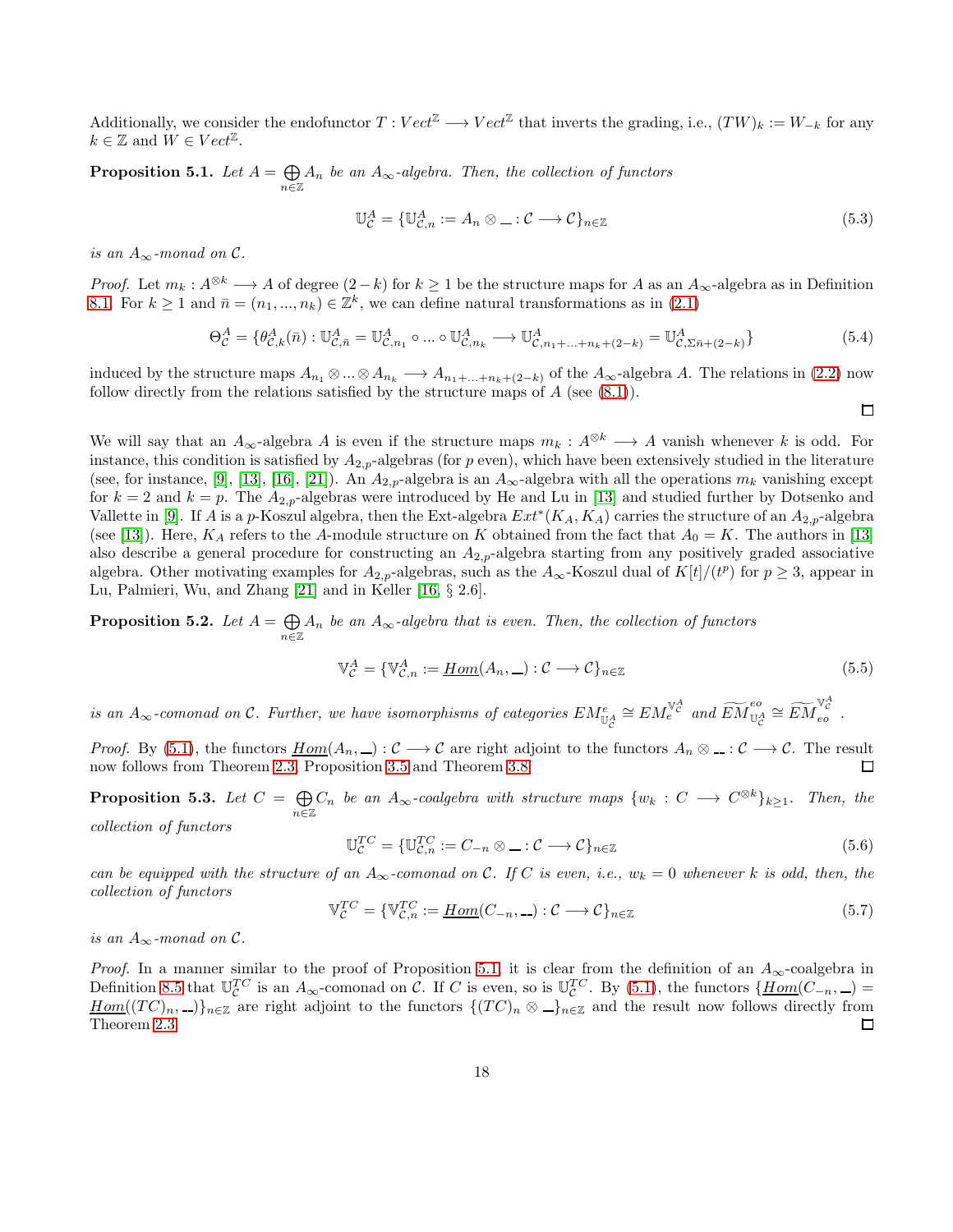For the rest of this section, we suppose that  $C = Vect$ , the category of vector spaces over the field K. In this paper, for an  $A_{\infty}$ -algebra A, the category of left  $A_{\infty}$ -modules will always be denoted by  $_A\mathbf{M}$  (see Definition [8.3\)](#page-27-3). For an  $A_{\infty}$ -coalgebra C, the category of left  $A_{\infty}$ -comodules will be denoted by <sup>C</sup>M (see Definition [8.6\)](#page-28-8).

Proposition 5.4. Let  $A = \bigoplus$  $\bigoplus_{n\in\mathbb{Z}}A_n$  *be a* Z-graded vector space. Consider the collection of functors

<span id="page-18-0"></span>
$$
\mathbb{U}^A = \{\mathbb{U}_n^A := A_n \otimes \dots : Vect \to Vect\}_{n \in \mathbb{Z}}
$$
\n(5.8)

*Then, the family*  $\{U_n^A\}$  *can be equipped with the structure of an*  $A_\infty$ *-monad if and only if*  $A = \bigoplus$ n∈Z A<sup>n</sup> *can be equipped with the structure of an*  $A_{\infty}$ -algebra.

*Proof.* If A is an  $A_{\infty}$ -algebra, it follows from Proposition [5.1](#page-17-1) that  $\{\mathbb{U}_{n}^{A}\}$  can be equipped with the structure of an

 $A_{\infty}$ -monad. Conversely, suppose that the collection  $\mathbb{U}^A$  as defined in [\(5.8\)](#page-18-0) is an  $A_{\infty}$ -monad. Then, by applying the natural transformations  $\theta_k^A(\bar{n}) : \mathbb{U}_{\bar{n}}^A = \mathbb{U}_{n_1}^A \circ ... \circ \mathbb{U}_{n_k}^A \longrightarrow \mathbb{U}_{n_1+...+n_k+(2-k)}^A = \mathbb{U}_{\Sigma \bar{n}+(2-k)}^A$  to the vector space K, we obtain morphisms  $A_{n_1} \otimes ... \otimes A_{n_k} \longrightarrow A_{n_1+...+n_k+(2-k)}$ . The relations in [\(2.2\)](#page-3-0) now ensure that these satisfy the conditions for being an  $A_{\infty}$ -algebra.  $\Box$ 

Corollary 5.5. Let  $A = \bigoplus$  $\bigoplus_{n \in \mathbb{Z}} A_n$  *be an*  $A_{\infty}$ -*algebra. Then, we have* 

(a) The category  $EM_{\mathbb{U}_A}$  of modules over the  $A_\infty$ -monad  $\mathbb{U}^A = {\{\mathbb{U}_n^A\coloneqq A_n \otimes \_ : Vect \longrightarrow Vect\}_{n \in \mathbb{Z}}}$  is isomorphic to *the category*  $_A \mathbf{M}$  *of*  $A_\infty$ *-modules over* A.

*(b) Suppose that* U <sup>A</sup> *is even. Then, the collection of functors*

$$
\mathbb{V}^{A} = \{ \mathbb{V}^{A}_{n} := Hom(A_{n}, \underline{\hspace{0.05cm}}) : Vect \longrightarrow Vect \}_{n \in \mathbb{Z}}
$$
\n
$$
(5.9)
$$

*is an* A∞*-comonad.*

*(c)* Suppose that  $\mathbb{U}^A$  is even. Then, we have isomorphisms of categories  $EM_{\mathbb{U}_A}^e \cong EM_{e}^{\mathbb{V}_A}$  and  $\widetilde{EM}_{\mathbb{U}_A}^{eo} \cong \widetilde{EM}_{eo}^{\mathbb{V}_A}$ .

*Proof.* By inspecting the conditions in Definition [3.1,](#page-7-0) we can see directly that  $\mathbb{U}^A$ -modules correspond to  $A_\infty$ -modules over A in the sense of Definition [8.3.](#page-27-3) This proves (a). Since the functors  $\{Hom(A_n, \underline{\hspace{1cm}})\}_{n\in\mathbb{Z}}$  are right adjoint to the functors  $\{A_n \otimes \_n\}_{n \in \mathbb{Z}}$ , the result of (b) follows from Theorem [2.3.](#page-4-0) The result of (c) is also clear from Proposition [3.5](#page-9-0) and Theorem [3.8.](#page-12-0) 口

<span id="page-18-2"></span>Proposition 5.6. Let  $C = \bigoplus$  $\bigoplus_{n\in\mathbb{Z}} C_n$  *be an*  $A_{\infty}$ -coalgebra. Then, there is a canonical functor

$$
\mathcal{I}^C: {}^C \mathbf{M} \longrightarrow E \mathbf{M}^{\mathbb{U}^{TC}} \tag{5.10}
$$

*that embeds*  $A_{\infty}$ -comodules as a full subcategory of the Eilenberg-Moore category of comodules over the  $A_{\infty}$ -comonad  $\mathbb{U}^{TC}$ .

*Proof.* Let P be an  $A_{\infty}$ -comodule over C in the sense of Definition [8.6,](#page-28-8) equipped with structure maps  $\{w_k^P: P \longrightarrow$  $C^{\otimes k-1}\otimes P\}_{k\geq 1}$ . We set  $Q=TP$ , i.e.,  $Q_n:=P_{-n}$  for  $n\in\mathbb{Z}$ . For any  $k\geq 1$ ,  $\bar{n}\in\mathbb{Z}^{k-1}$ ,  $l\in\mathbb{Z}$ , we now have

<span id="page-18-1"></span>
$$
\rho_k(\bar{n},l): Q_{\Sigma\bar{n}+l+(2-k)} = P_{-\Sigma\bar{n}-l-(2-k)} \xrightarrow{w_{k,-\Sigma\bar{n}-l-(2-k)}^P} (C^{\otimes k-1} \otimes P)_{-\Sigma\bar{n}-l}
$$
\n
$$
(5.11)
$$
\n
$$
(TC)_{n_1} \otimes \dots \otimes (TC)_{n_{k-1}} \otimes (TP)_l = \mathbb{U}_{\bar{n}}^{TC}Q_l
$$
\n
$$
(5.11)
$$

where the second map in [\(5.11\)](#page-18-1) is the canonical projection. Due to the relations in Definition [8.6](#page-28-8) satisfied by the structure maps of P, it is clear that the collection  $\rho_k(\bar{n}, l)$  satisfies the relations in [\(3.5\)](#page-7-2) for Q to be a  $\mathbb{U}^{TC}$ -comodule. As such, setting  $\mathscr{I}^C(P) = Q = TP$  defines a functor  $\mathscr{I}^C : C^{\bullet}(\mathbf{M}) \longrightarrow EM^{\mathbb{U}^{TC}}$ .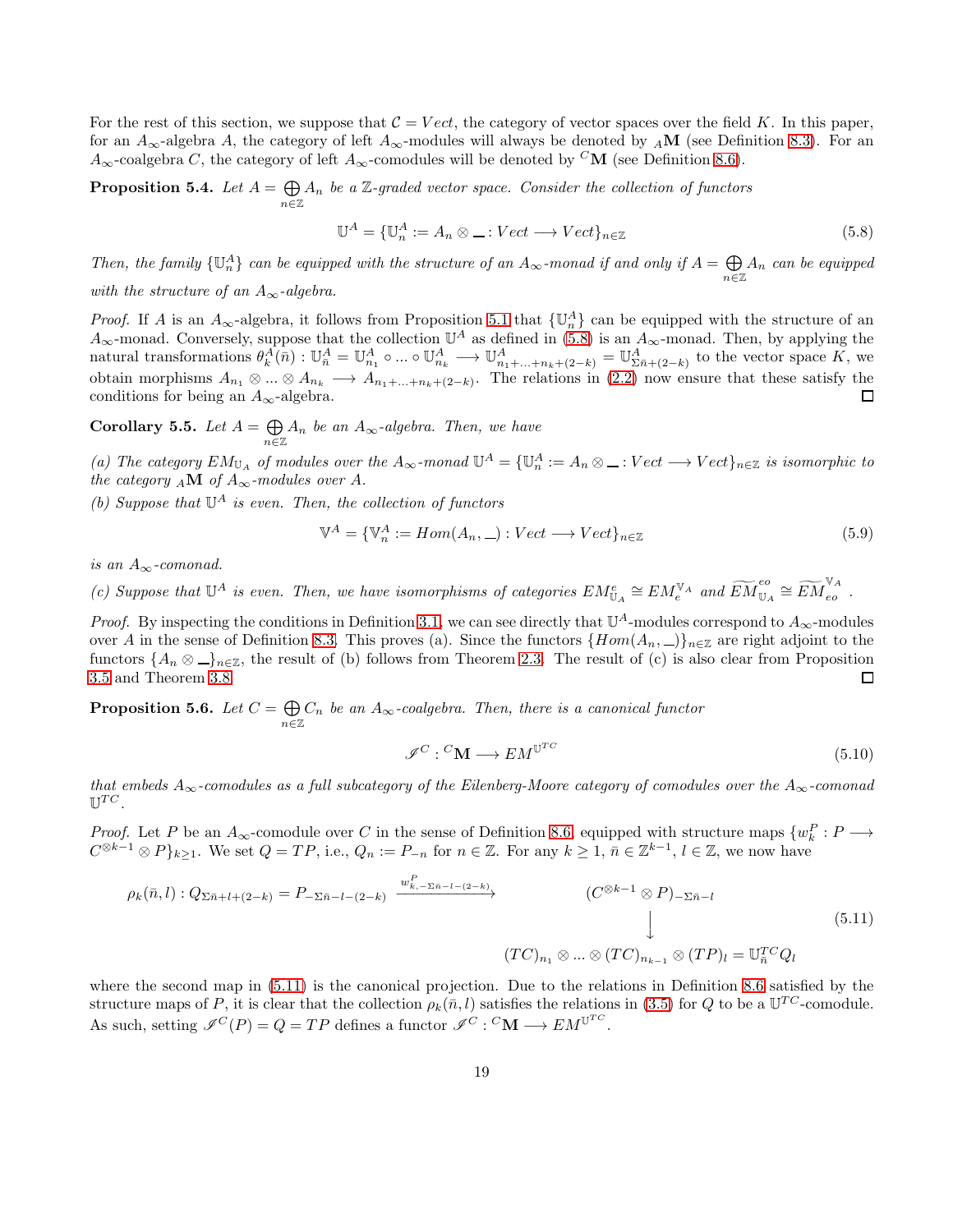It remains to show that  $\mathscr{I}^C$  determines a full embedding. For this, we consider  $P' \in {}^C{\bf M}$  along with structure maps  $\{w_k^{P'}: P' \longrightarrow C^{\otimes k-1} \otimes P'\}_{k\geq 1}$  as well as  $Q' = TP' = \mathscr{I}^C(P') \in EM^{\mathbb{U}^{TC}}$  with structure maps  $\rho'_k(\bar{n},l)$ :  $Q'_{\Sigma \bar{n}+l+(2-k)} \longrightarrow \mathbb{U}_{\bar{n}}^{TC} Q'_{l}$  determined as in [\(5.11\)](#page-18-1). Let  $h = \{h_{n}\}_{n\in\mathbb{Z}} \in EM^{\mathbb{U}^{TC}}(\mathscr{I}^{C}(P), \mathscr{I}^{C}(P'))$ . For each fixed  $T \in \mathbb{Z}$  and  $k \geq 1$ , we now observe that the outer square as well as the lower square in the following diagram commute

<span id="page-19-0"></span>
$$
Q_{T+(2-k)} = P_{-T-(2-k)}
$$
\n
$$
\downarrow Q'_{T+(2-k)} = P'_{-T-(2-k)}
$$
\n
$$
\downarrow Q''_{r+(2-k)} = P'_{-T-(2-k)}
$$
\n
$$
\downarrow Q''_{r+(2-k)} = P'_{-T-(2-k)}
$$
\n
$$
\downarrow Q''_{r+(2-k)} = P'_{-T-(2-k)}
$$
\n
$$
\downarrow Q''_{r+(2-k)} = P'_{-T-(2-k)}
$$
\n
$$
\downarrow Q''_{r+(2-k)} = P'_{-T-(2-k)}
$$
\n
$$
\downarrow Q''_{r+(2-k)} = P'_{-T-(2-k)}
$$
\n
$$
\downarrow Q''_{r+(2-k)} = P'_{-T-(2-k)}
$$
\n
$$
\downarrow Q''_{r+(2-k)} = P'_{-T-(2-k)}
$$
\n
$$
\downarrow Q''_{r+(2-k)} = P'_{-T-(2-k)}
$$
\n
$$
\downarrow Q''_{r+(2-k)} = P'_{-T-(2-k)}
$$
\n
$$
\downarrow Q''_{r+(2-k)} = P'_{-T-(2-k)}
$$
\n
$$
\downarrow Q''_{r+(2-k)} = P'_{-T-(2-k)}
$$
\n
$$
\downarrow Q''_{r+(2-k)} = P'_{-T-(2-k)}
$$
\n
$$
\downarrow Q''_{r+(2-k)} = P'_{-T-(2-k)}
$$
\n
$$
\downarrow Q''_{r+(2-k)} = P'_{-T-(2-k)}
$$
\n
$$
\downarrow Q''_{r+(2-k)} = P'_{-T-(2-k)}
$$
\n
$$
\downarrow Q''_{r+(2-k)} = Q'_{-T-(2-k)}
$$
\n
$$
\downarrow Q''_{r+(2-k)} = Q'_{-T-(2-k)}
$$
\n
$$
\downarrow Q''_{r+(2-k)} = Q'_{-T-(2-k)}
$$
\n
$$
\downarrow Q''_{r+(2-k)} = Q'_{-T-(2-k)}
$$
\n
$$
\downarrow Q''_{r+(2-k)} = Q'_{-T-(2-k)}
$$
\n
$$
\downarrow Q''_{r+(2-k)} = Q'_{-T-(2-k)}
$$
\n
$$
\downarrow Q''_{r+(2-k)} = Q'_{-T-(2-k)}
$$
\n
$$
\downarrow Q''_{r+(2-k)} = Q'_{-T-(2-k)}
$$
\n
$$
\downarrow Q''_{r+(2-k
$$

Since the direct sums in [\(5.12\)](#page-19-0) embed into the direct products, it follows that the upper square in [\(5.12\)](#page-19-0) also commutes. We now see that  $h = \{h_n\}_{n\in\mathbb{Z}}$  also determines a morphism in <sup>C</sup>M. □

### 6 Rational pairings between  $A_{\infty}$ -algebras and  $A_{\infty}$ -coalgebras

If  $W \in Vect^{\mathbb{Z}}$  is a graded vector space, we note that by [\(5.2\)](#page-16-2), its graded dual  $W^* = [W, K]$  is given by  $W_n^* =$  $Vect(W_{-n}, K)$  for  $n \in \mathbb{Z}$ . If C is an  $A_{\infty}$ -coalgebra, equipped with structure maps  $\{w_k : C \longrightarrow C^{\otimes k}\}_{k \geq 1}$ , we know that its graded dual  $C^*$  is an  $A_{\infty}$ -algebra with  $m_k : (C^*)^{\otimes k} \longrightarrow C^*$  determined by

$$
m_k(\phi_1 \otimes \cdots \otimes \phi_k) = (-1)^{k(|\phi_1| + \cdots + |\phi_k| + 1)} (\mu \circ (\phi_1 \otimes \cdots \otimes \phi_k) \circ w_k)
$$
(6.1)

where  $\mu$  denotes the multiplication on K. If  $M \in \mathbb{M}^C$  is a right C-comodule, we know that M may be treated as a left  $C^*$ -module with structure maps given by

<span id="page-19-1"></span>
$$
(C^*)^{\otimes k-1} \otimes M \xrightarrow{(C^*)^{\otimes k-1} \otimes w_k^M} (C^*)^{\otimes k-1} \otimes M \otimes C^{\otimes k-1} \xrightarrow{\qquad} M \tag{6.2}
$$

where  $\{w_k^M: M \longrightarrow M \otimes C^{\otimes k-1}\}_{k \geq 1}$  comes from the right C-comodule structure of M.

**Definition 6.1.** *Let* C *be an*  $A_{\infty}$ -coalgebra and let A *be an*  $A_{\infty}$ -algebra. A pairing between C and A is an  $A_{\infty}$ -algebra *morphism*  $f = \{f_k : A^{\otimes k} \longrightarrow C^*\}_{k \ge 1}$  *from* A *to the graded dual*  $C^*$  *of*  $C$ *.* 

<span id="page-19-2"></span>**Theorem 6.2.** Let C be an  $A_{\infty}$ -coalgebra and let A be an  $A_{\infty}$ -algebra. Then, a pairing  $f = \{f_k : A^{\otimes k} \longrightarrow C^*\}_{k \geq 1}$ *between* C and A *induces* a functor  $\iota(C, A) : \mathbf{M}^C \longrightarrow {}_A\mathbf{M}$ .

*Proof.* From [\(6.2\)](#page-19-1), it follows that we have a functor  $\mathbf{M}^C \longrightarrow C^* \mathbf{M}$ . Considering the morphism  $f = \{f_k : A^{\otimes k} \longrightarrow$  $C^*$ <sub>k≥1</sub> of  $A_\infty$ -algebras, we also have a functor  $C^*M \longrightarrow AM$  given by restriction of scalars (see, for instance, [\[15,](#page-29-5) § 6.2]). The result is now clear.  $\Box$ 

We now want to define a rational pairing between an  $A_{\infty}$ -coalgebra and an  $A_{\infty}$ -algebra. For this, we will need to refine the result of Theorem [6.2.](#page-19-2) First, we consider a morphism  $f = \{f_k : A^{\otimes k} \longrightarrow B\}_{k\geq 1}$  of  $A_{\infty}$ -algebras as in Definition [8.2.](#page-27-4) Let M be a left B-module, equipped with structure maps  $\{m_k^{B,M}: B^{\otimes k-1}\otimes M\longrightarrow M\}_{k\geq 1}$ . Then, the restriction of scalars makes M into an A-module, determined by setting (see, for instance, [\[15,](#page-29-5)  $\S$  6.2])

<span id="page-19-3"></span>
$$
m_{k+1}^{A,M}: A^{\otimes k} \otimes M \longrightarrow M \qquad m_{k+1}^{A,M} = \sum (-1)^s m_{l+1}^{B,M} (f_{i_1} \otimes \dots \otimes f_{i_l} \otimes M)
$$
(6.3)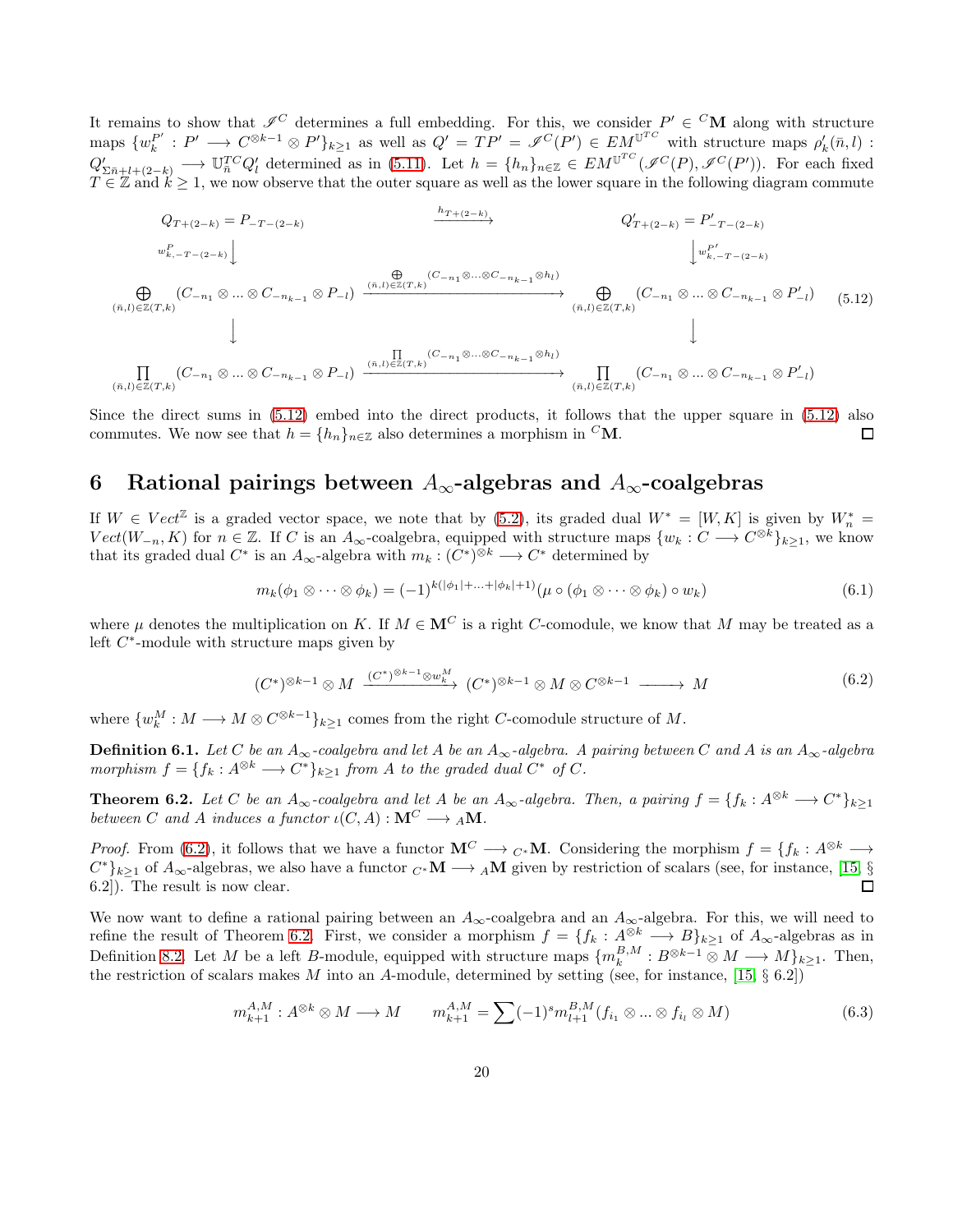for  $k \ge 0$ , where the sum is taken over all decompositions  $k = i_1 + ... + i_l$  and  $s = (l-1)(i_1-1) + (l-2)(i_2-1) +$  $\cdots + 2(i_{l-2}-1) + (i_{l-1}-1)$ . We also note that  $f = \{f_k : A^{\otimes k} \longrightarrow B\}_{k>1}$  determines a morphism

$$
\tilde{f} : \left(\bigoplus_{k\geq 0} A^{\otimes k}\right) \longrightarrow \left(\bigoplus_{l\geq 0} B^{\otimes l}\right) \tag{6.4}
$$

of graded vector spaces, where the action of  $\tilde{f}$  on the component  $A^{\otimes k}$  is given by  $\sum (-1)^s (f_{i_1} \otimes ... \otimes f_{i_l})$ , where the signs are as in [\(6.3\)](#page-19-3). Accordingly, for any  $V \in Vect^{\mathbb{Z}}$ , we have an induced morphism

$$
[\tilde{f}, V] : \prod_{l \ge 0} [B^{\otimes l}, V] = \left[ \left( \bigoplus_{l \ge 0} B^{\otimes l} \right), V \right] \longrightarrow \left[ \left( \bigoplus_{k \ge 0} A^{\otimes k} \right), V \right] = \prod_{k \ge 0} [A^{\otimes k}, V] \tag{6.5}
$$

In particular, we consider  $f = \{f_k : A^{\otimes k} \longrightarrow C^*\}_{k\geq 1}$  determining the pairing between the  $A_\infty$ -coalgebra C and the  $A_{\infty}$ -algebra A. For any  $V \in Vect^{\mathbb{Z}}$ , we note that the closed symmetric structure on  $Vect^{\mathbb{Z}}$  induces a canonical morphism

<span id="page-20-1"></span>
$$
\alpha(C, A, V) : \prod_{l \ge 0} V \otimes C^{\otimes l} \longrightarrow \prod_{l \ge 0} [(C^*)^{\otimes l}, V] \xrightarrow{[\tilde{f}, V]} \prod_{k \ge 0} [A^{\otimes k}, V] \tag{6.6}
$$

<span id="page-20-0"></span>**Definition 6.3.** Let  $f = \{f_k : A^{\otimes k} \longrightarrow C^*\}_{k\geq 1}$  be a pairing of an  $A_\infty$ -coalgebra C and an  $A_\infty$ -algebra A. We will *say that the pairing is rational if the canonical morphism*  $\alpha(C, A, V)$  *as defined in* [\(6.6\)](#page-20-1) *is a monomorphism in* Vect<sup> $\mathbb{Z}$ </sup> *for any*  $V \in Vect^{\mathbb{Z}}$ .

**Proposition 6.4.** Let  $f = \{f_k : A^{\otimes k} \longrightarrow C^*\}_{k\geq 1}$  be a rational pairing of an  $A_\infty$ -coalgebra C and an  $A_\infty$ -algebra A. Then, the functor  $\iota(C, A) : \mathbf{M}^C \longrightarrow {}_A\mathbf{M}$  embeds  $\mathbf{M}^C$  as a full subcategory of  ${}_A\mathbf{M}$ .

*Proof.* We consider  $M, N \in \mathbf{M}^C$  with structure maps  $\{w_k^M : M \longrightarrow M \otimes C^{\otimes k-1}\}_{k \geq 1}$  and  $\{w_k^N : N \longrightarrow N \otimes$  $C^{\otimes k-1}\}_{k\geq 1}$  respectively. If we treat M, N as left A-modules via the functor  $\iota(C, A)$ , we have to show that any A-module morphism  $h : M \longrightarrow N$  is also a morphism in  $\mathbf{M}^C$ . We consider therefore the following diagram

<span id="page-20-2"></span>
$$
M \longrightarrow N
$$
  
\n
$$
\Pi w_{l+1}^M \downarrow \qquad \qquad \downarrow \Pi w_{l+1}^N
$$
  
\n
$$
\Pi M \otimes C^{\otimes l} \xrightarrow{\Pi h \otimes C^{\otimes l}} \Pi N \otimes C^{\otimes l}
$$
  
\n
$$
\alpha(C, A, M) \downarrow \qquad \qquad \downarrow \alpha(C, A, N)
$$
  
\n
$$
\Pi[A^{\otimes k}, M] \xrightarrow{\Pi [A^{\otimes k}, h]} \Pi[A^{\otimes k}, N]
$$
  
\n(6.7)

Considering the explicit definition of restriction of scalars in [\(6.3\)](#page-19-3) and the construction of the functor  $\iota(C, A)$  in Theorem [6.2,](#page-19-2) we realize that the outer square in  $(6.7)$  commutes because h is an A-module morphism. The lower square in  $(6.7)$  commutes because h is a morphism of graded vector spaces. Accordingly, we have

<span id="page-20-3"></span>
$$
\alpha(C, A, N) \circ \left(\prod w_{l+1}^{N}\right) \circ h = \left(\prod [A^{\otimes k}, h]\right) \circ \alpha(C, A, M) \circ \left(\prod w_{l+1}^{M}\right) = \alpha(C, A, N) \circ \left(\prod h \otimes C^{\otimes l}\right) \circ \left(\prod w_{l+1}^{M}\right) \tag{6.8}
$$

Since the pairing is rational by assumption, we know that  $\alpha(C, A, N)$  is a monomorphism. Accordingly, it follows from [\(6.8\)](#page-20-3) that the upper square in [\(6.7\)](#page-20-2) also commutes. This proves that h is a morphism of right C-comodules.  $\Box$ 

<span id="page-20-4"></span>**Proposition 6.5.** Let  $f = \{f_k : A^{\otimes k} \longrightarrow C^*\}_{k\geq 1}$  be a rational pairing of an  $A_\infty$ -coalgebra C and an  $A_\infty$ -algebra A. *Then, the category* M<sup>C</sup> *, treated as a full subcategory of* <sup>A</sup>M*, is closed under direct sums, subobjects and quotients.*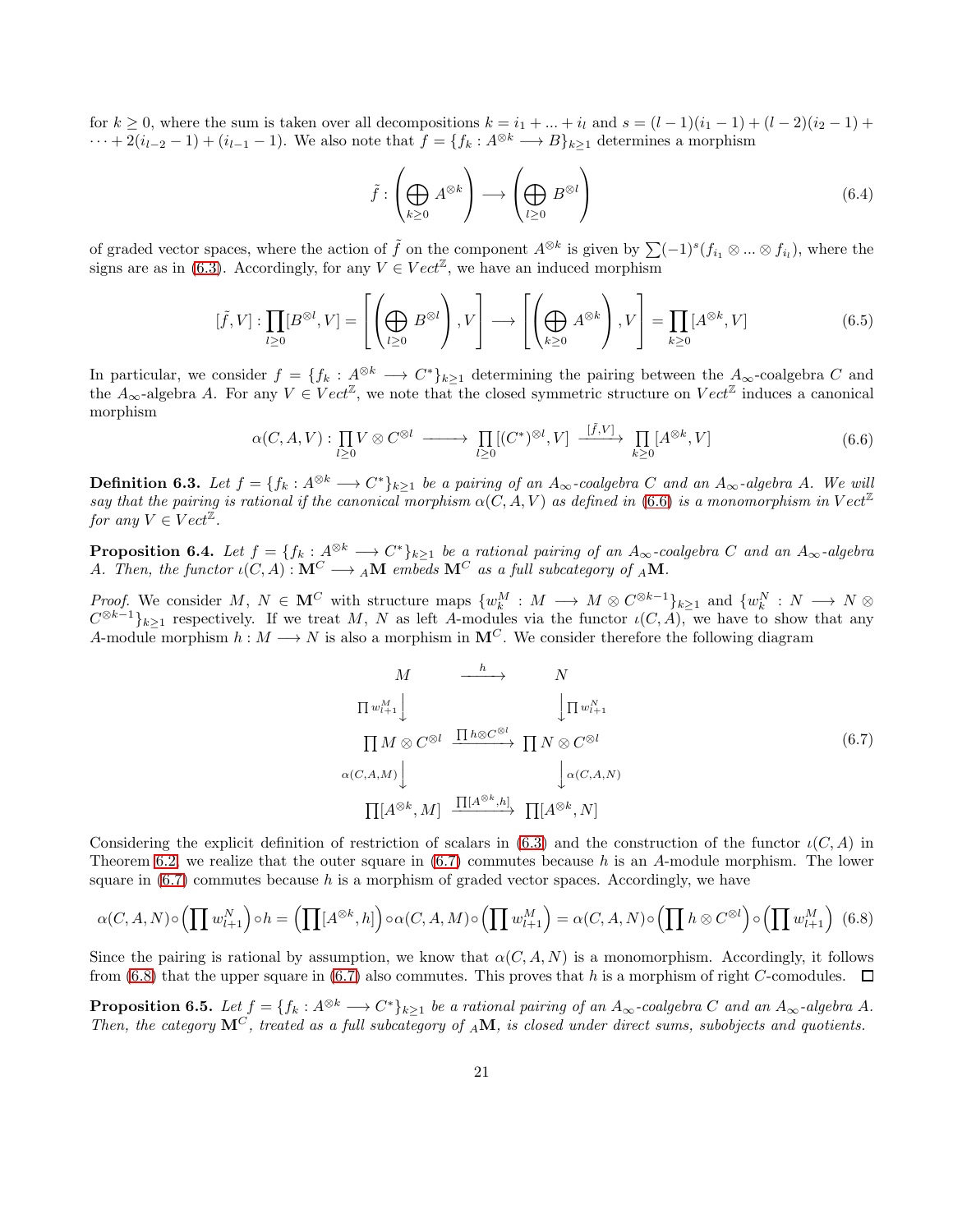*Proof.* It is clear that  $M^C$ , treated as a full subcategory of AM, is closed under direct sums. Suppose we have a short exact sequence

$$
0 \longrightarrow M' \xrightarrow{g} M \xrightarrow{h} M'' \longrightarrow 0
$$
\n
$$
(6.9)
$$

 $\text{in } _A\mathbf{M} \text{ such that } M\in\mathbf{M}^C \text{ with structure maps } \{w^M_{l+1}:M\longrightarrow M\otimes C^{\otimes l}\}_{l\geq 0}. \text{ Since products of short exact sequences }$ in  $Vect^{\mathbb{Z}}$  are exact, we have the following commutative diagram

<span id="page-21-2"></span>
$$
0 \longrightarrow M' \longrightarrow M \longrightarrow M'' \longrightarrow 0
$$
  

$$
\downarrow \Pi w_{\bullet+1}^M
$$
  

$$
0 \longrightarrow \Pi(M' \otimes C^{\bullet}) \xrightarrow{\Pi(g \otimes C^{\bullet})} \Pi(M \otimes C^{\bullet}) \xrightarrow{\Pi(h \otimes C^{\bullet})} \Pi(M'' \otimes C^{\bullet}) \longrightarrow 0
$$
  

$$
\alpha(C, A, M') \downarrow \qquad \alpha(C, A, M) \downarrow \qquad \alpha(C, A, M'') \downarrow
$$
  

$$
0 \longrightarrow \Pi[A^{\bullet}, M'] \xrightarrow{\Pi[A^{\bullet}, g]} \Pi[A^{\bullet}, M] \xrightarrow{\Pi[A^{\bullet}, h]} \Pi[A^{\bullet}, M''] \longrightarrow 0
$$
  
(6.10)

Since g is an A-module morphism, we note that the composition  $\alpha(C, A, M) \circ (\prod w_{\bullet+1}^M) \circ g$  factors through  $\prod [A^{\bullet}, g]$ . Accordingly, we have  $(\prod [A^{\bullet}, h]) \circ \alpha(C, A, M) \circ (\prod w_{\bullet+1}^{M}) \circ g = 0$ . It follows that

<span id="page-21-1"></span>
$$
\alpha(C, A, M'') \circ \left(\prod(h \otimes C^{\bullet})\right) \circ \left(\prod w_{\bullet+1}^{M}\right) \circ g = \left(\prod[A^{\bullet}, h]\right) \circ \alpha(C, A, M) \circ \left(\prod w_{\bullet+1}^{M}\right) \circ g = 0 \tag{6.11}
$$

Since f is a rational pairing, we know that  $\alpha(C, A, M'')$  is a monomorphism, whence it follows from [\(6.11\)](#page-21-1) that  $(\prod (h \otimes C^{\bullet})) \circ (\prod w_{\bullet+1}^{M}) \circ g = 0$ . Since the middle row in [\(6.10\)](#page-21-2) is short exact, there are now induced maps  $M' \longrightarrow \prod (M' \otimes C^{\bullet})$  and  $M'' \longrightarrow \prod (M'' \otimes C^{\bullet})$  making the diagram commutative and giving  $M'$ ,  $M''$  the structure of C-comodules. This proves the result. 口

Given the rational pairing  $f = \{f_k : A^{\otimes k} \longrightarrow C^*\}_{k \ge 1}$ , we now set for any  $M \in {}_A{\bf M}$ 

<span id="page-21-3"></span>
$$
R_f(M) := \sum_{g \in {}_A \mathbf{M}(\iota(C,A)(N),M), N \in \mathbf{M}^C} Im(g) \subseteq M
$$
\n
$$
(6.12)
$$

We now have the main result on rational pairings of  $A_{\infty}$ -coalgebras and  $A_{\infty}$ -algebras.

<span id="page-21-0"></span>**Theorem 6.6.** Let  $f = \{f_k : A^{\otimes k} \longrightarrow C^*\}_{k\geq 1}$  be a rational pairing of an  $A_\infty$ -coalgebra C and an  $A_\infty$ -algebra A. *Then, we have a functor*  $R_f : A\mathbf{M} \to \mathbf{M}^C$  *that is right adjoint to*  $\iota(C, A) : \mathbf{M}^C \to {}_A\mathbf{M}$ *, i.e., we have natural isomorphisms*

$$
{}_{A}\mathbf{M}(\iota(C, A)(M'), M) \cong \mathbf{M}^{C}(M', R_{f}(M))
$$
\n(6.13)

*for any*  $M' \in \mathbf{M}^C$  *and*  $M \in A\mathbf{M}$ *.* 

*Proof.* We consider some  $q \in A\mathbf{M}(\iota(C, A)(N), M)$ , with  $N \in \mathbf{M}^C$ . Since  $\mathbf{M}^C$  as a full subcategory of  $_A\mathbf{M}$  is closed under quotients, we see that  $Im(g) \in M^C$ . Applying Proposition [6.5](#page-20-4) again, since  $M^C$  is closed under direct sums and quotients in AM, we see that the sum  $R_f(M) = \sum Im(g)$  defined as in [\(6.12\)](#page-21-3) must in M<sup>C</sup>.

Further, from the definition in [\(6.12\)](#page-21-3), it follows that the image of any morphism  $\iota(C, A)(M') \to M$  in  $_A\mathbf{M}$  must lie in  $R_f(M)$ . From this it is clear that we have an isomorphism  $_A\mathbf{M}(\iota(C,A)(M'),M) \cong \mathbf{M}^C(M',R_f(M)).$ 

It remains to show that  $R_f$  is a functor. For this, we consider a morphism  $h : M_1 \longrightarrow M_2$  in AM. Since  $R_f(M_1)$ lies in  $\mathbf{M}^C$ , it follows from the definition in [\(6.12\)](#page-21-3) that the image of the composition  $R_f(M_1) \hookrightarrow M_1 \stackrel{h}{\to} M_2$  lies in  $R_f(M_2)$ . This proves the result.

 $\Box$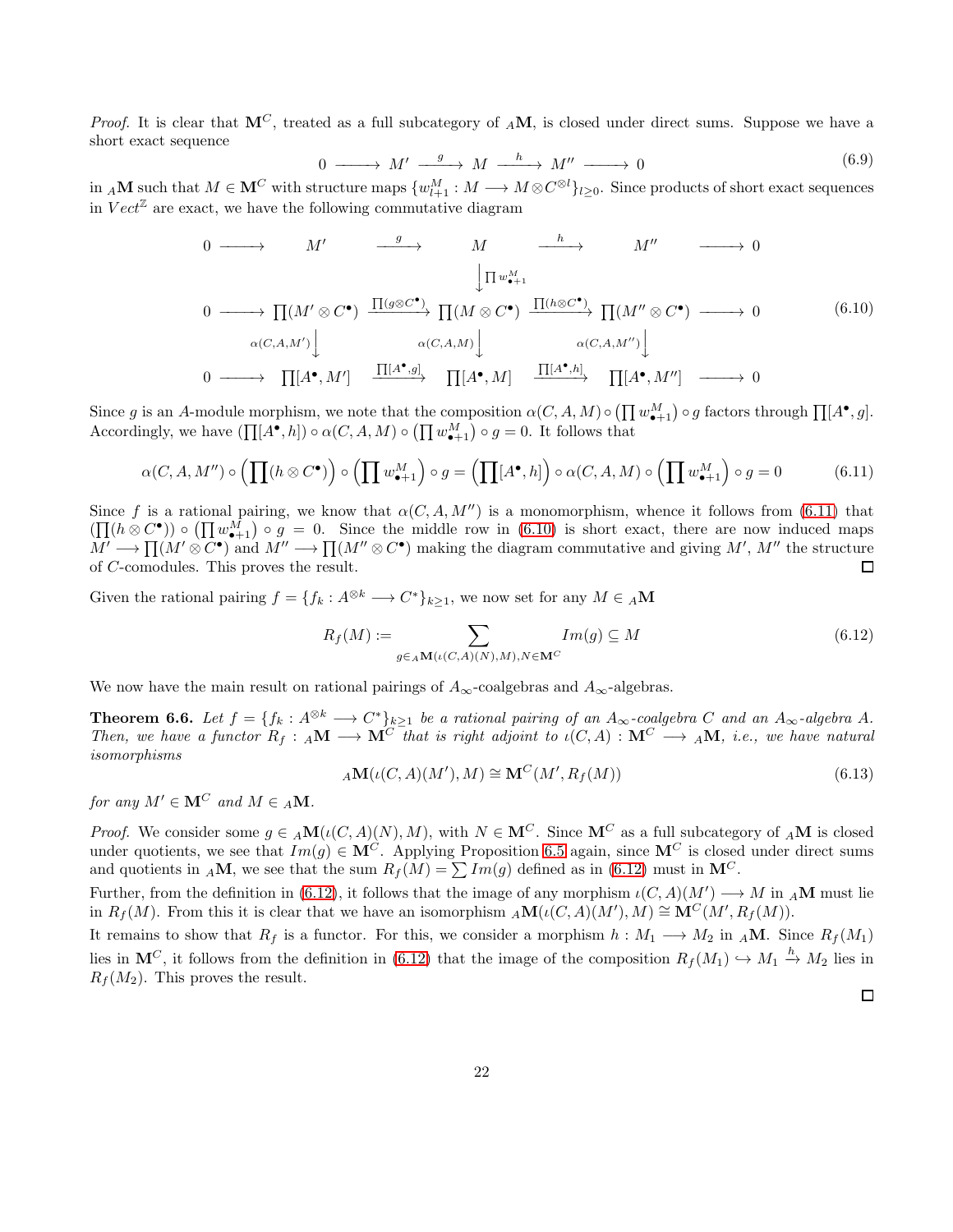### 7  $A_{\infty}$ -contramodules

Let  $C = \bigoplus$  $\bigoplus_{n\in\mathbb{Z}} C_n$  be an  $A_{\infty}$ -coalgebra, equipped with structure maps  $\{w_k : C \longrightarrow C^{\otimes k}\}_{k\geq 1}$ , where  $w_k$  has degree 2 – k (see Definition [8.5\)](#page-28-7). For any  $k \geq 1$  and  $\bar{n} = (n_1, ..., n_k) \in \mathbb{Z}^k$ , let  $w_k(\bar{n}) : C_{-\Sigma \bar{n} - (2-k)} \longrightarrow C_{-n_1} \otimes ... \otimes C_{-n_k}$  be a component of the structure map  $w_k : C \longrightarrow C^{\otimes k}$  of C. We define  $w'_k : C \longrightarrow C^{\otimes k}$  whose components are given by  $w'_k(\bar{n}) := (-1)^{k(\Sigma \bar{n}+1)} w_k(\bar{n}) : C_{-\Sigma \bar{n}-(2-k)} \longrightarrow C_{-n_1} \otimes ... \otimes C_{-n_k}$ . We are now ready to introduce  $A_{\infty}$ -contramodules over C.

<span id="page-22-0"></span>**Definition 7.1.** Let C be an  $A_\infty$ -coalgebra. An  $A_\infty$ -contramodule is a Z-graded vector space M equipped with *structure maps*

<span id="page-22-4"></span>
$$
t_k^M : [C^{\otimes k-1}, M] \longrightarrow M \qquad k \ge 1 \tag{7.1}
$$

*with*  $t_k^M$  *of degree*  $(2 - k)$  *satisfying, for each*  $n \geq 1$ *,* 

<span id="page-22-1"></span>
$$
\sum (-1)^{p+qr} t_{p+1+r}^M \circ [C^{\otimes p} \otimes w'_q \otimes C^{\otimes r-1}, M] + \sum (-1)^a t_{a+1}^M \circ [C^{\otimes a}, t_b^M] = 0 \tag{7.2}
$$

*where the first sum in* [\(7.2\)](#page-22-1) *is taken over all*  $p \ge 0$ ,  $q, r \ge 1$  *such that*  $p + q + r = n$  *and the second sum in* (7.2) *is taken over all*  $a \geq 0$ ,  $b \geq 1$  *with*  $a + b = n$ . In [\(7.2\)](#page-22-1), we choose the isomorphism  $[C^{\otimes a}, [C^{\otimes b-1}, M]] \cong [C^{\otimes a+b-1}, M]$ *making*  $M$  *a right*  $A_{\infty}$ -contramodule.

*A morphism*  $h : M \longrightarrow M'$  *of*  $A_{\infty}$ -contramodules is a morphism of graded vector spaces that is compatible with the *respective structure maps.* We will denote by $\mathbf{M}_{[C,\_\]}$  the category of  $A_\infty$ -contramodules over C.

We say that  $M \in \mathbf{M}_{[C,\_\]}$  is even if  $t_k^M = 0$  whenever k is odd. We denote by  $\mathbf{M}_{[C,\_\]}^e$  the full subcategory of  $\mathbf{M}_{[C,\_\]}$ consisting of even objects. By Proposition [5.3,](#page-17-2) we know that when  $C$  is even, the collection of functors

$$
\mathbb{V}^{TC} = \{ \mathbb{V}_n^{TC} := Hom(C_{-n}, \_) : Vect \longrightarrow Vect \}_{n \in \mathbb{Z}} \tag{7.3}
$$

is an  $A_{\infty}$ -monad. The following result is now the  $A_{\infty}$ -contramodule counterpart of Proposition [5.6.](#page-18-2)

Proposition 7.2. *Let* C *be an even* A∞*-coalgebra. Then, there is a canonical functor*

$$
\mathcal{I}_{[C,\_]} : \mathbf{M}_{[C,\_]}^e \longrightarrow EM_{\mathbb{V}^{TC}}^e \tag{7.4}
$$

*that embeds*  $\mathbf{M}_{[C,\_\_]}^e$  as a subcategory of even modules over the  $A_\infty$ -monad  $\mathbb{V}^{TC}$ . If C is such that  $C_n \neq 0$  for only *finitely many*  $n \in \mathbb{Z}$ *, then the categories*  $\mathbf{M}_{[C,\_\]}$  *and*  $EM_{\mathbb{V}^{TC}}$  *are isomorphic.* 

*Proof.* Let  $M \in \mathbf{M}_{[C,\_\]}^e$ . For  $k \geq 1$ ,  $\bar{n} \in \mathbb{Z}^{k-1}$ ,  $l \in \mathbb{Z}$ , we define

<span id="page-22-3"></span>
$$
\pi_k(\bar{n}, l) : \mathbb{V}_{\bar{n}}^{TC} M_l = [C_{-n_1} \otimes \ldots \otimes C_{-n_{k-1}}, M_l] \hookrightarrow [C^{\otimes k-1}, M]_{\Sigma \bar{n}+l} \xrightarrow{t_{k,\Sigma \bar{n}+l}^{M}} M_{\Sigma \bar{n}+l+(2-k)} \tag{7.5}
$$

We denote by  $\{\theta_k(\bar{n})\}$  the structure maps of the  $A_{\infty}$ -monad  $\mathbb{V}^{TC}$ . For  $N \geq 0$ ,  $\bar{z} = (\bar{n}, \bar{n}', \bar{n}'') \in \mathbb{Z}^N$  with  $|\bar{n}| = p$ ,  $|\bar{n}'| = q$ ,  $|\bar{n}''| = r - 1$ , we observe that the following diagram is commutative

<span id="page-22-2"></span>V T C <sup>n</sup>¯ V T C n¯ ′ V T C n¯ ′′ M<sup>l</sup> (V T C <sup>n</sup>¯ ∗θq(¯n ′ )∗V T C <sup>n</sup>¯′′ )M<sup>l</sup> −−−−−−−−−−−−−−→ V T C <sup>n</sup>¯ V T C Σ¯n′+(2−q)<sup>V</sup> T C n¯ ′′ M<sup>l</sup> πp+1+r(¯n,Σ¯n ′+(2−q),n¯ ′′ ,l) −−−−−−−−−−−−−−−−−→ MΣ¯z+l+(2−N) y y y [C <sup>⊗</sup><sup>N</sup> , M]Σ¯z+<sup>l</sup> [C <sup>⊗</sup>p⊗w ′ <sup>q</sup>⊗C ⊗r−1 ,M]Σ¯z+<sup>l</sup> −−−−−−−−−−−−−−−−−→ [C ⊗(p+r) , M]Σ¯z+l+(2−q) t<sup>M</sup> p+1+r,Σ¯z+l+(2−q) −−−−−−−−−−−−→ MΣ¯z+l+(2−N) (7.6)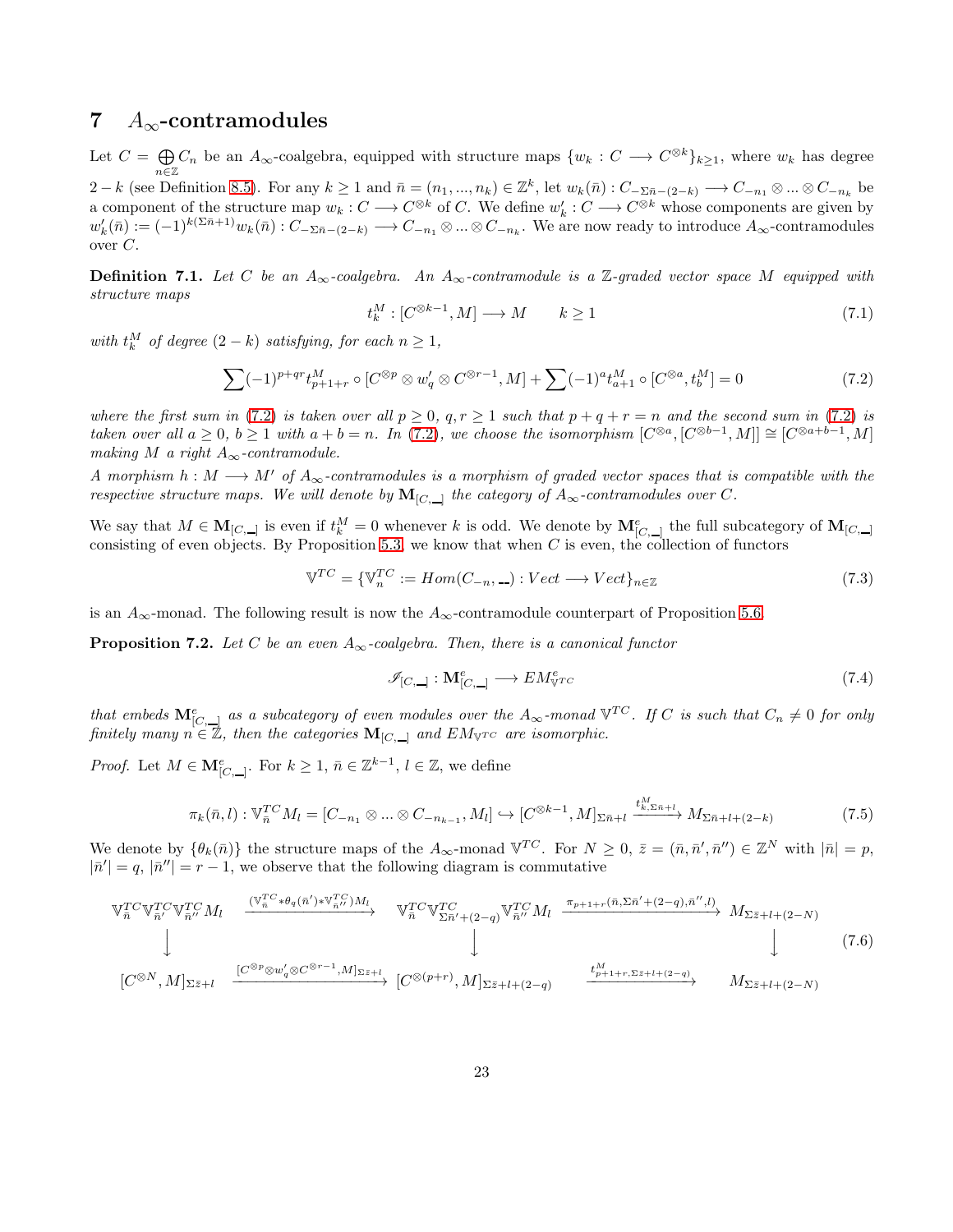Similarly, for  $\bar{z} = (\bar{m}, \bar{m}') \in \mathbb{Z}^N$  with  $|\bar{m}| = a$ ,  $|\bar{m}'| = b - 1$ , we observe that the following diagram is commutative

<span id="page-23-0"></span>
$$
\begin{array}{ccccccccc}\n\mathbb{V}_{\bar{m}}^{TC} \mathbb{V}_{\bar{m}'}^{TC} M_l & \xrightarrow{\mathbb{V}_{\bar{m}}^{TC} (\pi_b(\bar{m}',l))} & \mathbb{V}_{\bar{m}}^{TC} M_{\Sigma \bar{m}'+l+(2-b)} & \xrightarrow{\pi_{a+1}(\bar{m}, \Sigma \bar{m}'+l+(2-b))} & M_{\Sigma \bar{z}+l+(2-N)} \\
\downarrow & & & \downarrow & & \downarrow & & \downarrow & & (7.7) \\
[C^{\otimes a}, [C^{\otimes b-1}, M]]_{\Sigma \bar{z}+l} & \xrightarrow{[C^{\otimes a}, t_b^M]_{\Sigma \bar{z}+l}} & [C^{\otimes a}, M]_{\Sigma \bar{z}+l+(2-b)} & \xrightarrow{t_{a+1, \Sigma \bar{z}+l+(2-b)}} & M_{\Sigma \bar{z}+l+(2-N)}\n\end{array}
$$

Using the fact that the expressions in [7.2](#page-22-1) are zero, it follows from [\(7.6\)](#page-22-2) and [\(7.7\)](#page-23-0) that the  $\pi_k(\bar{n}, l)$  defined in [\(7.5\)](#page-22-3) make M into a module over the  $A_{\infty}$ -monad  $\mathbb{V}^{TC}$ . We therefore have the functor  $\mathbf{M}_{[C,\_\]}^e \longrightarrow EM_{\mathbb{V}^{TC}}^e$ . Now suppose that  $C_n \neq 0$  for only finitely many  $n \in \mathbb{Z}$ . Then, it follows that for any  $T \in \mathbb{Z}$ , we have

$$
[C^{\otimes k-1}, M]_T = \prod_{n_1 + \dots + n_{k-1} + l = T} [C_{-n_1} \otimes \dots \otimes C_{-n_{k-1}}, M_l] = \bigoplus_{n_1 + \dots + n_{k-1} + l = T} \mathbb{V}_{n_1}^{TC} \dots \mathbb{V}_{n_{k-1}}^{TC} (M_l)
$$
(7.8)

In other words, the structure maps  $t_k^M: [C^{\otimes k-1}, M] \longrightarrow M$  of  $M \in \mathbf{M}_{[C, -]}^e$  are completely determined by the induced morphisms  $\mathbb{V}_{n_1}^{TC} \dots \mathbb{V}_{n_{k-1}}^{TC}(M_l) \longrightarrow M_{n_1+\dots+n_{k-1}+l+(2-k)}$  on components. It follows that the categories  $\mathbf{M}_{[C,\perp]}^e$  and  $EM_{\mathbb{V}^{TC}}^e$  are isomorphic.

**Proposition 7.3.** Let C be an  $A_{\infty}$ -coalgebra. Then, there exists a faithful functor  $\kappa^C : M_{[C,\_]} \longrightarrow M_{C^*}$ . If the  $A_{\infty}$ -coalgebra C is such that the canonical map  $W \otimes C^* \longrightarrow [C, W]$  is an epimorphism for each  $W \in Vect^{\mathbb{Z}}$ , then κ <sup>C</sup> *is an isomorphism.*

*Proof.* Let  $M \in \mathbf{M}_{[C,\_\]}$ , with structure maps as in [\(7.1\)](#page-22-4). Then, for any  $k \geq 1$ , we consider the compositions

<span id="page-23-1"></span>
$$
m_k^M: M \otimes (C^*)^{\otimes k-1} \longrightarrow [C^{\otimes k-1}, M] \xrightarrow{t_k^M} M \tag{7.9}
$$

where the morphism  $M \otimes (C^*)^{\otimes k-1} \longrightarrow [C^{\otimes k-1}, M]$  in [\(7.9\)](#page-23-1) is induced by the canonical morphism  $M \otimes (C^*)^{\otimes k-1} \otimes$  $C^{\otimes k-1} \longrightarrow M$ . This makes M into a  $C^*$ -module. It is also clear that the functor  $\kappa^C$  is faithful.

In particular, suppose that the  $A_{\infty}$ -coalgebra C is such that the canonical map  $W \otimes C^* \longrightarrow [C, W]$  is an epimorphism for each  $W \in Vect^{\mathbb{Z}}$ . We note that for each  $n \in \mathbb{Z}$ , the canonical map

<span id="page-23-2"></span>
$$
(W \otimes C^*)_n = \bigoplus_{k \in \mathbb{Z}} (W_{k+n} \otimes (C^*)_{-k}) \longrightarrow \bigoplus_{k \in \mathbb{Z}} [C_k, W_{k+n}] \hookrightarrow \prod_{k \in \mathbb{Z}} [C_k, W_{k+n}] = [C, W]_n
$$
\n(7.10)

is always a monomorphism, i.e.  $W \otimes C^* \longrightarrow [C, W]$  is a monomorphism for each  $W \in Vect^{\mathbb{Z}}$ . By assumption, the morphisms in [\(7.10\)](#page-23-2) are also epimorphisms. Then, the maps  $M \otimes (C^*)^{\otimes k-1} \longrightarrow [C^{\otimes k-1}, M]$  which appear in [\(7.9\)](#page-23-1) are all isomorphisms and it is clear that the functor  $\kappa^C$  is an isomorphism.  $\Box$ 

**Proposition 7.4.** Let C be an  $A_{\infty}$ -coalgebra. Then, there is a functor  $[C, \_]: Vect^{\mathbb{Z}} \longrightarrow M_{[C, \_]}.$ 

*Proof.* We consider  $W \in Vect^{\mathbb{Z}}$  and put  $N = [C, W]$ . By setting  $t_k^N := [w'_k, W] : [C^{\otimes k-1}, N] = [C^{\otimes k-1}, [C, W]] =$  $[C^{\otimes k}, W] \longrightarrow [C, W] = N$  where  $w'_k : C \longrightarrow C^{\otimes k}$  is as at the beginning of this section, we obtain  $N = [C, W] \in$  $\mathbf{M}_{[C,\_\]}$ . п

We will now construct functors between categories of  $A_{\infty}$ -comodules and  $A_{\infty}$ -contramodules. Let  $(C, w_{\bullet}^C), (D, w_{\bullet}^D)$ be  $A_{\infty}$ -coalgebras. By a  $(C, D)$ -space  $(N, w_{\bullet}^L, w_{\bullet}^R)$ , we will mean a graded vector space N equipped with families of morphisms

$$
w_{\bullet}^{L} = \{w_{p}^{L}: N \longrightarrow C^{p-1} \otimes N\}_{p \ge 1} \qquad w_{\bullet}^{R} = \{w_{q}^{R}: N \longrightarrow N \otimes D^{\otimes q-1}\}_{q \ge 1}
$$
(7.11)

such that  $(N, w_{\bullet}^{L})$  is a left C-comodule and  $(N, w_{\bullet}^{R})$  is a right D-comodule. In particular, any  $(C, D)$ -bicomodule becomes a  $(C, D)$ -space in an obvious manner. Additionally, for  $Q, Q' \in M^D$ , we set  $[Q, Q']_p^D = M^D(Q[-p], Q')$  for  $p \in \mathbb{Z}$ .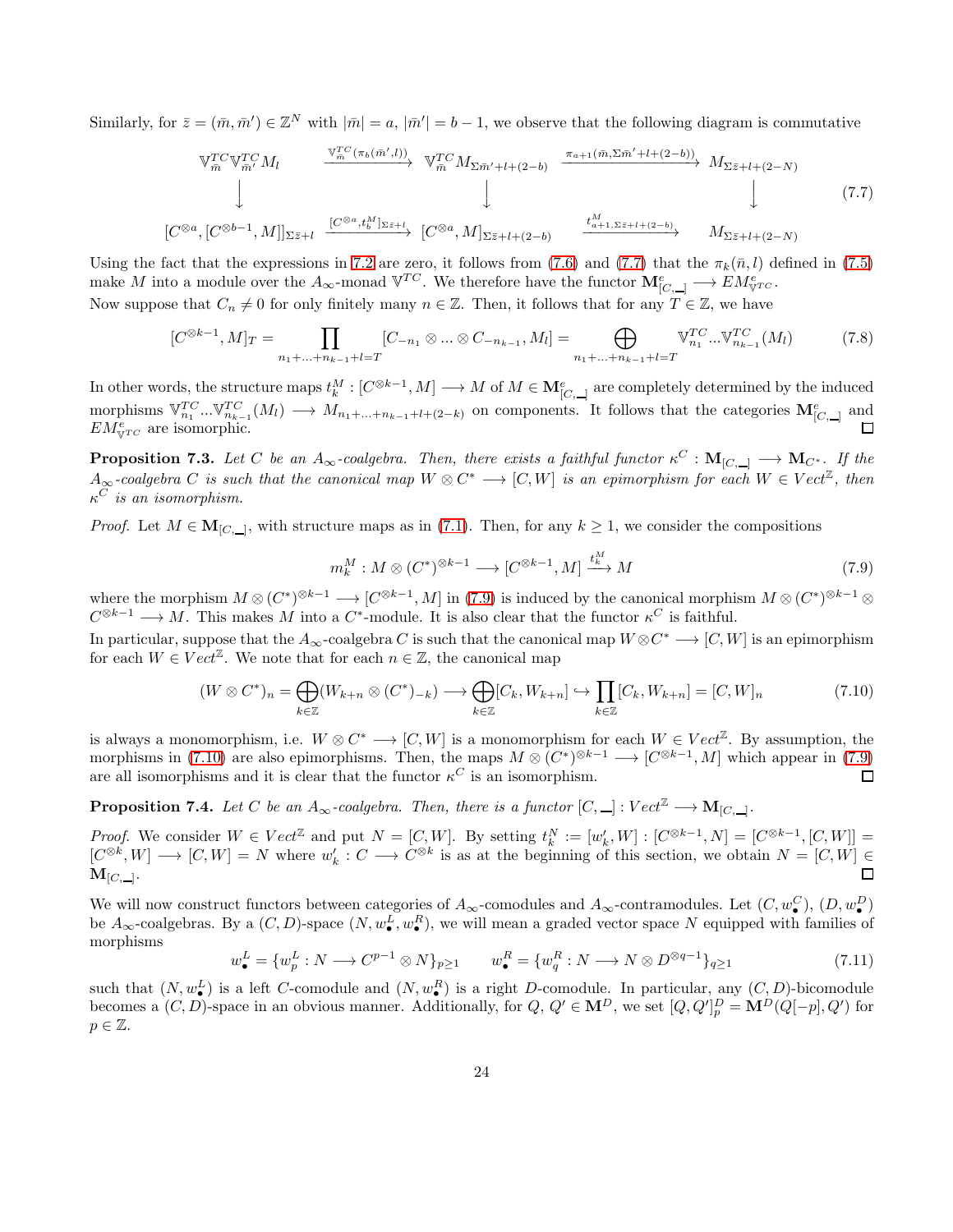<span id="page-24-4"></span>**Proposition 7.5.** Let  $(C, w_{\bullet}^C)$ ,  $(D, w_{\bullet}^D)$  be  $A_{\infty}$ -coalgebras and let  $(N, w_{\bullet}^L, w_{\bullet}^R)$  be a  $(C, D)$ -space. Then, for each  $Q \in \mathbf{M}^D$  and each  $k \geq 1$ , there is an isomorphism

$$
[C^{\otimes k-1}, [N, Q]^D] \cong [C^{\otimes k-1} \otimes N, Q]^D
$$
\n
$$
(7.12)
$$

*Proof.* We consider  $f \in [C^{\otimes k-1}, [N, Q)]^D$ . Then, f corresponds to

$$
f': C^{\otimes k-1} \otimes N \longrightarrow Q \qquad (\tilde{c} \otimes n) \mapsto f(\tilde{c})(n) \tag{7.13}
$$

In order to prove that  $f' \in [C^{\otimes k-1} \otimes N, Q]^D$ , we have to show that the following diagram commutes for each  $l \geq 1$ 

<span id="page-24-0"></span>
$$
C^{\otimes k-1} \otimes N \xrightarrow{C^{\otimes k-1} \otimes w_i^R} C^{\otimes k-1} \otimes N \otimes D^{\otimes l-1}
$$
\n
$$
f(\tilde{c})(w_i^R(n)_0) \otimes w_i^R(n)_1
$$
\n
$$
Q \xrightarrow{w_i^Q} Q \otimes D^{\otimes l-1}
$$
\n
$$
f(\tilde{c})(w_i^R(n)_0) \otimes w_i^R(n)_1
$$
\n
$$
= w_i^Q(f(\tilde{c})(n))_0 \otimes w_i^Q(f(\tilde{c})(n))_1
$$
\n
$$
(7.14)
$$

where we have adapted the Sweedler notation in [\(7.14\)](#page-24-0). But since  $f(\tilde{c})$  is a D-comodule morphism, we already have

<span id="page-24-1"></span>
$$
w_l^Q(f(\tilde{c})(n))_0 \otimes w_l^Q(f(\tilde{c})(n))_1 = f(\tilde{c})(w_l^R(n)_0) \otimes w_l^R(n)_1
$$
\n(7.15)

From [\(7.14\)](#page-24-0) and [\(7.15\)](#page-24-1), it follows that  $f' \in M^D(C^{\otimes k-1} \otimes N, Q)$ . Conversely, we consider  $g \in [C^{\otimes k-1} \otimes N, Q]^D$ . Then, g corresponds to

$$
g': C^{\otimes k-1} \longrightarrow [N, Q] \qquad g'(\tilde{c})(n) := g(\tilde{c} \otimes n) \tag{7.16}
$$

In order to show that g' takes values in  $[N,Q]^D$ , we have to show that for each  $l \geq 1$  we must have

<span id="page-24-2"></span>
$$
w_l^Q(g(\tilde{c}\otimes n))_0 \otimes w_l^Q(g(\tilde{c}\otimes n))_1 = w_l^Q(g'(\tilde{c})(n))_0 \otimes w_l^Q(g'(\tilde{c})(n))_1 = g'(\tilde{c})(w_l^R(n)_0) \otimes w_l^R(n)_1 = g(\tilde{c}\otimes w_l^R(n)_0) \otimes w_l^R(n)_1
$$
(7.17)

However since  $g \in [C^{\otimes k-1} \otimes N, Q]^D$ , we already know that

<span id="page-24-3"></span>
$$
w_l^Q(g(\tilde{c}\otimes n))_0\otimes w_l^Q(g(\tilde{c}\otimes n))_1=g(\tilde{c}\otimes w_l^R(n)_0)\otimes w_l^R(n)_1\tag{7.18}
$$

From [\(7.17\)](#page-24-2) and [\(7.18\)](#page-24-3) it is clear that  $g' \in [C^{\otimes k-1}, [N, Q]^D]$ . This proves the result.

We will say that  $(N, w_{\bullet}^L, w_{\bullet}^R)$  is a commuting  $(C, D)$ -space if the C and D-coactions commute with each other, i.e., for each  $k \geq 1$ ,  $l \geq 1$ , we have a commutative diagram

$$
N \longrightarrow N \otimes D^{\otimes l-1}
$$
  
\n
$$
w_k^L \downarrow \qquad \qquad \downarrow w_k^L \otimes D^{\otimes l-1}
$$
  
\n
$$
C^{\otimes k-1} \otimes N \xrightarrow{C^{\otimes k-1} \otimes w_l^R} C^{\otimes k-1} \otimes N \otimes D^{\otimes l-1}
$$
  
\n(7.19)

 $\Box$ 

We note in particular that this means that each  $w_l^R: N \to N \otimes D^{\otimes l-1}$  is a morphism of left C-comodules, while each  $w_k^L: N \longrightarrow C^{\otimes k-1} \otimes N$  is a morphism of right D-comodules. For the rest of this section, we will assume that both the C-comodule and D-comodule structures on N are even.

**Proposition 7.6.** Let  $(C, w_{\bullet}^C)$ ,  $(D, w_{\bullet}^D)$  be even  $A_{\infty}$ -coalgebras. Then,  $(N, w_{\bullet}^L, w_{\bullet}^R)$  induces a functor  $[N, \_\_]^D$ :  $\mathbf{M}^D \longrightarrow \mathbf{M}_{[C,\_\_]}.$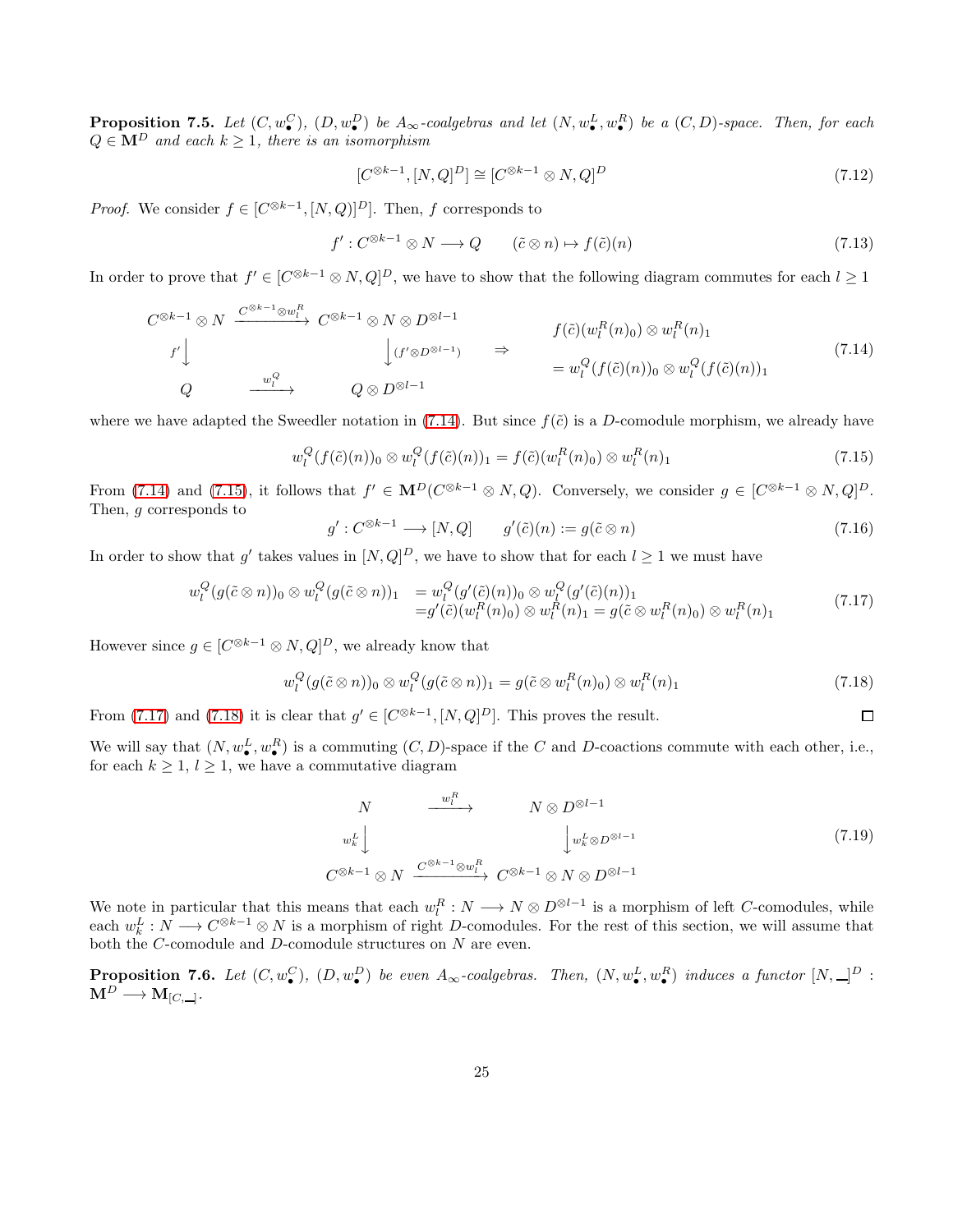*Proof.* We consider  $Q \in M^D$ . We claim that  $[N,Q]^D \in M_{[C,\_]}$ . From Proposition [7.5,](#page-24-4) we already have that  $[C^{\otimes k-1}, [N, Q]^D] \cong [C^{\otimes k-1} \otimes N, Q]^D$  for each  $k \geq 1$ . We now have structure maps

<span id="page-25-1"></span>
$$
t_k : [C^{\otimes k-1}, [N, Q]^D] \cong [C^{\otimes k-1} \otimes N, Q]^D \xrightarrow{[w_k^L, Q]^D} [N, Q]^D
$$
\n
$$
(7.20)
$$

where we have used the fact that each morphism  $w_k^L : N \longrightarrow C^{\otimes k-1} \otimes N$  is a morphism of right D-comodules. It may be verified that the morphisms in [\(7.20\)](#page-25-1) make  $[N,Q]^D$  into an  $A_{\infty}$ -contramodule over C.

Let  $(M, t_{\bullet}^{M})$  be an  $A_{\infty}$ -contramodule over C. Then, for each  $k \geq 1$ , we have a pair of canonical maps

$$
[C^{\otimes k-1}, M] \otimes N \xrightarrow{\underbrace{(ev_{[C^{\otimes k-1}, M]} \otimes N) \circ ([C^{\otimes k-1}, M] \otimes w_k^L)}_{t_k^M \otimes N}} M \otimes N \qquad (7.21)
$$

where  $ev_{[C\otimes k-1,M]} : [C^{\otimes k-1}, M] \otimes C^{\otimes k-1} \longrightarrow M$  is the canonical evaluation map. We now define the contratensor product  $M \boxtimes_C N$  to be the coequalizer

<span id="page-25-0"></span>
$$
M \boxtimes_C N := Coeq\left(\bigoplus_{k \ge 1} [C^{\otimes k-1}, M] \otimes N \xrightarrow{\bigoplus_{k \ge 1} (ev_{[C^{\otimes k-1}, M]} \otimes N) \circ ([C^{\otimes k-1}, M] \otimes w_k^L)} M \otimes N \right) \tag{7.22}
$$

We note that  $(7.22)$  extends the contratensor product on contramodules over coassociative coalgebras defined in [\[24\]](#page-29-13). We now have the following result.

**Proposition 7.7.** Let  $(C, w_{\bullet}^C)$ ,  $(D, w_{\bullet}^D)$  be even  $A_{\infty}$ -coalgebras. Then,  $(N, w_{\bullet}^L, w_{\bullet}^R)$  induces a functor  $\Box \boxtimes_C N$ :  $M_{[C,\_\]} \longrightarrow M^D.$ 

*Proof.* By [\(7.22\)](#page-25-0), we know that for any  $M \in M_{[C,\_]}$ , the contratensor product  $M \boxtimes_C N$  is a quotient of  $M \otimes N$ . We claim that the maps  $M \otimes w_l^R : M \otimes N \longrightarrow M \otimes N \otimes D^{\otimes l-1}$  descend to the quotient  $M \boxtimes_C N$ . For this, we note that for any  $k, l \geq 1$ , we have the following commutative diagram

<span id="page-25-2"></span>
$$
[C^{\otimes k-1}, M] \otimes N \xrightarrow{\left([C^{\otimes k-1}, M] \otimes w_k^L\right)} \qquad [C^{\otimes k-1}, M] \xrightarrow{\otimes C^{\otimes k-1} \otimes N} \qquad \xrightarrow{\left([C^{\otimes k-1}, M] \otimes w_k^R\right)} \qquad M \otimes N
$$
  

$$
[C^{\otimes k-1}, M] \otimes w_l^R \downarrow \qquad \qquad [C^{\otimes k-1}, M] \otimes C^{\otimes k-1} \otimes w_l^R \downarrow \qquad \qquad M \otimes w_l^R \downarrow \qquad \qquad M \otimes N
$$
  

$$
[C^{\otimes k-1}, M] \otimes N \otimes D^{\otimes l-1} \xrightarrow{\left([C^{\otimes k-1}, M] \otimes w_k^L\right) \otimes D^{\otimes l-1}} \qquad \xrightarrow{\left([C^{\otimes k-1}, M] \otimes N\right) \otimes D^{\otimes l-1}} \qquad M \otimes N \otimes D^{\otimes l-1}
$$
  

$$
\xrightarrow{\left([C^{\otimes k-1}, M] \otimes N\right) \otimes D^{\otimes l-1}} \qquad \xrightarrow{\left([C^{\otimes k-1}, M] \otimes w_k^R\right) \otimes D^{\otimes l-1}} \qquad \xrightarrow{\left([C^{\otimes k-1}, M] \otimes N\right) \otimes D^{\otimes l-1}} \qquad \qquad (7.23)
$$

We note that the left side square in [\(7.23\)](#page-25-2) commutes because N is a commuting  $(C, D)$ -space. Also, for any  $k, l \geq 1$ , we have the commutative diagram

<span id="page-25-3"></span>
$$
[C^{\otimes k-1}, M] \otimes N \xrightarrow{[C^{\otimes k-1}, M] \otimes w_l^R} [C^{\otimes k-1}, M] \otimes N \otimes D^{\otimes l-1}
$$
  
\n
$$
t_k^M \otimes N \downarrow \qquad \qquad \downarrow t_k^M \otimes N \otimes D^{\otimes l-1}
$$
  
\n
$$
M \otimes N \xrightarrow{M \otimes w_l^R} M \otimes N \otimes D^{\otimes l-1}
$$
\n
$$
(7.24)
$$

Considering [\(7.23\)](#page-25-2), [\(7.24\)](#page-25-3) and the definition in [\(7.22\)](#page-25-0), we have an induced map on the coequalizers  $M \boxtimes_C N \longrightarrow$  $(M \boxtimes_C N) \otimes D^{\otimes l-1}$  for each  $l \geq 1$ , making  $M \boxtimes_C N$  into an  $A_\infty$ -comodule over D.

The following simple observation will be used in the proof of the next theorem. If  $(Q, w_{\bullet}^Q)$  and  $(Q', w_{\bullet}^Q')$  are D-comodules, then  $\mathbf{M}^D(Q, Q')$  may be expressed as the equalizer

<span id="page-25-4"></span>
$$
\mathbf{M}^{D}(Q,Q') = Eq \left( [Q,Q'] \xrightarrow[f \mapsto \prod_{\mathcal{U} \otimes D^{\otimes \bullet-1} \ni ow_{\bullet}^{Q}} \prod [Q,Q' \otimes D^{\otimes \bullet-1}] \right)
$$
(7.25)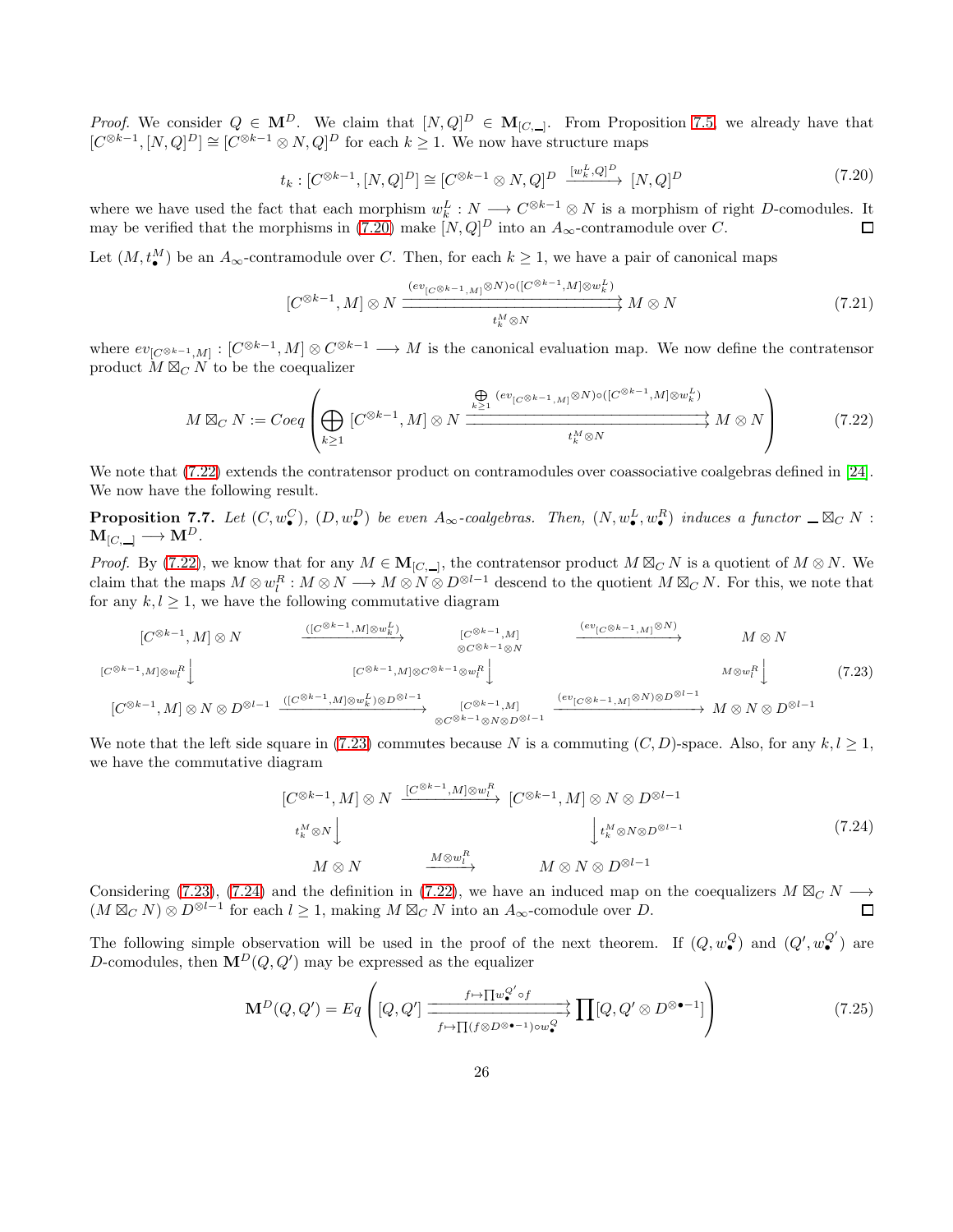Similarly, if  $(M, t_{\bullet}^M)$  and  $(M', t_{\bullet}^{M'})$  are C-contramodules, then  $M_{[C, \_]}(M, M')$  may be expressed as the equalizer

<span id="page-26-1"></span>
$$
\mathbf{M}_{[C,\_]}(M,M') = Eq \left( [M,M'] \xrightarrow{f \mapsto \prod t_{\bullet}^{M'} \circ [C^{\bullet-1},f]} \prod [ [C^{\otimes \bullet-1},M],M'] \right) \tag{7.26}
$$

We are now ready to prove the main result of this section.

<span id="page-26-0"></span>**Theorem 7.8.** Let  $(C, w_{\bullet}^C), (D, w_{\bullet}^D)$  be even  $A_{\infty}$ -coalgebras. Then, any commuting  $(C, D)$ -space  $(N, w_{\bullet}^L, w_{\bullet}^R)$  that *is even leads to an adjunction of functors*

$$
\mathbf{M}^{D}(M \boxtimes_{C} N,Q) \cong \mathbf{M}_{[C,\perp]}(M,[N,Q]^{D})
$$
\n(7.27)

*for*  $M \in \mathbf{M}_{[C,\_\]}$  *and*  $Q \in \mathbf{M}^D$ *.* 

*Proof.* Using the definition in [\(7.22\)](#page-25-0) as well as the expressions in [\(7.25\)](#page-25-4) and [\(7.26\)](#page-26-1), we can now compute directly

$$
\begin{split} &\mathbf{M}^D(M\boxtimes_{C} N,Q)\\ &=Eq\left([M\boxtimes_{C} N,Q)\xrightarrow{\hspace{1cm}}\prod_{l\geq 1}[M\boxtimes_{C} N,Q\otimes D^{\otimes l-1}]\right)\\ &=Eq\left(\left[Coeq\left(\underset{k\geq 1}{\underset{k\geq 1}{\oplus}}[C^{\otimes k-1},M]\otimes N\xrightarrow{\hspace{1cm}}M\otimes N\right),Q\right]\xrightarrow{\hspace{1cm}}\prod_{l\geq 1}\left[Coeq\left(\underset{k\geq 1}{\underset{k\geq 1}{\oplus}}[C^{\otimes k-1},M]\xrightarrow{\hspace{1cm}}M\otimes N\right),Q\otimes D^{\otimes l-1}\right]\right)\\ &=Eq\left(Eq\left([M\otimes N,Q]\xrightarrow{\hspace{1cm}}\prod_{k\geq 1}[C^{\otimes k-1},M]\otimes N,Q]\right)\xrightarrow{\hspace{1cm}}\prod_{l\geq 1}Eq\left([M\otimes N,Q\otimes D^{\otimes l-1}]\xrightarrow{\hspace{1cm}}\prod_{k\geq 1}[(C^{\otimes k-1},M]\otimes N,Q\otimes D^{\otimes l-1}]\right)\right)\\ &=Eq\left(Eq\left([M,[N,Q]]\xrightarrow{\hspace{1cm}}\prod_{k\geq 1}[(C^{\otimes k-1},M],[N,Q]]\right)\xrightarrow{\hspace{1cm}}\prod_{l\geq 1}Eq\left([M,[N,Q\otimes D^{\otimes l-1}]]\xrightarrow{\hspace{1cm}}\prod_{k\geq 1}[(C^{\otimes k-1},M],[N,Q\otimes D^{\otimes l-1}]]\right)\right)\\ &=Eq\left(Eq\left([M,[N,Q]]\xrightarrow{\hspace{1cm}}\prod_{k\geq 1}[(C^{\otimes k-1},M],[N,Q]]\right)\xrightarrow{\hspace{1cm}}\prod_{l\geq 1}Eq\left([M,[N,Q\otimes D^{\otimes l-1}]]\xrightarrow{\hspace{1cm}}\prod_{l\geq 1}[[C^{\otimes k-1},M],[N,Q\otimes D^{\otimes l-1}]]\right)\right)\\ &=Eq\left(Eq\left([M,[N,Q]]\xrightarrow{\hspace{1cm}}\prod_{l\geq 1}[M,[N,Q\otimes D^{\otimes l-1}]]\right)\xrightarrow{\hspace{1cm}}\prod_{k\geq
$$

We conclude with the following result.

**Corollary 7.9.** Let  $(C, w_{\bullet}^C)$ ,  $(D, w_{\bullet}^D)$  be even  $A_{\infty}$ -coalgebras. Let  $N_1$  be an even left  $A_{\infty}$ -comodule over C and  $N_2$ *be an even right* A∞*-comodule over* D*. Then, we have an induced adjunction of functors, i.e., natural isomorphisms*

$$
\mathbf{M}^{D}(M \boxtimes_{C} (N_{1} \otimes N_{2}), Q) \cong \mathbf{M}_{[C, \_]}(M, [(N_{1} \otimes N_{2}), Q]^{D})
$$
\n(7.28)

 $\Box$ 

*for*  $M \in \mathbf{M}_{[C,\_\]}$  *and*  $Q \in \mathbf{M}^D$ *.* 

*Proof.* If  $N_1$  is a left C-comodule and  $N_2$  is a right D-comodule, then  $N_1 \otimes N_2$  carries left C-coactions and right D-coactions in the obvious manner. It is clear that the left C-coactions commute with the right D-coactions, making  $N_1 \otimes N_2$  a commuting  $(C, D)$ -space. The result now follows from Theorem [7.8.](#page-26-0)  $\Box$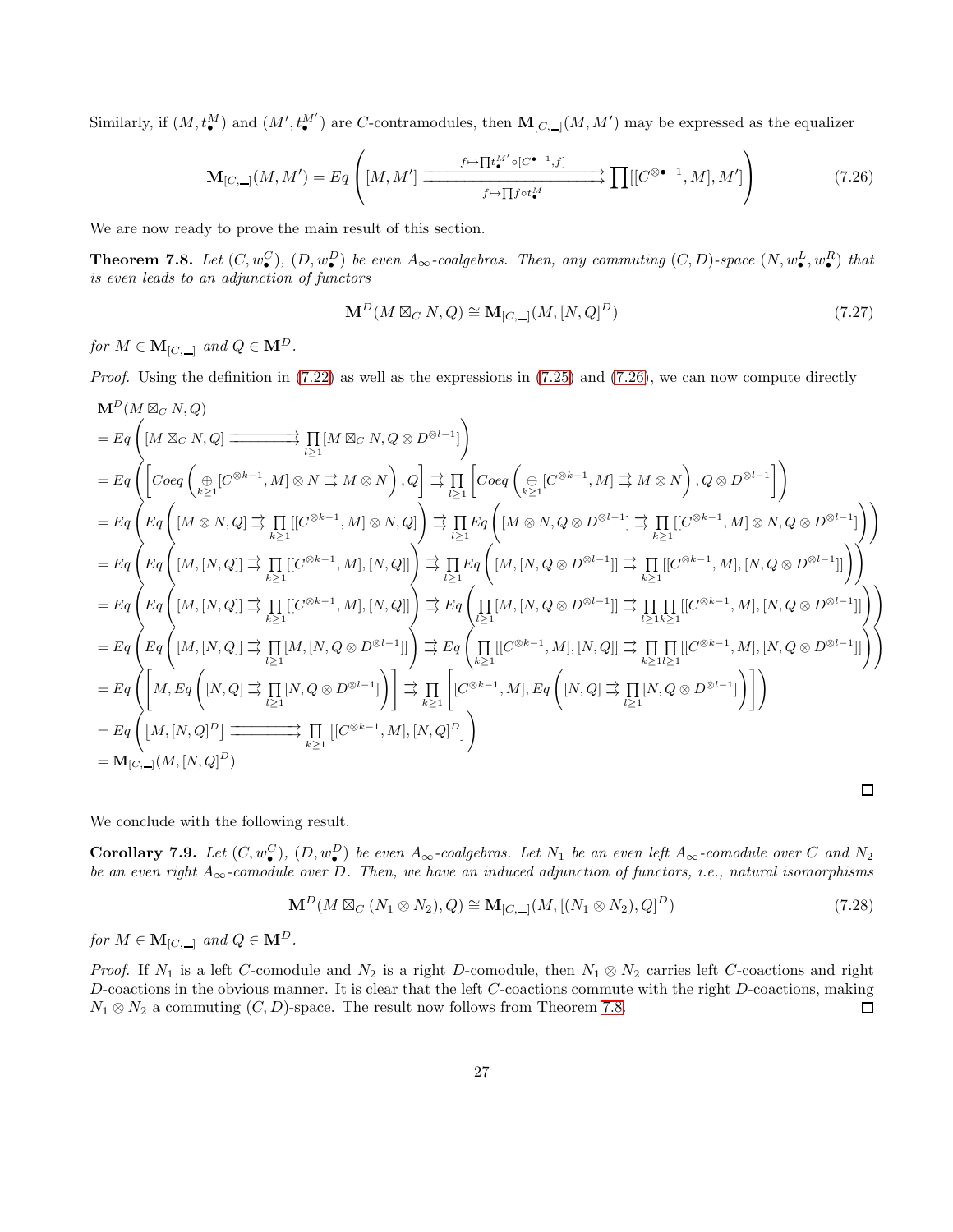### <span id="page-27-0"></span>8 Appendix : Basic Definitions

For the convenience of the reader, we recall in this section the well known definitions of  $A_{\infty}$ -algebras,  $A_{\infty}$ -coalgebras as well as modules and comodules over them respectively.

<span id="page-27-1"></span>Definition 8.1. *An*  $A_{\infty}$ -algebra over *K* is a  $\mathbb{Z}$ -graded vector space  $A = \bigoplus$  $\bigoplus_{n\in\mathbb{Z}}A_n$  along with a family of graded K-linear *maps*  ${m_k : A^{\otimes k} \longrightarrow A}_{k>1}$  *with*  $m_k$  *of degree*  $2 - k$ *, satisfying for each*  $n \geq 1$ *:* 

<span id="page-27-2"></span>
$$
\sum (-1)^{p+qr} m_{p+1+r} (1^{\otimes p} \otimes m_q \otimes 1^{\otimes r}) = 0 \tag{8.1}
$$

*where* 1 *denotes the identity map and the sum is over all triples*  $(p, q, r)$  *such that*  $n = p + q + r$ *,*  $p, r \ge 0, q \ge 1$ *.* 

We should mention that the terms in  $(8.1)$  will have additional signs when applied to elements of  $A$ , following the usual Koszul sign conventions.

<span id="page-27-4"></span>**Definition 8.2.** Let A and B be  $A_{\infty}$ -algebras. A morphism of  $A_{\infty}$ -algebras  $f : A \longrightarrow B$  is a family of graded K-linear maps  $\{f_k: A^{\otimes k} \longrightarrow B\}_{k\geq 1}$  *with*  $f_k$  *of degree*  $1-k$ *, satisfying for each*  $n \geq 1$ *:* 

$$
\sum (-1)^{p+qr} f_{p+1+r} (1^{\otimes p} \otimes m_q \otimes 1^{\otimes r}) = \sum (-1)^s m_t (f_{i_1} \otimes f_{i_2} \otimes \cdots \otimes f_{i_t})
$$
\n(8.2)

*where the first sum is over all*  $(p, q, r)$  *such that*  $n = p + q + r$  *and the second sum is over all*  $1 \le t \le n$  *and all decompositions*  $n = i_1 + i_2 + \cdots + i_t$ , and the sign s is given by  $s = (t - 1)(i_1 - 1) + (t - 2)(i_2 - 1) + \cdots + 2(i_{t-2} - 1)$  $1) + (i_{t-1} - 1).$ 

<span id="page-27-3"></span>**Definition 8.3.** Let A be an  $A_{\infty}$ -algebra over K. A (left)  $A_{\infty}$ -module over A is a  $\mathbb{Z}$ -graded space M with maps  ${m_k^M : A^{\otimes k-1} \otimes M \longrightarrow M}_{k \geq 1}$  *with*  $m_k^M$  *of degree*  $2 - k$ *, satisfying for each*  $n \geq 1$ *:* 

$$
\sum (-1)^{p+qr} m_{p+1+r}^M (1_A^{\otimes p} \otimes m_q \otimes 1_A^{\otimes r-1} \otimes 1_M) + \sum (-1)^a m_{a+1}^M (1_A^{\otimes a} \otimes m_b^M) = 0,
$$

*where the first sum is over all* p, q, r *such that*  $p + q + r = n$ ,  $p \ge 0$ ,  $q, r \ge 1$  *and the second sum is over all* a, b *such that*  $a + b = n$ *,*  $a \ge 0$  *and*  $b \ge 1$ *.* 

*A* morphism of left  $A_\infty$ -modules  $f : M \longrightarrow N$  is a family of maps  $f = \{f_l : M_l \longrightarrow N_l\}_{l \in \mathbb{Z}}$  that is well behaved *with respect to the structure maps of* M *and* N. The category of left  $A_{\infty}$ -modules over A will be denoted by <sub>A</sub>M. *Similarly, we may define the category* M<sup>A</sup> *of right* A*-modules.*

**Definition 8.4.** Let M, N be left  $A_{\infty}$ -modules over the  $A_{\infty}$ -algebra A, with respective structure maps  $\{m_k^M:$  $A^{\otimes k-1}\otimes M \longrightarrow M\}_{k\geq 1}$  and  $\{m_k^N: A^{\otimes k-1}\otimes N \longrightarrow N\}_{k\geq 1}$ . An  $A_\infty$ -morphism of (left)  $A_\infty$ -modules  $f: M \longrightarrow N$ *is a family of maps*

$$
f = \{ f_k : A^{\otimes k-1} \otimes M \longrightarrow N \}_{k \ge 1}
$$

*with*  $f_k$  *of degree*  $1 - k$ *, satisfying for each*  $n \geq 1$ *:* 

$$
\sum (-1)^{a} f_{a+1}(1_A^{\otimes a} \otimes m_b^M) + \sum (-1)^{a+bc} f_{a+1+c}(1_A^{\otimes a} \otimes m_b \otimes 1_A^{\otimes c-1} \otimes 1_M) = \sum m_{a+1}^N (1_A^{\otimes a} \otimes f_b),
$$

*where:*

*(1) the first sum on the left side is taken over all a, b such that*  $n = a + b$ ,  $a \ge 0$ ,  $b \ge 1$ 

(2) the second sum on the left side is taken over all a, b, c such that  $n = a + b + c$ ,  $a > 0$ ,  $b, c > 1$ 

*(3) the sum on the right side is taken over all*  $a, b$  *such that*  $n = a + b, a \ge 0$  *and*  $b \ge 1$ *.*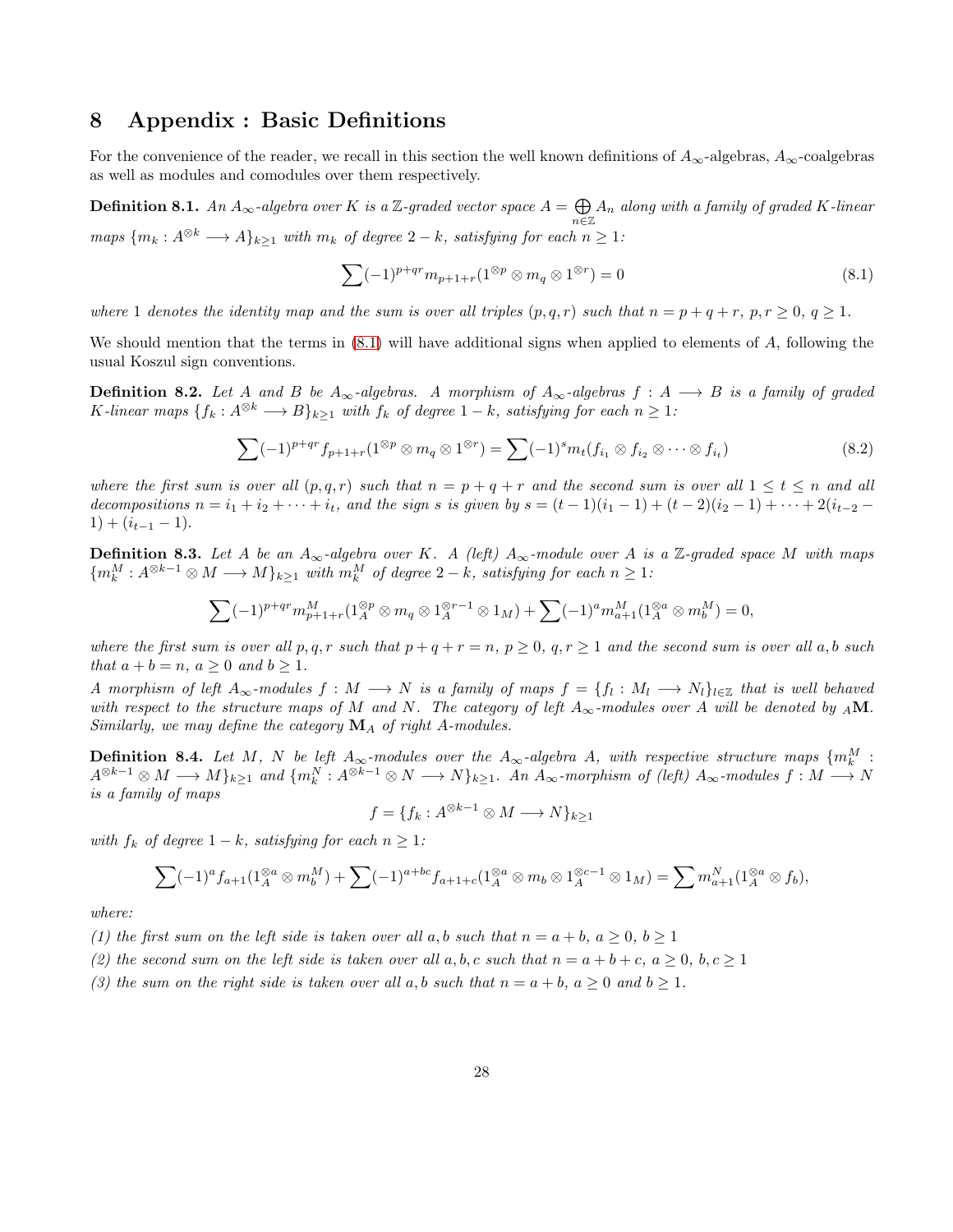<span id="page-28-7"></span>**Definition 8.5.** An  $A_{\infty}$ -coalgebra over K is a Z-graded vector space  $C = \bigoplus$  $\bigoplus_{n\in\mathbb{Z}}C_n$  along with a family of graded K-linear maps  $\{w_k : C \longrightarrow C^{\otimes k}\}_{k\geq 1}$  with  $w_k$  of degree  $2-k$ , satisfying the following two conditions: *(a)* For each  $n \geq 1$ *, we have* 

$$
\sum (-1)^{pq+r} (1^{\otimes p} \otimes w_q \otimes 1^{\otimes r}) w_{p+1+r} = 0, \ \forall \ k \ge 1,
$$

*where* 1 *denotes the identity map, and the sum is over all*  $p, q, r$  *such that*  $n = p + q + r$ *,*  $p, r \ge 0$ *,*  $q \ge 1$ *.*  $(b)$  The induced morphism  $\prod$  $\prod_{k\geq 1} w_k : C \longrightarrow \prod_{k\geq 1}$  $C^{\otimes k}$  factors through the direct sum  $\bigoplus$  $k \geq 1$  $C^{\otimes k}$ .

<span id="page-28-8"></span> $\textbf{Definition 8.6.} \ \textit{Let} \ C \ \textit{be an} \ A_\infty\textit{-coalgebra over } K \ \textit{with structure maps} \ \{w_k: C \longrightarrow C^{\otimes k}\}_{k\geq 1}.\ \ A \ \textit{(left)} \ A_\infty\textit{-comodule} \$ *over* C is a Z-graded space P with maps  $\{w_k^P : P \longrightarrow C^{\otimes k-1} \otimes P\}_{k \ge 1}$  with  $w_k^P$  of degree  $\overline{2} - k$ , satisfying, for each  $n \geq 1$ *, we have* 

$$
\sum (-1)^{pq+r} (1_C^{\otimes p} \otimes w_q \otimes 1_C^{\otimes r-1} \otimes 1_P) w_{p+1+r}^P + \sum (-1)^{ab} (1^{\otimes a} \otimes w_b^P) w_{a+1}^P = 0,
$$

*where the first sum is over all* p, q, r *such that*  $n = p + q + r$ ,  $p \ge 0$ ,  $q, r \ge 1$  *and the second sum is over all a,b such that*  $a + b = n$ ,  $a > 0$ ,  $b > 1$ .

*A morphism of left*  $A_\infty$ -comodules  $g: P \longrightarrow Q$  is a family of maps  $g = \{g_l: P_l \longrightarrow Q_l\}_{l \in \mathbb{Z}}$  that is well behaved *with respect to the structure maps of* P *and* Q. The category of left  $A_{\infty}$ -comodules over C *will be denoted by* <sup>C</sup>M. *Additionally, we will say that*  $P \in {}^{C}\mathbf{M}$  *is strongly finite if the induced morphism*  $\prod$  $k \geq 1$  $w_k^P: P \longrightarrow \prod$  $k \geq 1$  $(C^{\otimes k-1} \otimes P)$ 

factors through the direct sum  $\bigoplus$  $k \geq 1$ (C <sup>⊗</sup>k−<sup>1</sup> ⊗ P)*. Similarly, we may define the category* M<sup>C</sup> *of right* C*-comodules.*

Definition 8.7. *Let* C *be an* A∞*-coalgebra. Let* P, Q *be left* A∞*-comodules over* C *with respective structure maps*  $\{w_k^P: P \longrightarrow C^{\otimes k-1} \otimes P\}_{k \geq 1}$  and  $\{w_k^Q: Q \longrightarrow C^{\otimes k-1} \otimes Q\}_{k \geq 1}$ . An  $A_\infty$ -morphism of comodules  $g: P \longrightarrow Q$  is a *sequence of graded morphisms*  $\{g_k : P \longrightarrow C^{\otimes k-1} \otimes Q\}_{k \geq 1}$ , with  $g_k$  *of degree*  $1-k$ , satisfying for each  $n \geq 1$ :

$$
\sum (-1)^{ab} (1_C^{\otimes a} \otimes w_b^Q) g_{a+1} + \sum (-1)^{ab+c} (1_C^{\otimes a} \otimes w_b \otimes 1_C^{\otimes c-1} \otimes 1_Q) g_{a+1+c} = \sum (1_C^{\otimes a} \otimes g_b) w_{a+1}^P,
$$

*where*

*(1) the first sum on the left is over all a, b such that*  $n = a + b$ ,  $a \ge 0$ ,  $b \ge 1$ *.* 

(2) the second sum on the left is over all a, b, c such that  $n = a + b + c$ ,  $a > 0$ ,  $b, c > 1$ 

*(3) the sum on the right side is over all*  $a, b$  *such that*  $n = a + b, a \ge 0, b \ge 1$ *.* 

### References

- <span id="page-28-0"></span>[1] J. F. Adams, *Infinite loop spaces*, Annals of Mathematics Studies, No. 90, Princeton University Press, Princeton, N.J.; University of Tokyo Press, Tokyo, 1978.
- <span id="page-28-3"></span>[2] M. Artin and J. J. Zhang, Abstract Hilbert schemes, Algebr. Represent. Theory 4 (2001), no. 4, 305–394.
- <span id="page-28-4"></span>[3] M. Balodi, A. Banerjee, and S. Ray, Categories of modules, comodules and contramodules over representations, [arXiv:2106.12237](http://arxiv.org/abs/2106.12237) [math.RA] (2021).
- <span id="page-28-5"></span>[4] S. Bazzoni, P. Positselski, and J. Št'ovíček, Projective covers of flat contramodules, arXiv:1911.11720 [math.RA] (2019).
- <span id="page-28-6"></span>[5] S. Bazzoni and L. Positselski, *Matlis category equivalences for a ring epimorphism*, J. Pure Appl. Algebra 224 (2020), no. 10, 106398, 25.
- <span id="page-28-1"></span>[6] J. M. Boardman and R. M. Vogt, Homotopy invariant algebraic structures on topological spaces, Lecture Notes in Mathematics, Vol. 347, Springer-Verlag, Berlin-New York, 1973. MR0420609
- <span id="page-28-2"></span>[7] G. Böhm, T. Brzeziński, and R. Wisbauer, Monads and comonads on module categories, J. Algebra 322 (2009), no. 5, 1719–1747.